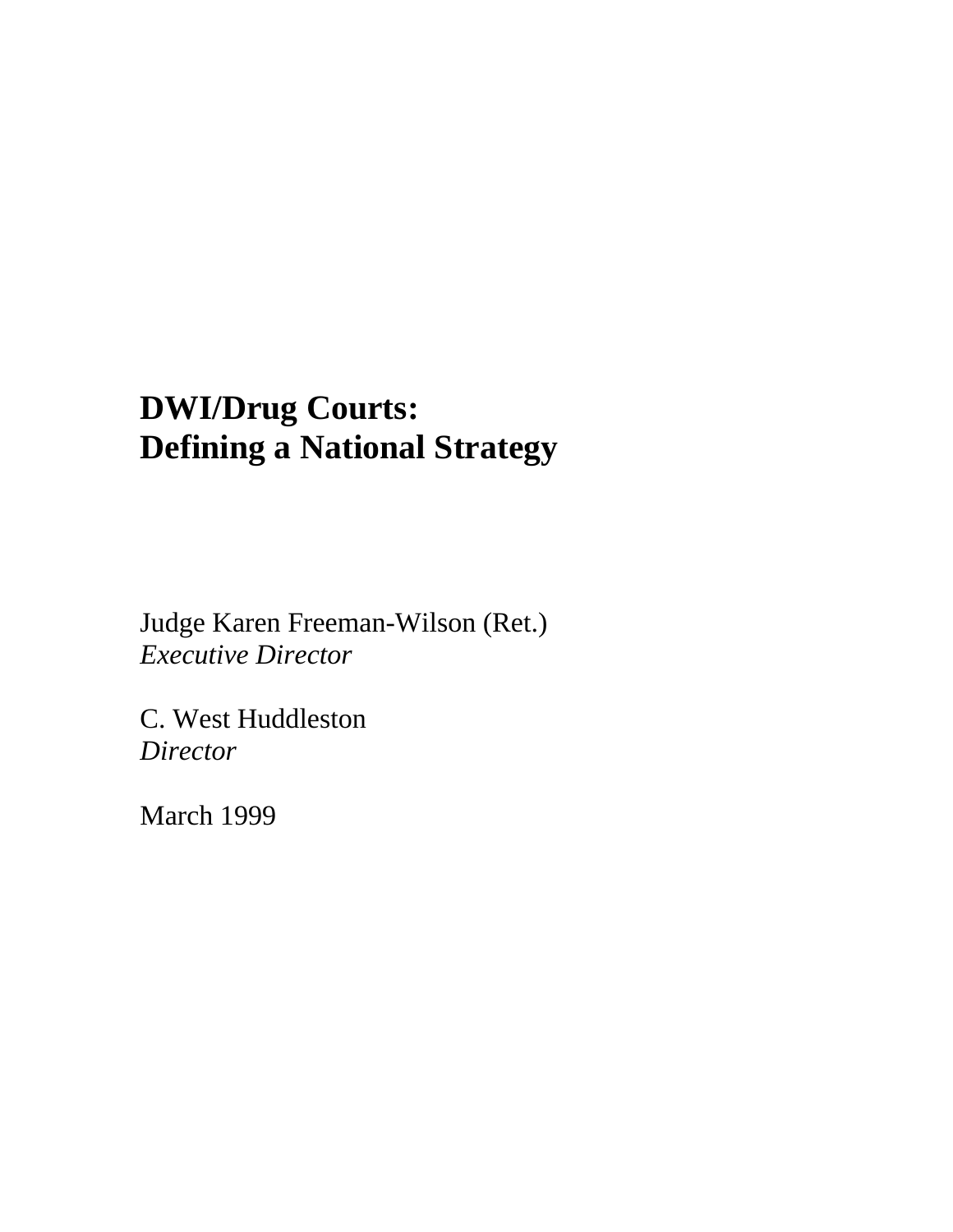DWI/Drug Courts: Defining a National Strategy

Prepared by the National Drug Court Institute, the education, research and scholarship affiliate of the National Association of Drug Court Professionals.

Copyright © 1999, National Drug Court Institute; reprinted May 2004

## **NATIONAL DRUG COURT INSTITUTE**

*Judge Karen Freeman-Wilson (Ret.), Executive Director C. West Huddleston, III, Director* 4900 Seminary Road, Suite 320 Alexandria, VA 22311 Tel. (703) 575-9400 Fax. (703) 575-9402 www.ndci.org

This document was prepared in cooperation with the American Council on Alcoholism; the National Commission Against Drunk Driving; the National Sheriffs' Association; the Drug Courts Program Office, Office of Justice Programs, U.S. Department of Justice; and the National Association of Drug Court Professionals.

This document was prepared under Cooperative Agreement Number 1999-DC-VX-K001 from the Bureau of Justice Assistance, U.S. Department of Justice, with the support of the Office of National Drug Control Policy, Executive Office of the President. Points of view or opinions in this document are those of the authors and do not necessarily represent the official position of the U.S. Department of Justice or the Executive Office of the President.

All rights reserved. No part of this publication may be reproduced, stored in a retrieval system, or transmitted, in any form or by any means, electronic, mechanical, photocopying, recording or otherwise, without the prior written permission of the National Drug Court Institute.

Printed in the United States of America.

*Drug courts perform their duties without manifestation, by word or conduct, of bias or prejudice, including, but not limited to, bias or prejudice based upon race, gender, national origin, disability, age, sexual orientation, language or socioeconomic status.*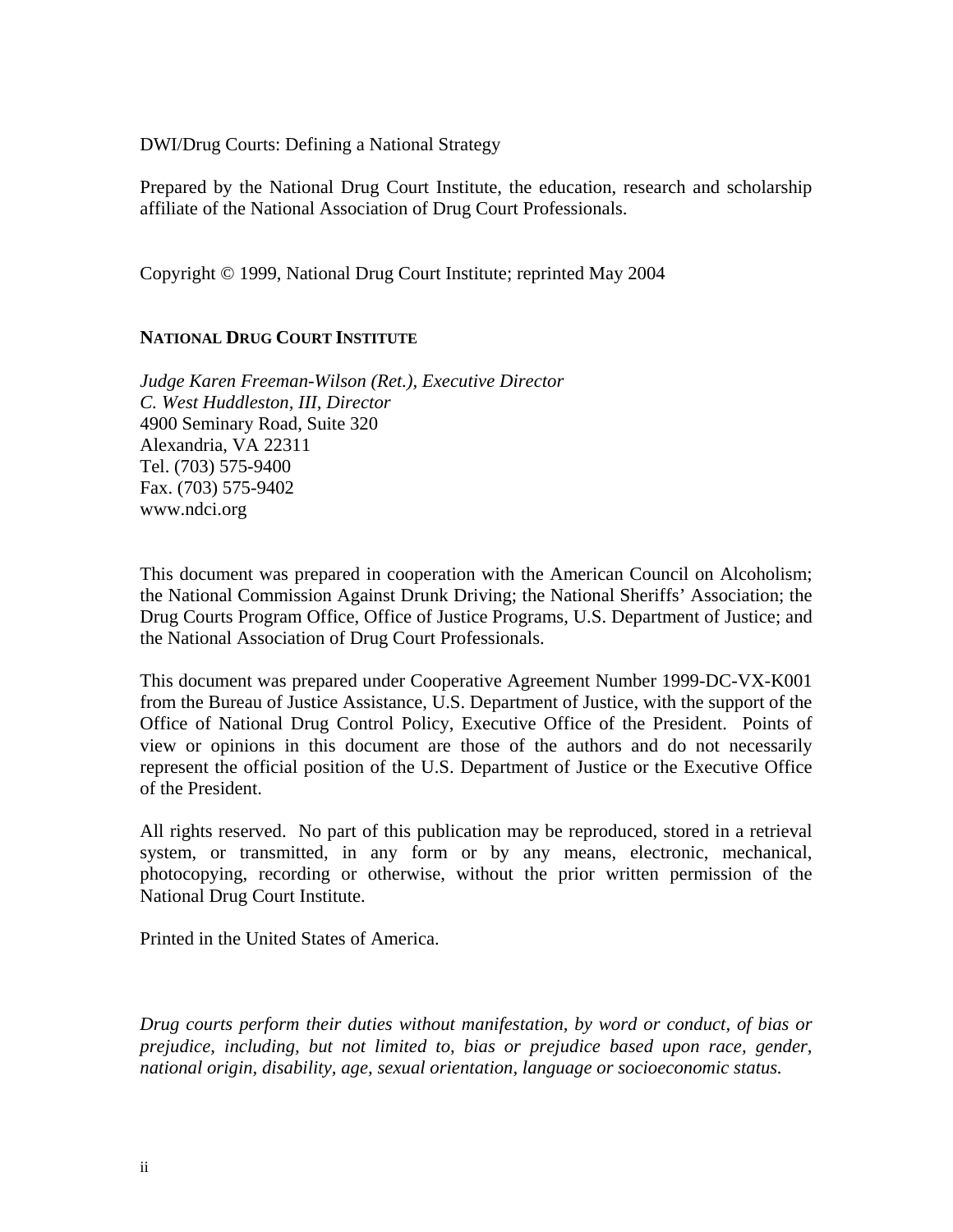# ACKNOWLEDGEMENTS

Wide-scale implementation of courts offering a treatment-based approach to DUI cases could be the next important step in a challenging series of initiatives that have brought about remarkable reductions in both DUI arrests and alcohol-related traffic deaths in the last two decades. In 1987, nearly 24,000 people died in alcohol-related crashes. Ten years later, that number had dropped by a third. DUI/Drug Courts can help us achieve the U.S. Department of Transportation's goal of 11,000 by 2005.

The National Drug Court Institute and the DUI/Drug Court Advisory Panel wish to acknowledge all those who have contributed to this important initiative. Special thanks to the organizations that worked in partnership with NDCI to convene the panel: the American Council on Alcoholism, the National Commission Against Drunk Driving, the National Sheriffs' Association, the Drug Courts Program Office, Office of Justice Programs, U.S. Department of Justice, and the National Association of Drug Court Professionals.

We also wish to express our gratitude to the jurisdictions who participated in this project, having the vision to lead this important movement: «Bakersfield, California «Bernalillo County, New Mexico «Butte County, California »Dona Ana County, New Mexico <sup>I</sup> Hancock County, Indiana <sup>I</sup> Maricopa County, Arizona <sup>I</sup> Payne County, Oklahoma

Finally, we extend our appreciation to the following organizations and individuals for their participation and interest— American Automobile Association « American Beverage Institute « American Prosecutors Research Institute « Ms. Brenda Beach Genter for Substance Abuse Treatment Century Council Linda Connelly & Associates, Inc. Gentler of Justice Programs, U.S. Department of Justice The Distilled Spirits Council of the United States The General District Court and the City of Fredericksburg, Virginia « Mr. Paul Gavaghan « Department of Emergency Medicine, George Washington University Medical Center « Indian Health Service, U.S. Department of Health and Human Services « Health Communications, Inc. Join Together Life Sciences Corporation MADD of Northern Virginia Mid-America Research Institute Mobil Corporation u National Council on Alcoholism and Drug Dependence u National Criminal Justice Association u National Highway Traffic Safety Administration, U.S. Department of Transportation u National Institute on Alcohol Abuse and Alcoholism « National Licensed Beverage Association « National Traffic Law Center « Rappahannock (Virginia) Regional Jail « Rutgers University Center of Alcohol Studies « National Center for Alcohol Policies « National Center for State Courts » National Institute of Justice G Office of Demand Reduction, Office of National Drug Control Policy Gate Justice Institute G Therapeutic Communities of America <sub>"</sub> Office of Tribal Justice, U.S. Department of Justice <sub>"</sub> Department of Veterans Affairs <sub>"</sub> Virginia Alcohol Safety Action Program <sub>·</sub> Rappahannock Area

<sup>u</sup> Washington Regional Alcohol Program.

# TABLE OF CONTENTS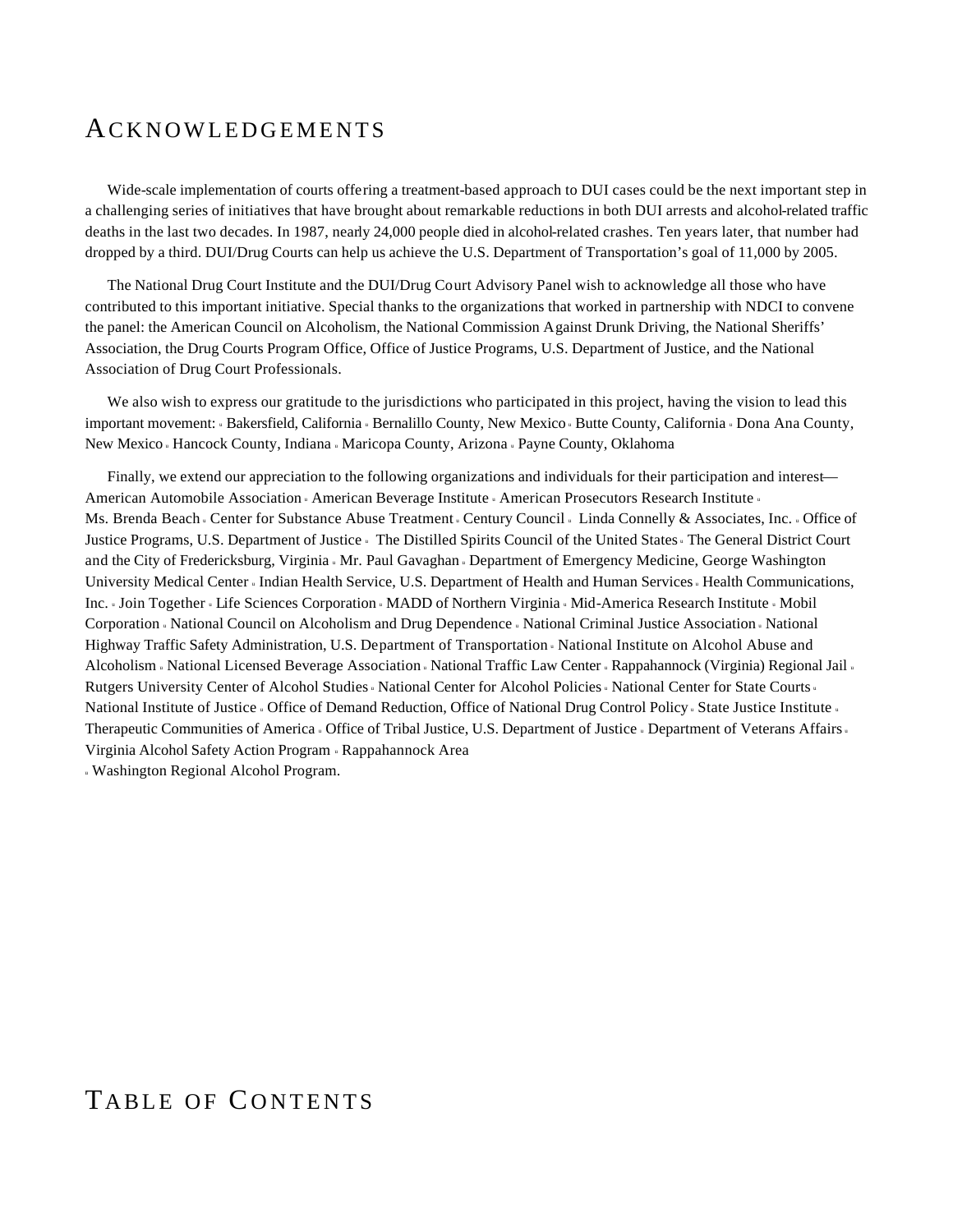## EXECUTIVE SUMMARY #ii

DUI and Drug Court Practice Compared Challenges of Establishing DUI/Drug Courts Recommendations

# DUI/DRUG C OURTS : DEFINING A NATIONAL S TRATEGY

| A Nation Still at Risk                            |    |
|---------------------------------------------------|----|
| Drug Courts: A Model for DUI                      | 4  |
| The DUI/Drug Court Mission                        |    |
| Comparison of DUI and Drug Court Practice         | 6  |
| Clearing a Path                                   | 10 |
| <b>DUI/Drug Court National Strategy Framework</b> | 12 |
|                                                   |    |

# REFERENCES 13

# APPENDIX A: ADVISORY PANEL JURISDICTIONS

| <b>Bakersfield Municipal Court</b>        | 17 |
|-------------------------------------------|----|
| Bernalillo County Metropolitan Court      | 20 |
| Butte County Superior Court of California | 23 |
| Dona Ana County DWI Drug Court            | 26 |
| Superior Court No.2 of Hancock County     | 28 |
| Payne County Drug Court                   | 30 |

## APPENDIX B: REVIA PROJECT

# APPENDIX C: "SWOT" ANALYSIS OUTCOMES 41

# E XECUTIVE SUMMARY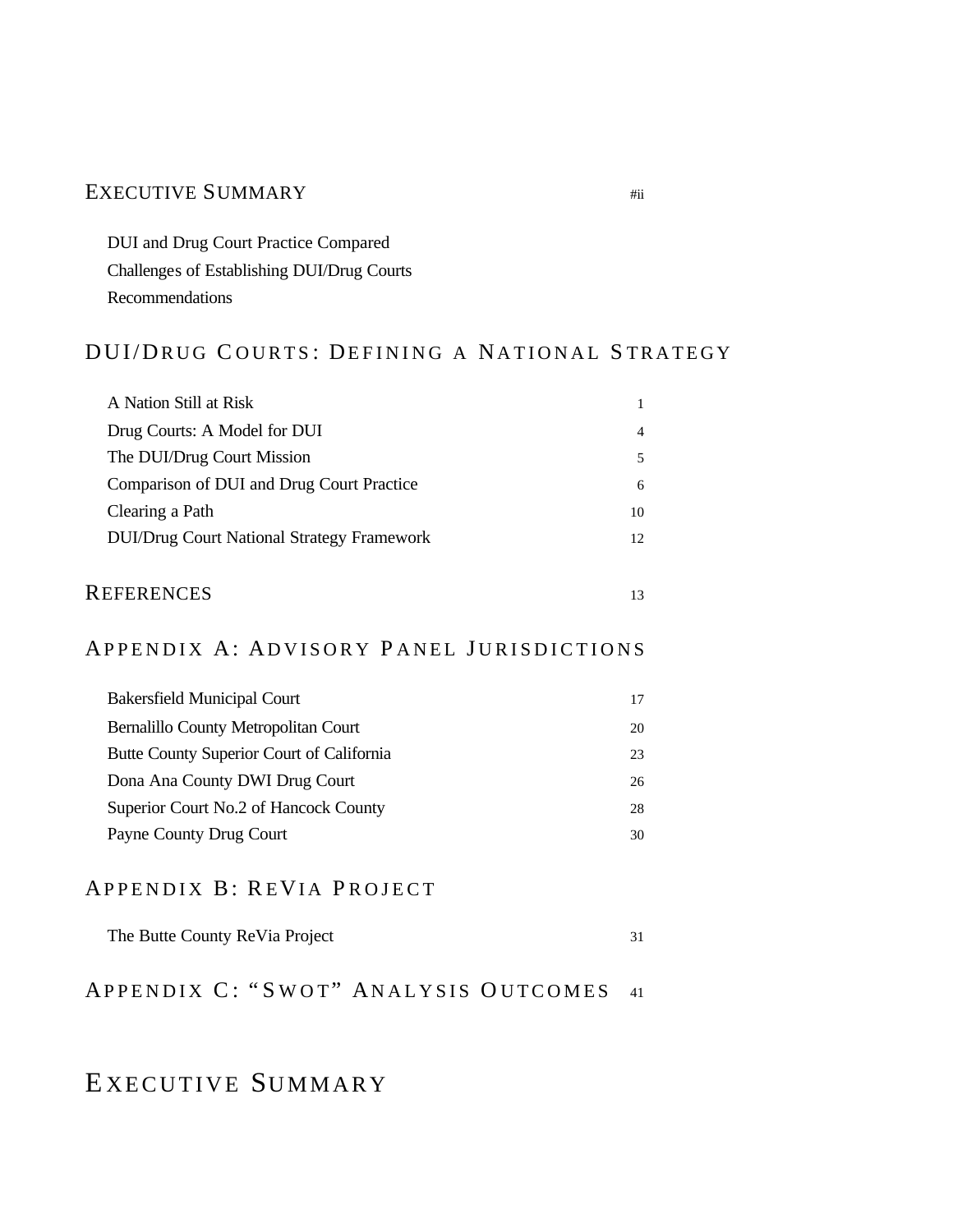America's drug courts are working. Taking a rehabilitative approach to justice that is based on intensive drug treatment, close supervision, and a demand for offender accountability, drug courts offload nonviolent drug offenders from traditional court systems and place them in programs designed to get them off drugs, reduce recidivism, save money, and slow the revolving door that has come to characterize the nation's criminal justice system.

The positive outcomes for drug courts beg the question: Can the drug court model be applied with equal effectiveness to other populations? More specifically, can it work with drunk drivers?

Stiff criminal penalties, a massive public awareness campaign, and other initiatives spanning nearly two decades have had an impact on drunk driving. In 1987, alcohol-related crashes accounted for 51 percent of all fatalities; a decade later, the percentage is down more than 12 points (Bureau of Justice Statistics, 1998). Arrests for driving while intoxicated or under the influence of alcohol are also on the decline, but unfortunately, the impact of these initiatives has been disproportionately limited to social drinkers. Problem drinkers, i.e., serious, habitual abusers of alcohol, continue to kill people on the highways. Those who are addicted are undeterred by punishment; those who live in denial are unswayed by media campaigns.

Some jurisdictions are already applying the drug court model—or portions of it—to DUI cases. Some operate courts established solely to hear DUI cases. In other jurisdictions, drug court programs have expanded to include DUI cases. In November 1998, practitioners from seven such jurisdictions formed a DUI/Drug Court Advisory Panel to explore and compare the needs of DUI and drug offenders and assess the applicability of the drug court model to repeat DUI offenders. The panel convened at the invitation of the National Drug Court Institute (NDCI), in partnership with the American Council on Alcoholism, the National Commission Against Drunk Driving, the National Sheriffs' Association, the Drug Courts Program Office, U.S. Department of Justice, and the National Association of Drug Court Professionals. The Advisory Panel began by reaching consensus on a draft mission statement for "DUI/Drug Courts." It reads—

". . . to make offenders accountable for their actions, bringing about a behavioral change that ends DUI recidivism, stops the abuse of alcohol, and protects the public;

to treat the victims of DUI offenders in a fair and just way; and to educate the public as to the benefits of DUI courts for the communities they serve."

## DUI and Drug Court Practice Compared

The panel agreed that the typical multiple DUI offender shares some common characteristics with the typical drug offender participating in a drug court program today. Each has a serious substance abuse problem, and each requires treatment, a strong support system, and the ability to come to terms with his or her problem before real change can occur. Some distinctions between the two offender groups also exist. DUI offenders tend to be male, employed, slightly older than drug offenders, and able to draw on emotional resources (family, education, etc.) that are helpful to recovery. They have a "legal orientation" (the substance they ingest is legal), and are often in denial about their addiction. Frequently out of work and unable to support themselves, drug offenders have little financial or emotional support. They have a more realistic perception of their addiction, and they recognize that their actions are illegal. They are nearly as likely to be female as male.

In terms of goals and populations served, a comparison of DUI courts and drug courts also yielded numerous similarities. A comparison of the state of the practice in the two areas, however, revealed several distinctions. Some are to be expected, given differences in public opinion and populations served. Others may be indicators of the benefits of collaboration between the DUI and drug court communities. The distinctions include the following: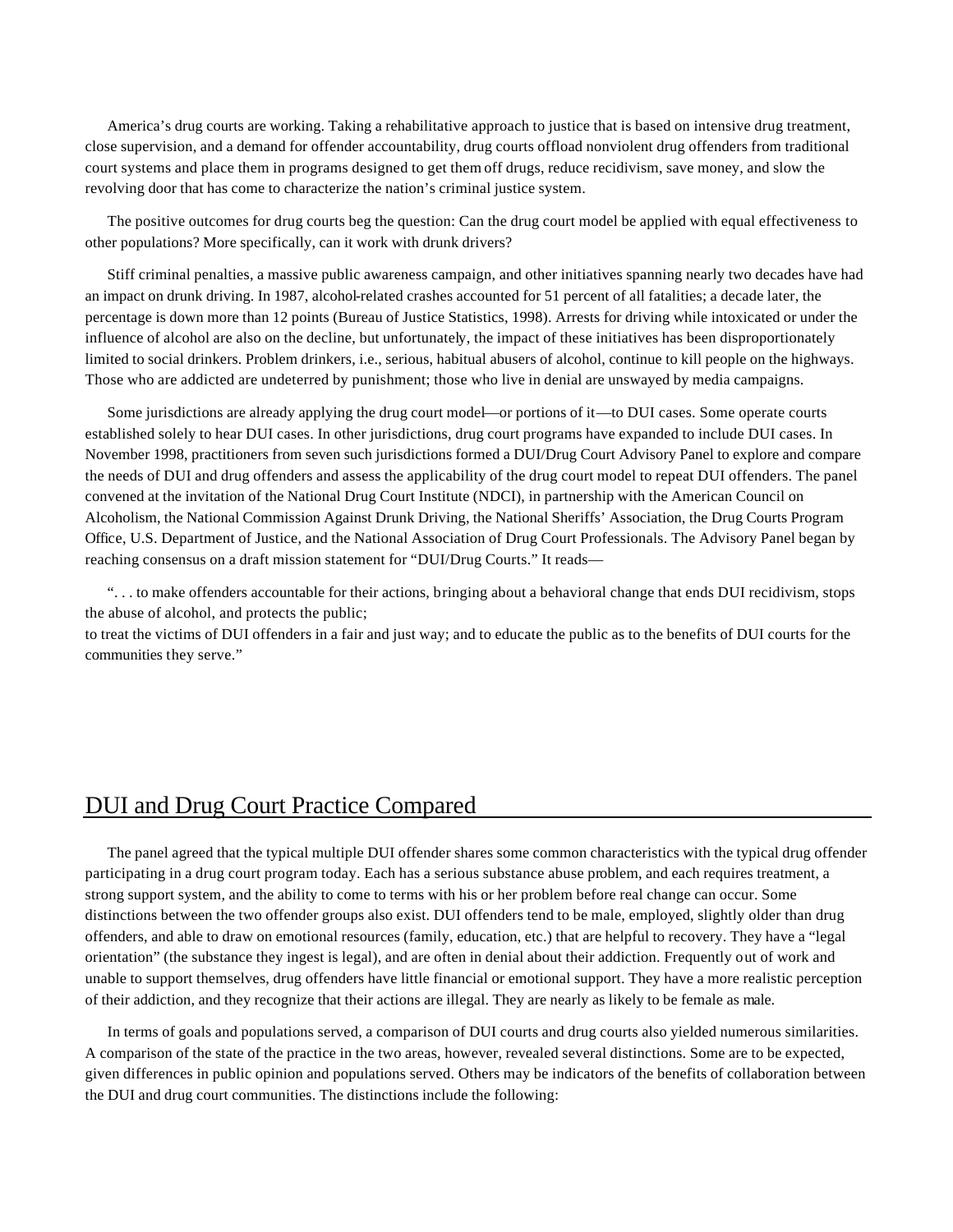| While about half of all drug courts have diversion programs, public<br>$\mathbf{u}$<br>of the DUI offense place limits on DUI<br>pre-adjudication options.                                             | perceptions and the nature                                                                                 |
|--------------------------------------------------------------------------------------------------------------------------------------------------------------------------------------------------------|------------------------------------------------------------------------------------------------------------|
| Drug courts operate in a nonadversarial, collaborative environment.<br>environment poses a challenge to DUI offenders and their<br>mandatory sentencing laws and public calls for severe penalties.    | Maintaining this<br>attorneys, who face the pressures of                                                   |
| Incentives draw drug offenders into drug court programs. Because the<br>$\mathbf{u}$<br>offered to DUI offenders are more limited, engaging<br>more challenging.                                       | incentives that can be.<br>DUI offenders in a DUI/Drug Court program can be                                |
| Although access to treatment sites may be limited for DUI offenders who<br>$\mathbf{u}$<br>have lost driving privileges, these offenders have the advantage of an added<br>i.e., victim-impact panels. | "rehabilitation service,"                                                                                  |
| Drug courts monitor participants more closely than other community-based<br>monitoring calls for even greater<br>a high level of personal communication.                                               | treatment programs. DUI-offender<br>coordination, more frequent testing, more innovative technologies, and |
| Professional education opportunities, such as those that are available to drug<br>extremely limited in the DUI court community.                                                                        | court practitioners, are                                                                                   |
| Gaining community support for DUI courts calls for a higher level of<br>different educational approaches, and greater<br>deference to social concerns.                                                 | organizational support,                                                                                    |

# Challenges of Establishing DUI/Drug Courts

The panel felt that even though offender characteristics and the realities of the law and circumstances clearly indicate a need to modify the drug court model for application to DUI cases, drug courts do in fact hold promise for DUI offenders. In order to apply the drug court model to DUI cases, a number of obstacles must be overcome. They include the following:

| • Education/Recruitment. Limited understanding of what DUI courts can<br>that the DUI courts lack prestige make it difficult to                                                                        | achieve and a perception<br>attract practitioners to the field.   |
|--------------------------------------------------------------------------------------------------------------------------------------------------------------------------------------------------------|-------------------------------------------------------------------|
| Funding. Dollars are scarce, and competition for funding prevents agencies<br>$\mathbf{u}$<br>toward a common goal.                                                                                    | from working together                                             |
| • The "Soft on Crime" Perception. Countering the perception that DUI/Drug<br>will require a concentrated, careful, enduring public                                                                     | Courts are soft on crime.<br>education effort.                    |
| The Scope of Need. The need for this model is vast. Any jurisdiction<br>$_{\rm u}$<br>program will face major challenges in finding funding and<br>have to make difficult choices as to whom to serve. | committing to a<br>qualified practitioners to support it and will |
| Existing DUI Courts. The vast majority of existing DUI courts are neither<br>$\mathbf{u}$<br>resemble the drug court model. These programs                                                             | patterned after nor do they<br>need to be mapped and assessed.    |
| Nood for a National Stratogy, A national stratogy must be formulated to quide _____________________                                                                                                    |                                                                   |

Deed for a National Strategy. A national strategy must be formulated to guide efforts to establish and institutionalize DUI/Drug Courts and convince the public that the model can work for DUI offenders.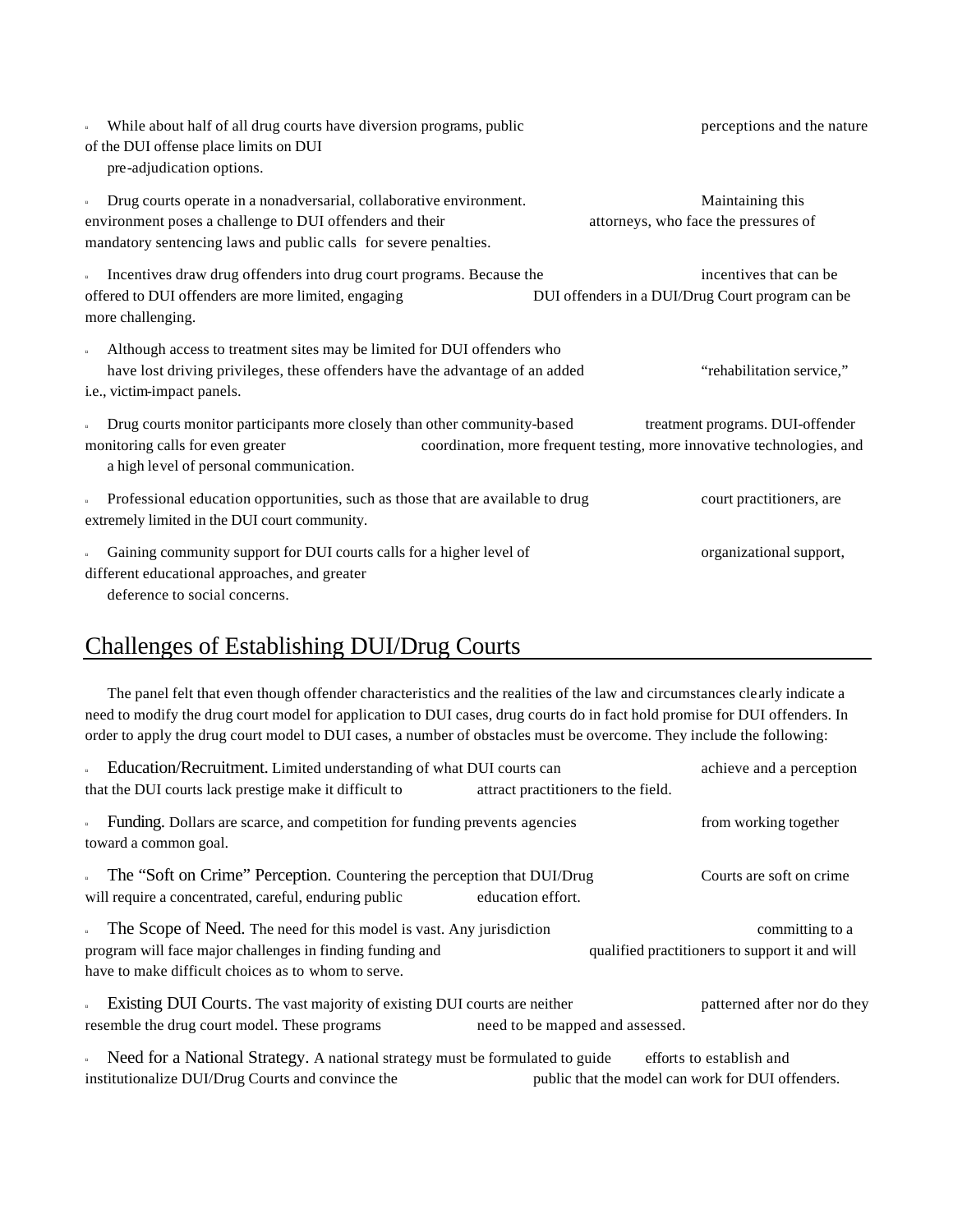Delay Syndrome. Delaying adjudication is a common defense tactic in traditional DUI courts. This tactic could prevent defendants from entering

a DUI/Drug court program quickly and beginning treatment.

## Recommendations

The Advisory Panel made two recommendations—

1. Establish DUI courts that are based on the drug court model, or widen the focus of existing drug courts to include DUI cases.

2. With NDCI as coordinator, develop a National DUI/Drug Court Strategy that makes provision for: national standards of practice and an advisory board; practitioner education, publications, and an information repository; DUI/Drug Court mentor sites; and the establishment of one clear public voice to speak on behalf DUI/Drug courts.

# DUI/DRUG COURTS: DEFINING A NATIONAL STRATEGY

# A Nation Still at Risk

In 1987, more than half of all people killed on our nation's roadways died in alcohol-related crashes. Of the 46,390 traffic deaths that year, almost 24,000 might have been avoided had someone not abused alcohol. Today, those numbers are down. Despite increased traffic loads, fewer people are dying, and fewer deaths can be linked to alcohol. In 1997, alcohol-related fatalities declined to 16,189, or 38.6 percent of total traffic fatalities (NHTSA, 1998).

DUI arrests are also on the decline. Police made 1,467,300 arrests in 1996, one for every 122 licensed drivers; that number is down considerably from an all-time high reached in 1983, when 1,921,100 arrests were made (one for every 80 licensed drivers) (Bureau of Justice Statistics, 1998).

Our roads are safer today for a number of reasons, all of them stemming from an awakening of public and legislative consciousness to the deadly seriousness of drunk driving. Stirred by a massive public awareness campaign that began in the early 1980s, we have taken steps to curb DUI. Stiff penalties, including license suspension and incarceration, are often mandated by law. Enforcement has been stepped up, in the form of sobriety checkpoints and saturation patrols. The minimum drinking age has been raised to 21 in every state. And a different way of thinking has led to a decrease in the per capita rate of alcohol consumption (Fell, 1998).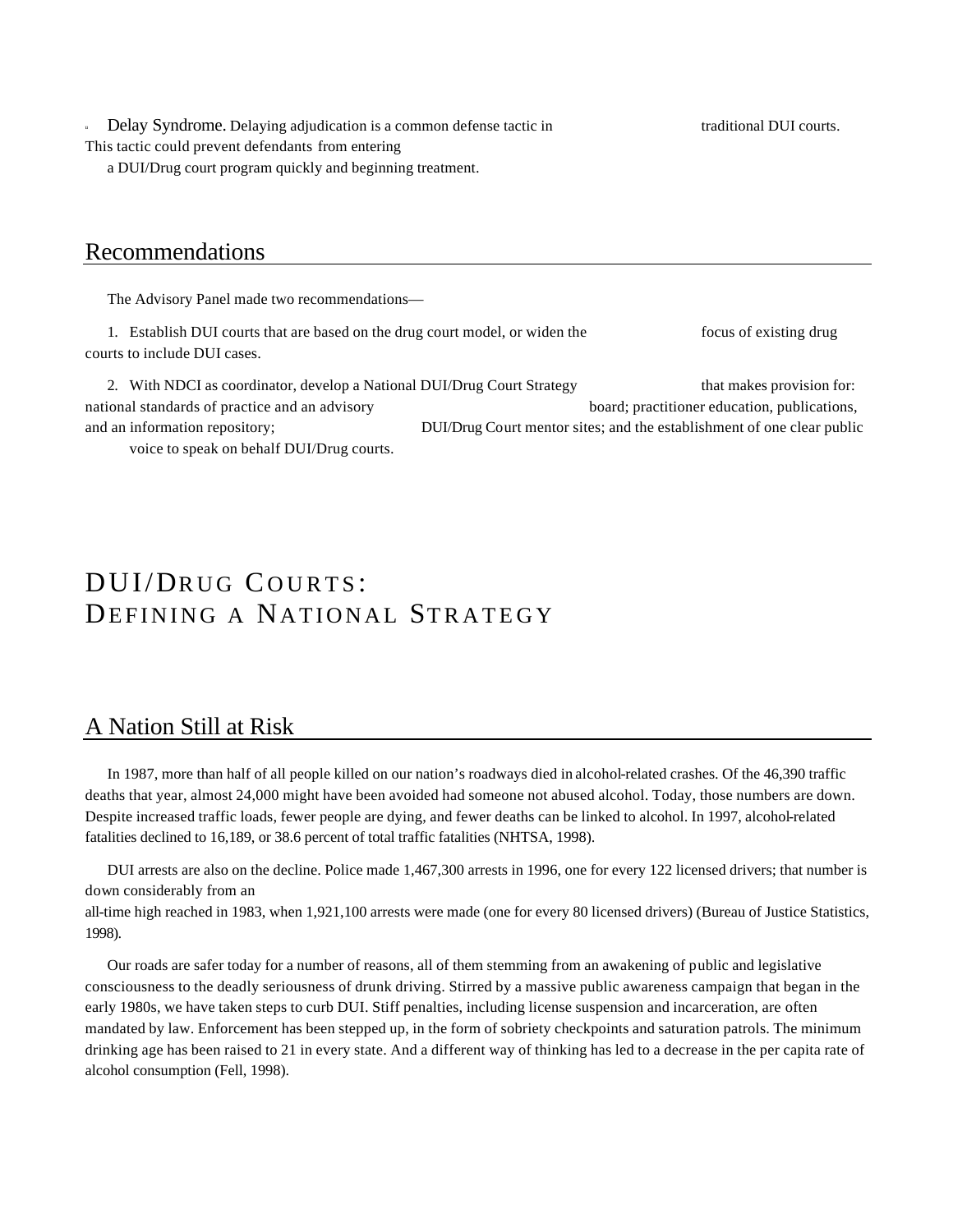The success of the movement to stop drinkers from driving is notable, but disproportionately limited to social drinkers and those who are too young to buy alcohol (Bureau of Justice Statistics, 1998). The progress achieved with repeat offenders and heavy drinkers is far less significant. Despite severe penalties, problem drinkers who go untreated continue to drink and drive, tie up our court systems, and kill people on our highways. Of the 38.6 percent of traffic deaths that were alcohol related in 1996, three-quarters involved someone who had a BAC (blood alcohol content) of 0.1 or higher.\*

To date it has largely been left to traditionally-styled courts and our prisons to deal with those arrested for DUI (driving under the influence of alcohol) or DWI (driving while intoxicated.)\*\* It has become clear, however, that the traditional process is not working for repeat offenders and other problem drinkers. Punishment, unaccompanied by treatment, is an ineffective deterrent for addicted persons. The outcome for the addicted offender is continued dependence on alcohol; the outcome for the community is continued peril.

The time has come to find a new approach to addressing this very old problem, and the drug court model is a strong contender. In 1998, practitioners from seven jurisdictions in four states formed a DUI/Drug Court Advisory Panel to consider application of drug court-type programs in the DUI arena, weigh the costs and benefits of wide-scale implementation of DUI courts (or DUI/Drug Court combinations), and lay a foundation for constructing a viable National DUI/Drug Court Strategy. Each jurisdiction represented on the panel is already applying the drug court model in some form to DUI cases, and achieving promising outcomes—

| Maricopa County (Phoenix), Arizona operates a federally-funded court that<br>$\bf u$<br>principles but focuses solely on DUI cases.                                              | applies drug court                                                                          |
|----------------------------------------------------------------------------------------------------------------------------------------------------------------------------------|---------------------------------------------------------------------------------------------|
| Dona Ana County (Las Cruces and Mesilla), New Mexico has established three<br>$\mathbf{u}$<br>DUI and more traditional drug court cases;                                         | "DWI drug courts" to hear both<br>the majority of defendants are charged with DUI offenses. |
| The Bernalillo County, New Mexico DWI drug court also works primarily with<br>$\mathbf{u}$<br>accepted into the program since it began<br>operating in July 1997 were DUI cases. | DUI offenders; 101 of 118 offenders                                                         |
| Bakersfield, California operates a drug court that has broadened its purview to<br>$\bf u$                                                                                       | include DUI cases.                                                                          |
| Payne County (Stillwater), Oklahoma does the same in both its adult and<br>$\bf u$                                                                                               | juvenile drug courts.                                                                       |
| Hancock County, Indiana Superior Court remands all DUIs, all alcohol<br>$\bf u$<br>cases to the same courtroom. It applies drug court-<br>its DUI and drug<br>programs.          | offenses, and most drug<br>like principles to DUI cases, but clearly disassociates          |

<sup>u</sup> Butte County, California also applies drug court principles to DUI cases heard in Superior Court. Depending upon need, offenders can be assigned to any of a number of different treatment regimens, including an innovative Naltrexone test program that has been in place since 1996.

The DUI/Drug Court Advisory Panel met in November 1998 in Washington, D.C., at the invitation of the National Drug Court Institute (NDCI), in partnership with the American Council on Alcoholism, the National Commission Against Drunk Driving, the National Sheriffs' Association, the Drug Courts Program Office, of the U.S. Department of Justice, and the National Association of Drug Court Professionals. For two days, the panelists participated in a series of concentrated exercises designed to draw comparisons between DUI and traditional drug court cases and build a National DUI/Drug Court Strategy. Together, they considered a wide variety of issues and challenges, among them the state of the practice in each area; offender characteristics and treatment needs; public and judicial perceptions; legally mandated incarceration; and the impact of treatment-based programs on public safety and community economics.

Observing the panel's activities and providing input were representatives of federal and state government, research organizations, and advocacy groups. Among them were the Rutgers University Center of Alcohol Studies, The Distilled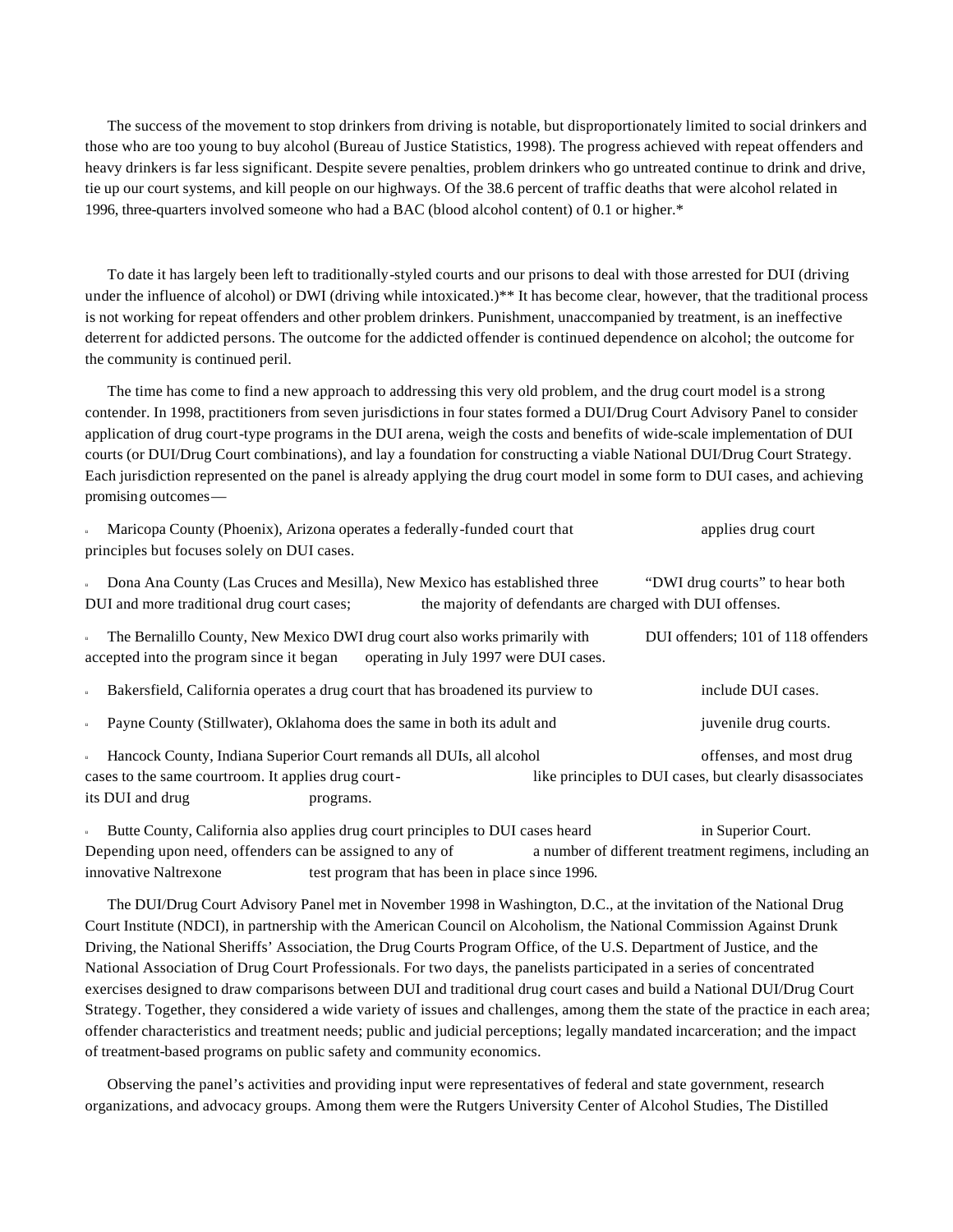Spirits Council of the United States, the American Automobile Association, the National Highway Traffic Safety Administration (NHTSA), the American Prosecutors Research Institute, the Center for Substance Abuse Treatment, MADD of Northern Virginia, the National Institute of Justice, and the National Center for State Courts.

The panel emerged from the conference having—

Created a workable DUI/Drug Court "mission";

| Made a detailed comparison of DUI and drug case needs formulated around | the ten key components of drug |
|-------------------------------------------------------------------------|--------------------------------|
| courts: and                                                             |                                |

Identified challenges to overcome in establishing and maintaining successful DUI/drug court programs.

These outcomes are presented on the following pages.

The panel also emerged with recommendations to pursue on a broad scale the establishment of new DUI courts based on the drug court model and/or the expansion of existing drug courts to include DUI cases, and to prepare a national strategy for the implementation of DUI/Drug Courts. Recommendations for points to be considered in preparing a national strategy conclude this report.

# Drug Courts: A Model for DUI

 A quiet revolution has taken place within our criminal justice system. The first round was fired in 1989, when the Nation's first drug court was established. Today, some 550 drug courts are operating or being planned in communities across the United States (American University, 1999).

Drug court programs vary from one jurisdiction to another depending upon the resources and needs of the communities they serve. The typical program participant is a nonviolent offender, charged with a drug-related crime. He or she agrees to undergo comprehensive drug abuse treatment, and is subjected to close supervision and frequent drug testing. Sanctions and incentives are employed to keep the offender on track. They are imposed by the judge of the court, who becomes a constant fixture in the life of the offender during his or her stay in the program.

About half of all drug courts are diversion programs. Those who do not graduate face prosecution and sentencing for their original charges. Charges against those who successfully complete the program may be reduced or dropped.

Drug courts represent an innovative judicial experiment in which offenders are held accountable for their actions but afforded the tools they need to break the patterns of drug abuse that so damage their lives and the communities in which they live. Typical drug court goals are to reduce drug use and associated criminal behavior by engaging and retaining druginvolved offenders in programmatic and treatment services; to concentrate drug-case expertise into a single courtroom; to address other defendant needs through clinical assessment and effective case management; and to remove nonviolent drug offenders from traditional courtrooms and jails, freeing these institutions to focus on more serious crimes and criminals.

Early indications are that drug courts are achieving their goals, and that they offer great hope for long-term reduction in drug-related crime. In a critical review of 30 evaluations of two dozen drug court programs, the National Center on Addiction and Substance Abuse at Columbia University (CASA) concluded that drug courts lower recidivism, reduce drug use, and reduce both direct and indirect costs of investigating and adjudicating drug-related crime (Belenko, 1998). They succeed because they manage to engage offenders, and keep them engaged, in their programs. In a 1996 survey conducted by the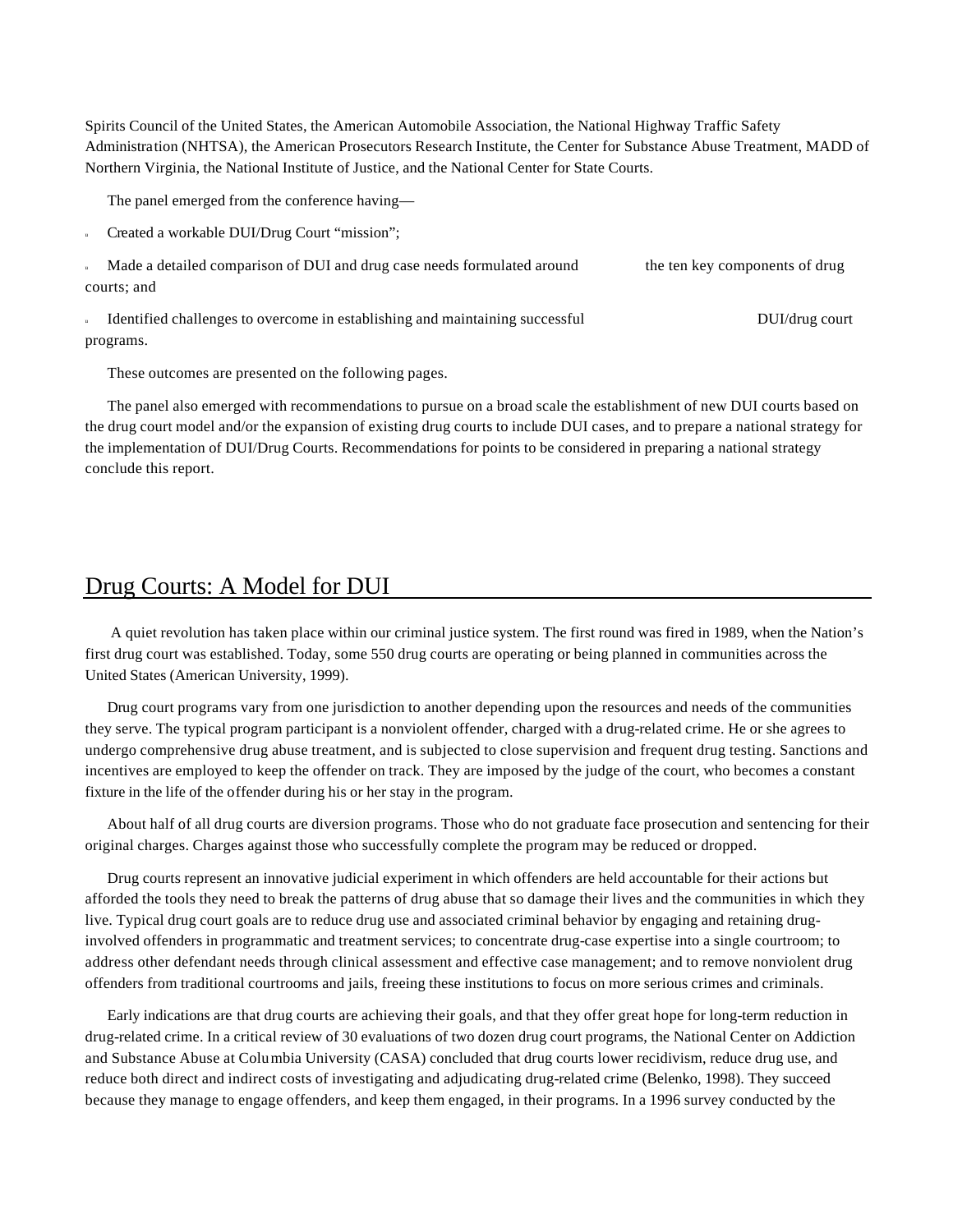Drug Court Clearinghouse and Technical Assistance Project, six reporting jurisdictions reported retention rates from 62 percent to 90 percent (Drug Strategies, 1997).

As mounting evidence proves time and again that drug courts work, the drug court model has been adapted to other criminal justice populations. Domestic violence courts, mental illness courts, and even "deadbeat dad" courts have patterned themselves after drug courts. Perhaps the most important "spinoff" is the application of drug court principles to DUI cases.

## The DUI/Drug Court Mission

As a framework on which to build their discussions, the DUI/Drug Court Advisory Panel formulated a working "mission" for the nation's DUI/Drug Courts. The mission, which was formed by consensus, is "to make offenders accountable for their actions, bringing about a behavioral change that ends DUI recidivism, stops the abuse of alcohol, and protects the public; to treat the victims of DUI offenders in a fair and just way; and to educate the public as to the benefits of DUI courts for the communities they serve."

The missions of a DUI court, a drug court, and a court that hears both DUI and drug cases are nearly interchangeable. Offender accountability is key in every case, as are the goals to change offender behavior, eliminate substance abuse, end recidivism, and treat victims with fairness and sensitivity.

Distinctions do arise in a couple of areas. First, drug courts must strive to give drug offenders the means to become productive members of society. DUI offenders, on the other hand, are often productive in spite of their alcohol abuse. They already have jobs, families, and homes, and the goal becomes more one of providing the tools they need to keep what they have.

Second, although both courts must endeavor to educate the public about the benefits of these systems for the communities they serve, proving their case can be a greater challenge for the DUI community. The public understands that a part of drug court "justice" is treatment, and many believe that treatment is an effective way to counter drug abuse. Fewer people believe that treatment will solve the DUI problem. It is important to convince the public that the greatest danger today comes from repeat offenders, i.e., people with alcohol addictions who, like drug addicts, require treatment to change their behavior.

# Comparison of DUI and Drug Court Practice

The DUI/Drug Court Advisory Panel questioned whether drug courts, or separate DUI courts based on the drug court model, can provide an effective mechanism for treating repeat offenders. In working towards a consensus on this question, the panel unearthed numerous similarities between DUI and drug offenders, and some distinctions as well. A comparison of DUI and drug court practice yielded similar results. It is both the similarities and the distinctions that provide the groundwork for beginning the process of adapting the drug court model for use with DUI offenders.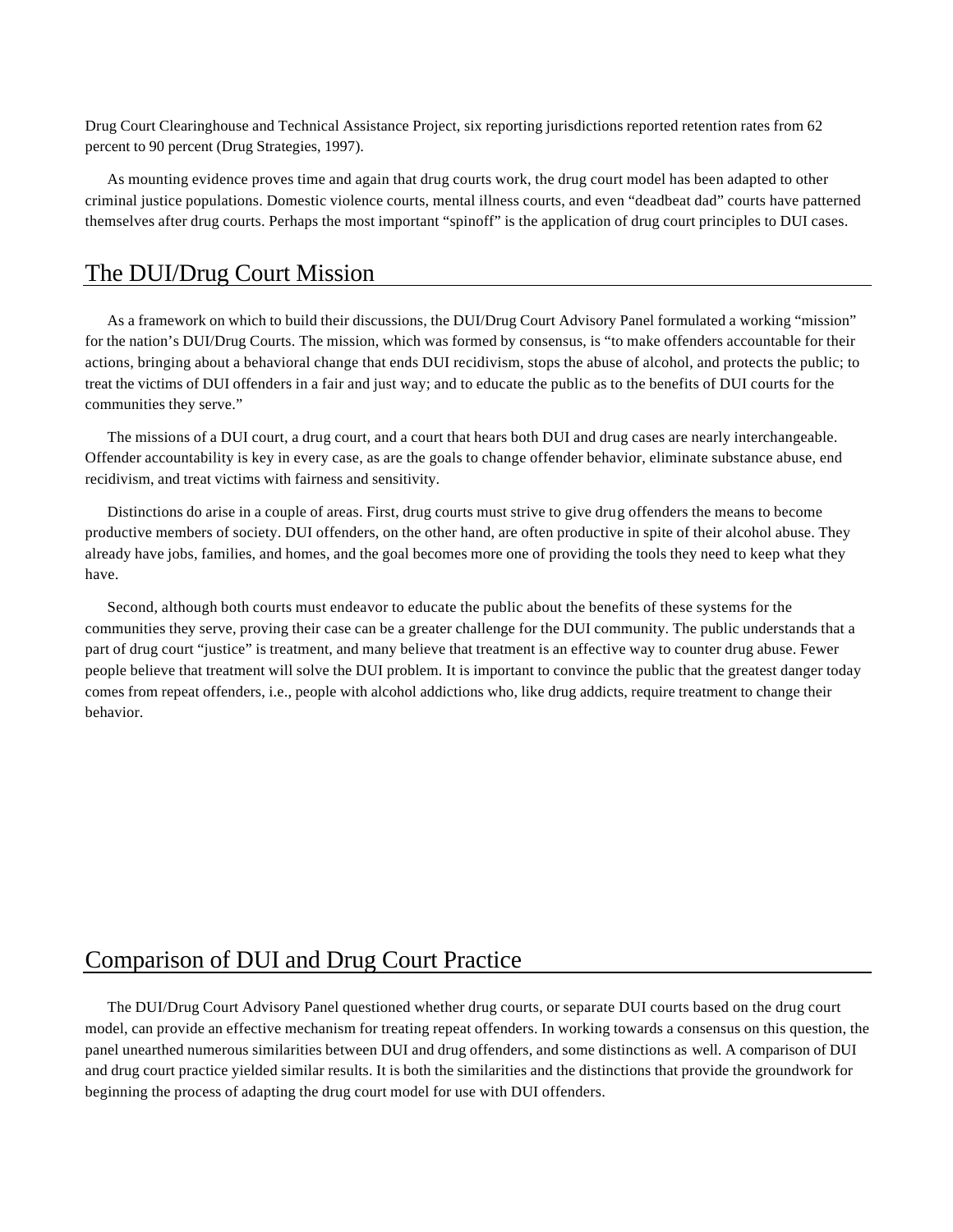## Characteristics of the DUI and Drug Court Populations

Reduced to their common denominators, the population of a drug court can be defined as persons who have a drug problem, are charged with a drug offense or another offense motivated by a drug problem, and are nonviolent. The DUI court population can be defined as persons charged with a DUI offense and who have indicators of a serious alcohol problem (e.g., prior alcohol arrests or convictions, or high BAC at the time of arrest).

Offenders in both groups share some commo n personal characteristics. Each offender has a substance abuse problem that is taking control of his or her life. Each requires comprehensive treatment, a strong support system, and the ability to come to terms with his or her problem before real change can occur.

The personal characteristics typical of the two classes of offender differ in some ways. DUI offenders tend to be employed, and to have emotional resources that are helpful to recovery, such as family, education, or religion. Drug offenders are often out of work and unable to support themselves. With the exception of social assistance, they have little in the way of financial or emotional support. DUI offenders have a "legal orientation," and drug court offenders an "illegal orientation." That is, because alcohol is legal, DUI offenders see themselves as being on the "right side" of the law, even though they use alcohol in an illegal way. Drug offenders ingest an illegal substance, and have few illusions about the side of the law on which they stand.

The DUI offender who is likely to be a candidate for a DUI court program is a repeat offender—arrested two, three, or more times for an alcohol-related traffic offense. Repeat offenders account for about one-third of the arrests made annually; they are considered good candidates in part because limited resources translate into a limited number of seats in DUI/Drug Court, but also because serious DUI offenders are more likely to be in need of a DUI/Drug Court program. Conversely, a typical drug court defendant (charged with a drug-related offense) may not be facing his or her first offense, but is less likely to be considered a serious offender.

DUI offenders are predominantly male (78 percent) and tend to be slightly older (25-44) than drug offenders (18-44). In fact, while the DUI arrest rates for all age groups have declined in recent years, the declines for persons aged 35-44 are much smaller than those for other groups. For instance, from 1990 to 1996 DUI arrest rates declined 23.5 percent for drivers at age 23 and 18.5 percent for driver's age 50 or older. Rates for drivers in the 35-39 and 40-44 age groups went down only 7.6 percent and 6.7 percent respectively (Bureau of Justice Statistics, 1998).

Finally, DUI offenders are often in a state of denial about their substance abuse. Their drug-using counterparts, about half of whom are male and half female, tend to have a more realistic perception of their addiction.

## DUI Courts Defined: The Key Components

In 1997, the Drug Court Standards Committee of the National Association of Drug Court Professionals, with the support of the Drug Courts Program Office, designated the ten key components of drug courts (NADCP, 1997) and established these components as benchmarks for performance describing "the very best practices, designs, and operations of drug courts." In their effort to define DUI courts, the DUI/Drug Court Advisory Panel explored the goals of DUI court proponents and the state of DUI courts operating today, and compared them to drug courts in terms of the ten key components. They identified a number of similarities between DUI and drug courts in terms of goals and populations served. Across the board, they also cited numerous differences. In some cases, the differences are necessary responses to distinctions between the two populations. In other cases, the differences point to needs of the DUI court community that can be met by collaborating with the drug court community.

#### The principal findings follow.

Drug Court Component 1: Drug courts integrate alcohol and other drug treatment services with justice system case processing.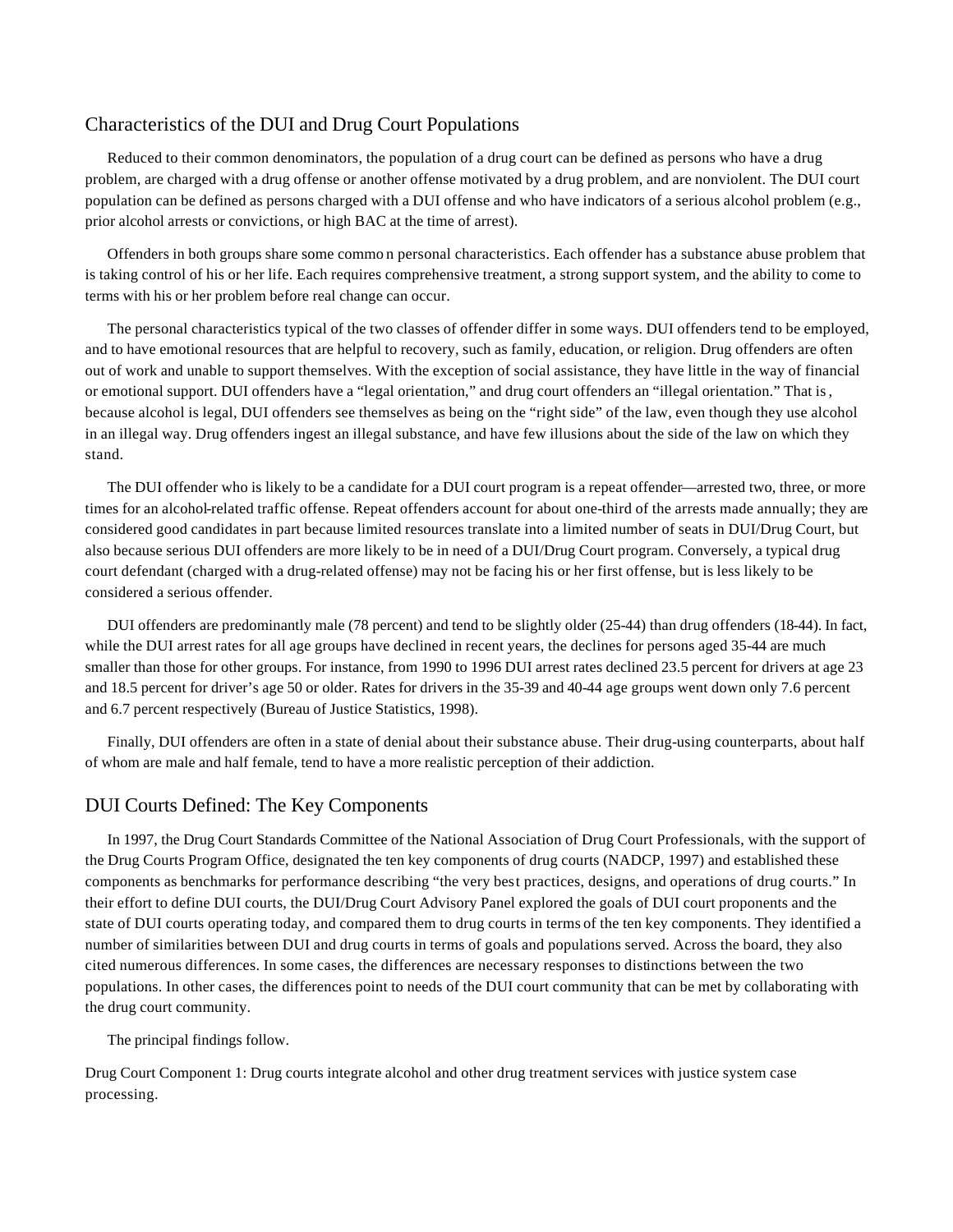Treatment is a critical factor in reducing recidivism among both drug and DUI offenders, and so is accountability for crimes committed. The diversion and post-plea programs found in drug courts do not free offenders from taking responsibility for their actions, but they do enable offenders to enter treatment programs with minimal delay. Sentencing laws and public perceptions make these programs workable for drug cases. Timely admission to a DUI/Drug Court program for DUI offenders can be more of a challenge, where mandatory sentencing, a lack of pre-adjudication options, and public perceptions may prove to be obstacles.

Drug Court Component 2: Using a nonadversarial approach, prosecution and defense counsel promote public safety while protecting participants' due process rights.

All drug court practitioners—judge, prosecutor, defense attorney, treatment specialist, probation officer—work together toward the common goals of reducing recidivism and rehabilitating offenders. It is this collaborative environment that underlies the success of drug court programs. Maintaining a nonadversarial approach can be more challenging in DUI cases, where there is increased pressure to imprison offenders. Defense attorneys in DUI cases often resort to delay tactics in order to keep their clients out of jail. One unfortunate outcome of this tactic is that they are also kept out of treatment.

Drug Court Component 3: Eligible participants are identified early and promptly placed in the drug court program.

Prompt placement in a drug court program and a quick start on treatment are key drug court principles. Drug courts typically offer incentives to encourage offenders to enter a drug court program, e.g., reduced or suspended jail time. In many cases, the ability to make such an offer to a DUI offender has been legislated out of a judge's hands (i.e., mandatory jail time). Incentives are available in DUI cases in some jurisdictions, however, including early driver's license reinstatement and presentence release from jail on the offender's own recognizance.

Drug Court Component 4: Drug courts provide access to a continuum of alcohol, drug, and other related treatment and rehabilitation services.

In many respects, access to a continuum of treatment and related services is as available to DUI offenders as it is to drug offenders, although DUI offenders (who are accustomed to driving their own vehicles but who have lost driving privileges) may find it more difficult to get to treatment sites. In one respect, DUI offenders may have an advantage over drug court offenders in that they have an additional "rehabilitation service," i.e., the opportunity to listen to victim-impact panels and use what they hear to better understand the severity of their actions.

Drug Court Component 5: Abstinence is monitored by frequent alcohol and other drug testing.

Urine testing is by no means a perfect technology, but its relative simplicity and accuracy give practitioners working with abusers of drugs other than alcohol a clear advantage. Administered weekly or twice weekly, urine testing will often detect a drug relapse, but where most drugs can remain in a user's system for several days, alcohol can be undetectable within a few hours after ingestion. Furthermore, the use of alcohol by a DUI offender poses a threat of immediate danger to the public. Therefore, the monitoring of DUI offenders calls for greater coordination, more frequent testing, more innovative technologies, and a high level of personal communication.

Testing technologies employed in DUI courts around the country include state-of-the-art voice recognition and testing (i.e., testing devices that can detect alcohol use via telephone), interlock devices on automobiles, and hand-held testers. Testing is usually random and frequent; some jurisdictions require offenders to call in daily and to submit to testing on demand.

The advantages of personal relationships between practitioners and offenders take on increased meaning when working with alcohol offenders, especially in low-population areas where residents tend to know each other by sight. Court practitioners and law enforcement officers develop an awareness of who is in their programs; they visit with offenders often, and observe their activities both in their homes and around town.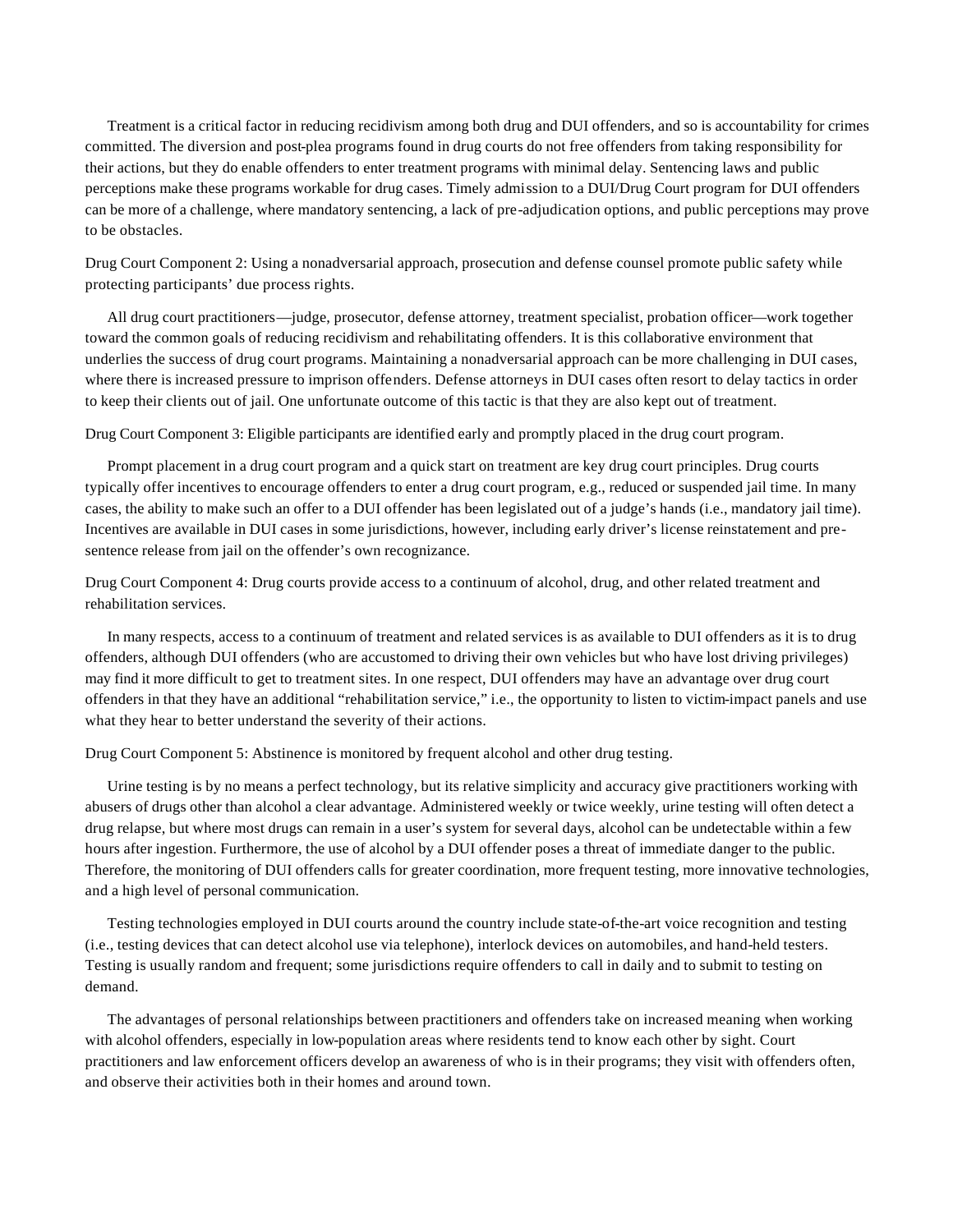Drug Court Component 6: A coordinated strategy governs drug court responses to participants' compliance.

Even the best treatment programs take time to work, and drug courts recognize that an early relapse is only a slip—it does not signify program failure. Nevertheless, continued use of alcohol or other drugs cannot be condoned, and drug courts utilize a system of sanctions and incentives to foster program compliance.

The law and public opinion narrow the list of sanctions and incentives that can be used in DUI cases and give a judge less flexibility in imposing them. Quicker imposition and the use of more severe sanctions are often mandated by law or demanded by the community. Incentives are also limited. Case dismissal may not be an option, and close supervision and testing are essential for public safety. One effective incentive that can sometimes be utilized is the lessening of driver's license restrictions.

Drug Court Component 7: Ongoing judicial interaction with each drug court participant is essential.

Judicial interaction with offenders is equally important to the success of both drug and DUI programs. In either program, the judge is the focus in both the courtroom and the community, and a direct relationship between judge and offender is central to program success.

In some courts, the judge may have less discretion in levying sanctions and incentives on DUI offenders than he or she would have when working with drug cases. In other courts, the rules of the court leave the judge little discretion in these matters regardless of the offense.

Drug Court Component 8: Monitoring and evaluation measure the achievement of program goals and gauge effectiveness.

Coordinated management, monitoring, and evaluation systems are fundamental to the effective operation of drug courts, whether the cases before it are drug-related or DUI offenses. In either case, periodic evaluation is necessary in order to validate a program's effectiveness and improve it over time.

At this time, DUI courts patterned after or resembling the drug court model touch only a fraction of all DUI cases. Most cases are heard in courts where comprehensive treatment and close supervision are not part of the program. Adequate evaluation systems and accurate documentation of evaluation efforts are necessary if the influence of the drug court model on DUI offenders is to be expanded.

Drug Court Component 9: Continuing interdisciplinary education promotes effective drug court planning, implementation, and operations.

Professional education is as important to DUI court practitioners as it is for those who work with drug offenders, but the state of education for DUI courts is far less developed. No national training or national conference mechanism is in place. Publications that disseminate information to the field do not exist, and cross-training is only in the beginning stages. In addition, no standards have been developed for the field.

Drug Court Component 10: Forging partnerships among drug courts, public agencies, and community-based organizations generates local support and enhances drug court program effectiveness.

Drug courts are making significant inroads in engaging the community and gaining public support. Becoming a community-based institution is a goal of equal importance to DUI courts, but a greater challenge because DUI cases can garner little "public sympathy." In addition, a single DUI offender relapse could result in a traffic crash and death (and disastrous consequences for a DUI program) while a drug offender's relapse will more likely go unnoticed. Gaining substantial community support for DUI courts and for drug courts that hear DUI cases calls for a higher level of organizational support, different educational approaches, and greater deference to social concerns.

# Clearing a Path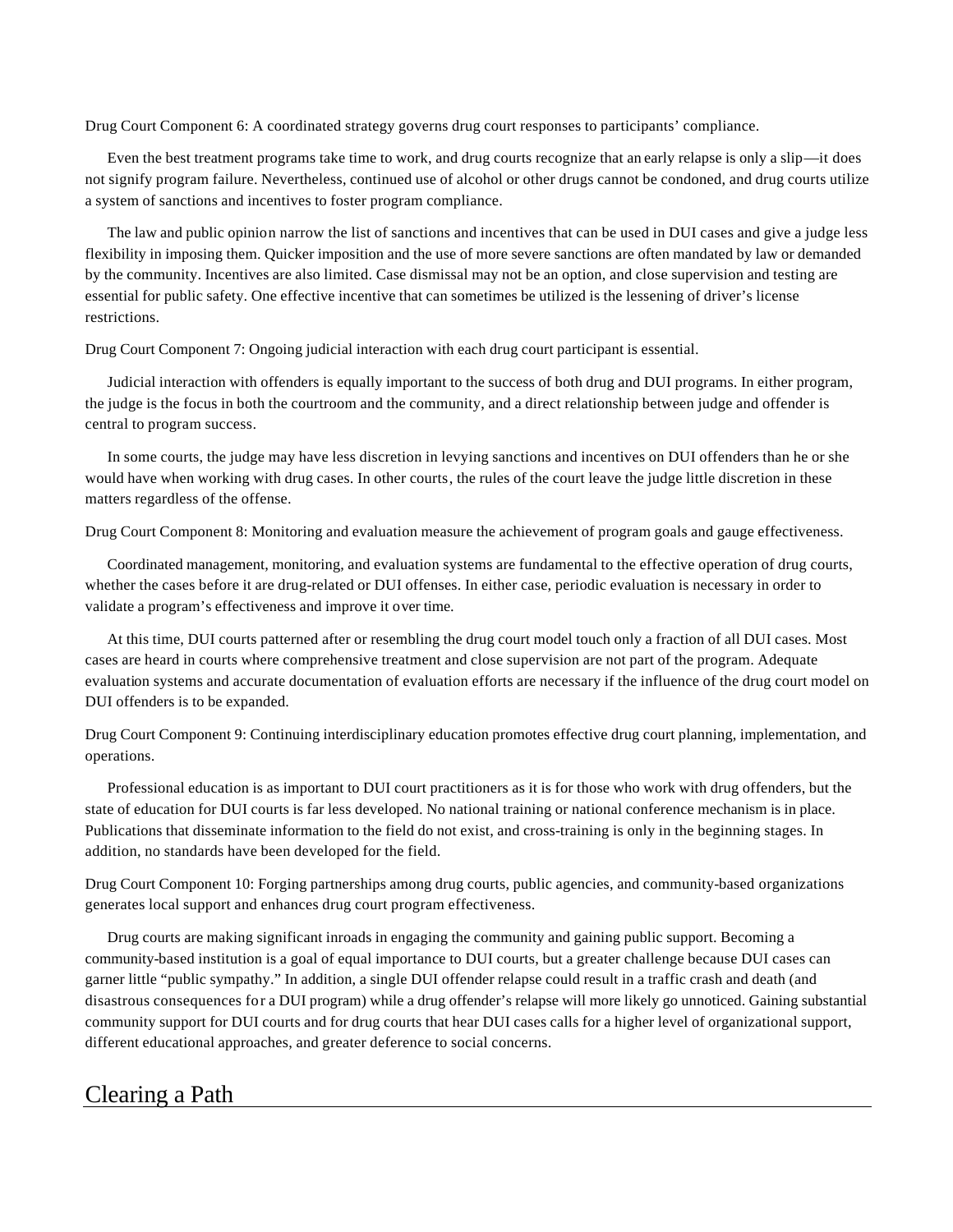The benefits of expanding the scope of drug courts to include DUI cases are clear. The traditional system is a setup for failure when it comes to adjudicating the cases of multiple DUI offenders. When levied, punishment can be severe, but the adversarial process is counterproductive and can limit the accountability of defendants. These defendants are left with inadequate sanctions, limited (or no) treatment or rehabilitation, and little incentive to change. The practitioners in the courtroom derive little satisfaction from their jobs, and have limited opportunity to develop comprehensive expertise in the DUI field.

The drug court model, as applied to DUI cases, is an opportunity to take a proactive approach to justice. It can free traditional courts to concentrate on other cases and close the "revolving door" of a criminal justice system dominated by substance-abusing repeat offenders. It offers practitioners the opportunity to reach more offenders with a program that combines accountability with the hope for change, and the chance to develop specialized knowledge in a specific area of the law. It can provide DUI defendants with the treatment and close supervision that chronic offenders need, and still hold them accountable for their actions.

The need for a DUI/Drug Court system is apparent, as are the advantages the system would offer. Several obstacles, however, lie in the path that leads from the conventional DUI court system to the DUI/Drug Court model. Removal of these obstacles will require meeting challenges in several areas. Among them are the following:

Education and Recruitment. Little information and few educational resources are available to judges and other practitioners on the subject of DUI/Drug Courts, and sitting on the bench of any DUI court, regardless of its structure, is not perceived as either a prestige position or a career builder. Attracting

qualified practitioners to DUI court—on either side of the bench—calls for

1) a solid education program and 2) raising the level of satisfaction that comes from being a part of the system.

Funding. As always, funding is scarce, and competition for dollars can prevent agencies from working together toward a common goal. Some jurisdictions have been innovative in finding new funding sources; for instance, one jurisdiction imposed a tax on liquor to fund its program. The offenders themselves are also a valid source of program financial support.

The "Soft on Crime" Perception. This perception is difficult to fight, and will require a concentrated, careful, and enduring public education effort.

The Scope of the Need. To date, specialized DUI courts touch only a tiny percentage of those offenders who could benefit from the drug court model. The scope of the need for this model is vast. Once a jurisdiction commits to a program, it will face major challenges to finding adequate funding and

qualified practitioners to support it. It will also need to make difficult decisions about who to help, and who to turn away.

<sup>u</sup> Existing DUI Courts. DUI courts already exist in nearly every jurisdiction in the nation. The vast majority, however, take a "traffic court" approach to adjudication. Accountability is not necessarily a critical component of these courts, and they bear no resemblance to the drug court model. A need exists to inventory and map all existing programs, to determine what is, and is not, working, and to set standards for accountability, effectiveness, and coordination among existing DUI courts.

Deed for a National Strategy. No DUI/Drug Court national strategy exists today. Such a strategy is needed in order to increase awareness and convince the public that the drug court model can work for DUI offenders.

<sup>u</sup> Delay Syndrome. Delay tactics are commonly believed to inure to the benefit of a defendant in criminal cases. In DUI cases, however, delay tactics and an adversarial defense can result in a defendant not getting the quality of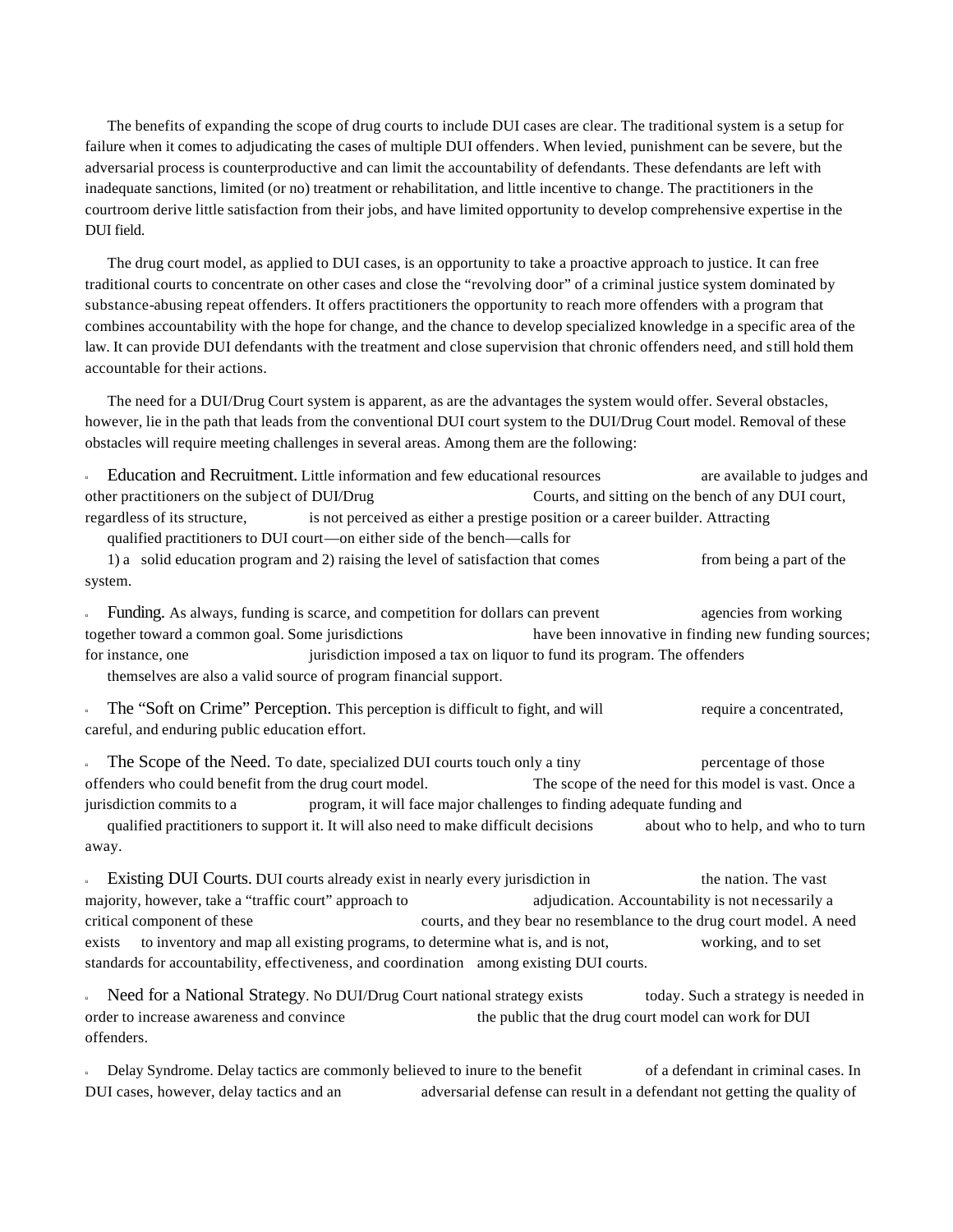treatment and supervision required for rehabilitation and real change. There is a need for consistency in DUI justice and for incentives to proceed without delay.

## DUI/Drug Court National Strategy Framework

The DUI/Drug Court Advisory Panel made two recommendations. The first is to establish DUI courts that are based on the drug court model, and/or to expand existing drug courts to include DUI cases. Second, noting the lack of a DUI policy that parallels our national drug court policy, the participants recommended development of a National DUI/Drug Court Strategy, and unanimously approved a motion to move forward with development. In the interests of building on the foundation already in place and avoiding duplication of effort, the panel recommended that NADCP coordinate the formulation of a National DUI/Drug Court Strategy.

The following should be considered key elements the National DUI/Drug Court Strategy.

<sup>u</sup> Education. Targeted education opportunities for practitioners in the DUI court field is important, and as yet undeveloped. The National DUI/Drug Court Strategy should include a plan for developing ongoing educational opportunities for the field. As a beginning, the National Association of Drug Court Professionals will add a track on DUI Court practice to its next Annual Training Conference, slated for June 1999 in Miami, Florida.

<sup>u</sup> Publications. A need exists for a newsletter, a bulletin, and/or other mechanisms for the periodic dissemination of news and information to practitioners in the DUI field. The strategy should include a dissemination plan. This monograph is the first step of this dissemination effort.

Standards. The DUI/Drug Court Advisory Panel to work in concert with NDCI, the National Association of Drug Court Professionals, the American Council on Alcoholism, the National Commission Against Drunk Driving, the National Sheriffs' Association, and the Drug Courts Program Office, U.S. Department of Justice to begin the process of setting standards for DUI/Drug Courts. Advisory Board. An advisory board should be established to guide development of a national strategy. Information Repository. A clearinghouse for information on state-of-the-art techniques of DUI Court practice and treatment must be established. NADCP may be the appropriate body to serve in that role.

A Clear Public Voice. It is critical that the DUI/Drug Court community speaks with a clear and unified voice when communicating its needs, mission, and roles to the media and the public. It may be appropriate for NADCP to take the lead in public outreach efforts.

# **REFERENCES**

American University, 1999. AU Drug Court Clearinghouse and Technical Assistance Project.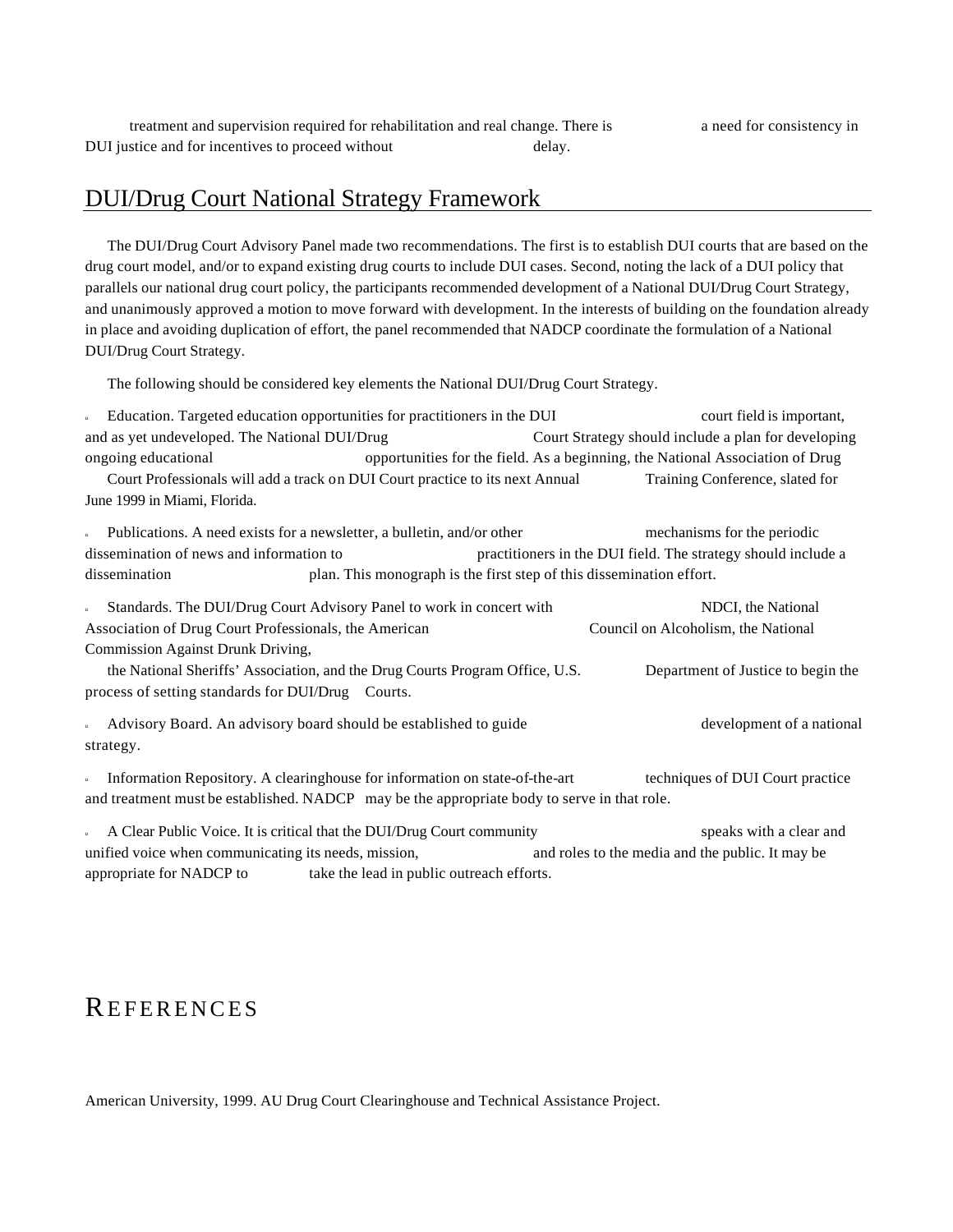- Belenko, S., 1998. Research on Drug Courts: A Critical Review. New York: The National Center on Addiction and Substance Abuse, Columbia University. Published in the National Drug Court Institute Review, I/1, Summer 1998.
- Bureau of Justice Statistics, April 1998. Alcohol and Crime: An Analysis of National Data on the Prevalence of Alcohol Involvement in Crime. Prepared for the Assistance Attorney General's National Symposium on Alcohol Abuse and Crime. Washington, D.C.: Office of Justice Programs, Bureau of Justice Statistics, U.S. Department of Justice. Publication No. NCJ 168632.
- Drug Strategies, 1997. Cutting Crime: Drug Courts in Action. Washington, D.C.: Drug Strategies.
- Fell, James C., 1998. What's New in Alcohol, Drugs and Traffic Safety in the U.S. Shaffer Library of Drug Policy. (Internet: HYPERLINK http://www.druglibrary.org/schaffer/Misc/driving) #
- National Association of Drug Court Professionals, Drug Court Standards Committee, January 1997. Defining Drug Courts: The Key Components. Washington, DC: Drug Courts Program Office, Office of Justice Programs, U.S. Department of Justice. Grant No. 96-DC-MX-K001.
- National Highway Traffic Safety Administration, 1998. Traffic Safety Facts 1997. Washington, DC: U.S. Department of Transportation. Pub. DOT HS 808 764.

# APPENDIX A: ADVISORY P ANEL JURISDICTIONS

The Advisory Panel is composed of practitioners from seven jurisdictions that are already applying the drug court model to DUI cases in some way. Descriptions of the programs of each of these jurisdictions follow.

## Bakersfield Municipal Court

## Bakersfield, California

The Bakersfield Drug Court has accepted multiple drunk driving offenders since its inception in July 1993.

The Bakersfield Drug Court is a post-plea court and has approximately 300 participants. It calls a calendar of approximately 70 participants four days each week. The drug court sees the participants weekly for the first three months of the program, twice a month for the next three months, monthly for two to three months, and then weekly for the last month of the program.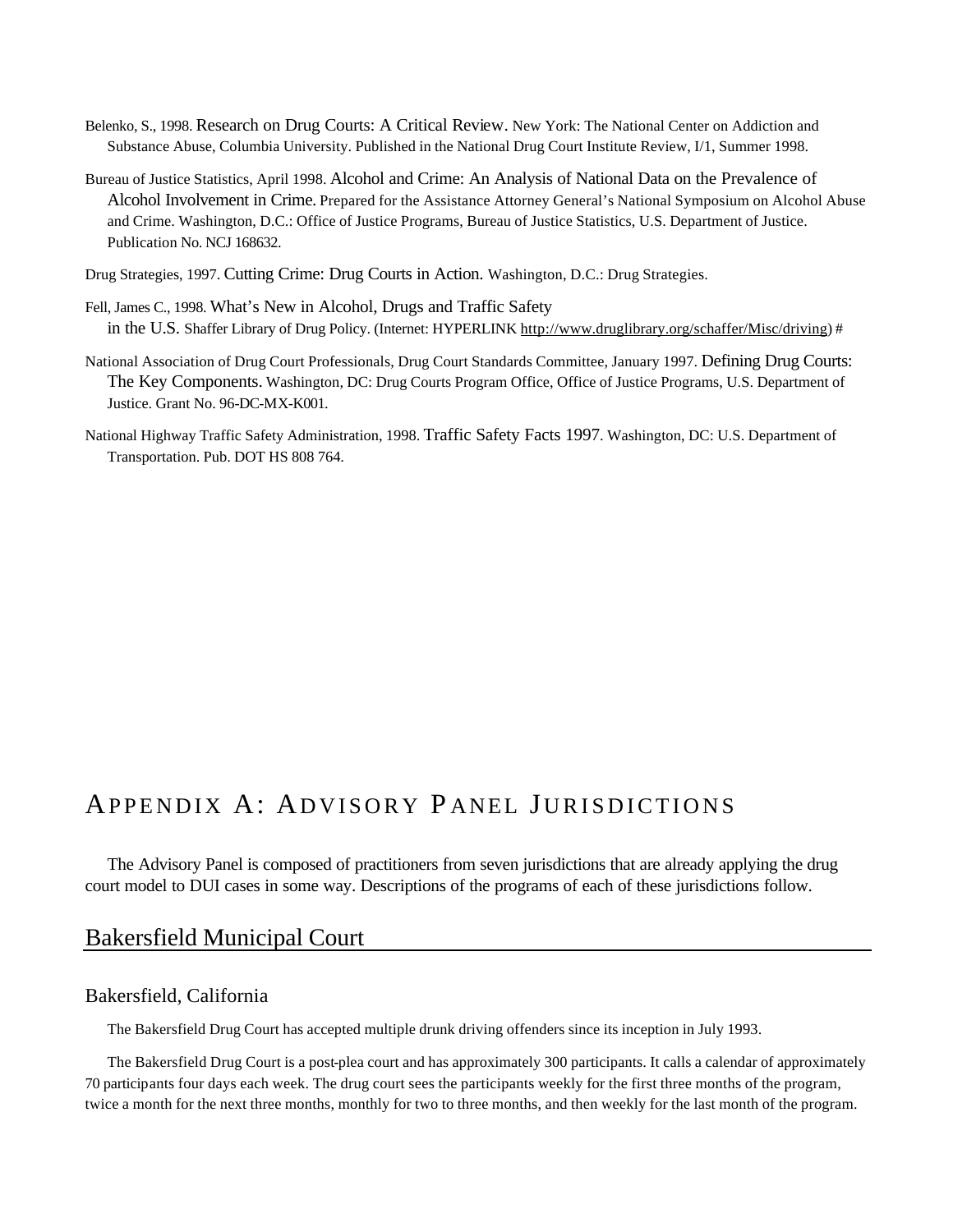After graduation, participants are required to attend once a month for three months. There are some variations based on individual need from this basic outline. The court has many DUI (alcohol and/or drug) drivers.

Once enrolled in drug court, participants are assessed by drug court staff (certified drug and alcohol abuse specialists) and referred to various community-based treatment providers based on individual needs. In addition to counseling, 12-step, or other self-help meetings, they are also required to submit to urine tests for alcohol and street drugs and to attend drug court hearings. After graduation, the court deletes the fine and works with participants to deal with mandatory minimum sentences. Typically, the court will allow work release, electronic monitoring, or any other acceptable alternative to jail time. The recording of the conviction and state-mandated license restrictions imposed by the state department of motor vehicles (DMV) are not affected by participation in drug court.

To fully understand the process by which the Bakersfield Drug Court handles DUI alcohol cases, it helps to have a basic understanding of California State law.

If there is a grant of probation upon a first conviction for driving under the influence, state law mandates a minimum of 48 hours in jail (which is not normally done in actual custody), a very large fine of approximately \$1,400 and 12 weeks of alcohol awareness classes. The conviction is expensive, but it actually involves no real jail time. There is almost always a driver's license suspension of from four to six months, which is imposed by the California DMV and not by the court.

A second conviction within seven years (if probation is granted) mandates a minimum of 96 hours in custody (again usually not done in actual custody), the same large fine, an 18-month license suspension (requiring the offender to enroll in and complete a 12-month driving-under-the-influence school to have the license reinstated), and the installation of an interlock ignition device on the offender's vehicle. This conviction also involves little or no actual jail time. The mandatory loss of the driver's license for an extended period of time is the sanction most often complained of by the offenders.

In the experience of the Bakersfield Drug Court, first and second offenders seldom request drug court. Once the requirements of drug court are explained and the offender has the opportunity to compare those requirements with the standard sentence, they normally opt to be sentenced. It should be noted that the Drug Court has many first and second offenders, but those persons normally have pled guilty to driving under the influence of a controlled substance, which requires a mandatory minimum of 90 days in jail.

A third conviction for DUI within seven years mandates a minimum four-month jail sentence, a three-year license suspension, the same fine, and other standard conditions of probation. A fourth conviction is a felony in California. The Bakersfield Drug Court, typically sees third offenders.

The Court is very aware that multiple DUI offenders are of great concern to the community in that they are (with considerable justification) perceived to be extremely dangerous. In addition, they tend to be in a much greater state of denial than the typical drug court client, a controlled-substance addict. It has been decided that anyone convicted of DUI with two or more priors must serve 30 days in jail or in a legitimate 24-hour residential treatment facility, during which time they will receive alcohol counseling prior to beginning the standard drug court program.

This required 30-day sentence results in the offender being away from alcohol for 30 days. The participant receives significant counseling during that period and the period of confinement has significant affect upon thought processes with regard to alcohol. Most persons convicted of this offense have never really been to jail (except possibly overnight). A 30-day commitment tends to give them time to think and realize that alcohol has a very real adverse effect on their lives. They tend to be much more willing to accept that they have an alcohol problem and become more focused upon recovery after the commitment. According to the Drug Court Judge, the likelihood of having a multiple offender who is not an alcoholic is very remote.

Upon release from custody the DUI offenders go through the normal intake process for drug court. They are made very aware that if they come to drug court with an odor of alcohol about their person, there is a strong chance they will be taken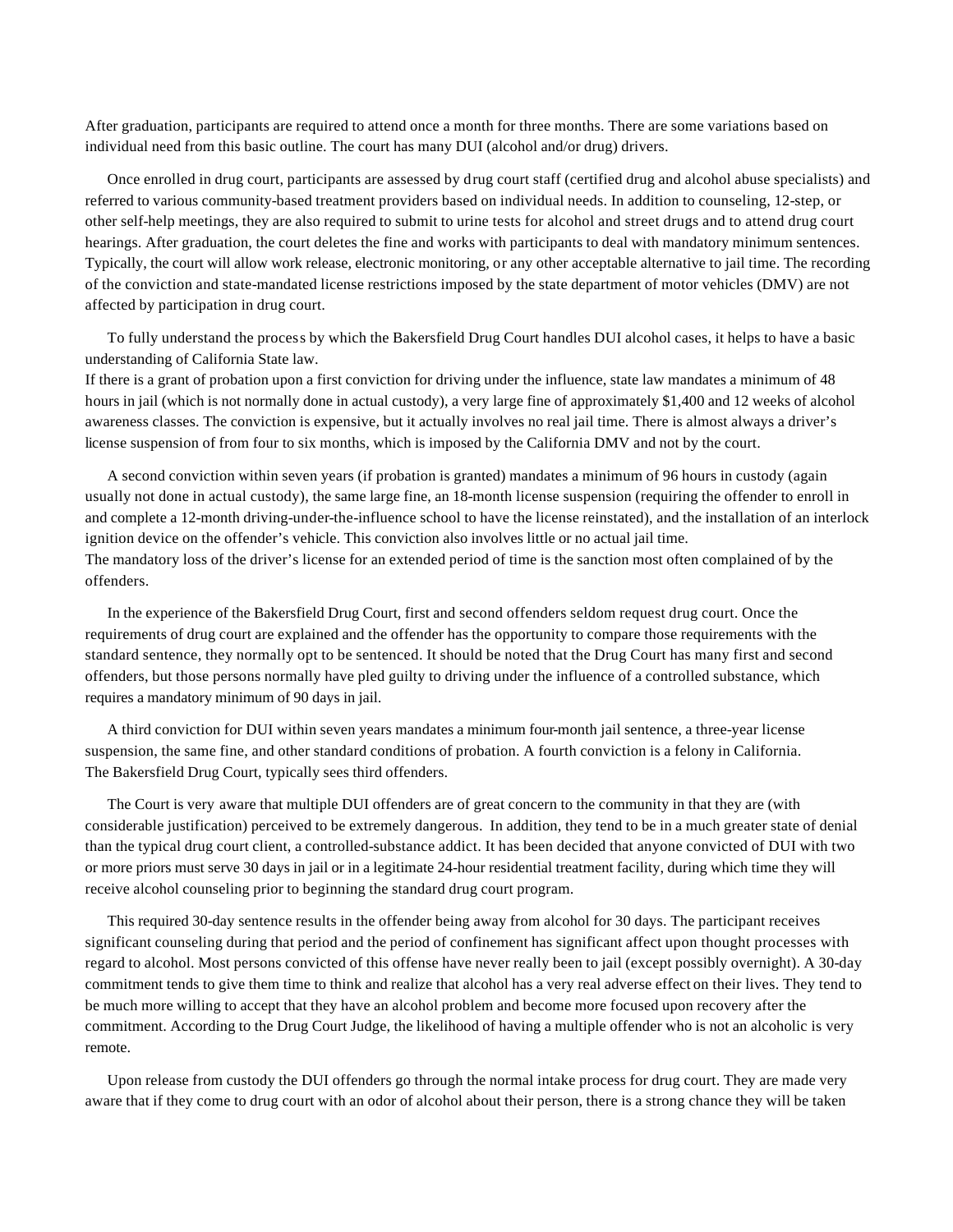into custody on the spot. It is also pointed out that they will be held absolutely accountable for all court-ordered AA meetings, counseling, and any other orders the court sees fit to impose. The rationale behind this is that the half-life of alcohol in the urine is only a few hours. As a result, the only way to monitor program performance is in areas other than urine testing. It is made clear that the court has no choice except to deal with these offenders in a more strict fashion than the typical drug court client.

During the entire drug court process the client is monitored closely, and if the drug court specialist feels the participant is not progressing satisfactorily he or she is immediately referred to the probation officer. If there is any reason to suspect recent use of alcohol the client is also referred to the probation officer for a Breathalyzer test. In the event alcohol is detected, the drug court team staffs the case to determine the course of treatment or sanctions to impose. At that time the court may take the client into custody if it becomes necessary. On average these clients are required to be in drug court two months longer than the typical client.

# Analysis of DUI With Priors Referred to Drug Court From May 1, 1996 to April 30, 1998

Although defendants convicted of DUI with priors were referred to Bakersfield Drug Court since December 1993, this analysis only covers cases referred to drug court for May 1, 1996 to April 30, 1998. The tracking system that monitors drug court activities was not implemented until 1996.

During this time frame, 64 misdemeanor DUI and 1 felony DUI with prior were referred to Drug Court. Of the cases referred (does not include active participants)—

- 30 defendants (46 percent) completed the program.
- 5 defendants who completed the program (17 percent) were rearrested.
- 1 defendant was rearrested while in the program.

The length of time defendants were in the program varied from a minimum of 6 months to 24 months. Of the defendants rearrested:

- 33 percent were in the program for 6 months.
- 19 percent were in the program from 7 months to 12 months.
- 17 percent were in the program from 13 months to 18 months.
- 0 percent were in the program from 19 months to 24 months.

It appears that the longer defendants are in the program, the likelihood of rearrest diminishes.

# Bernalillo County Metropolitan Court

## Bernalillo County, New Mexico

## **Overview**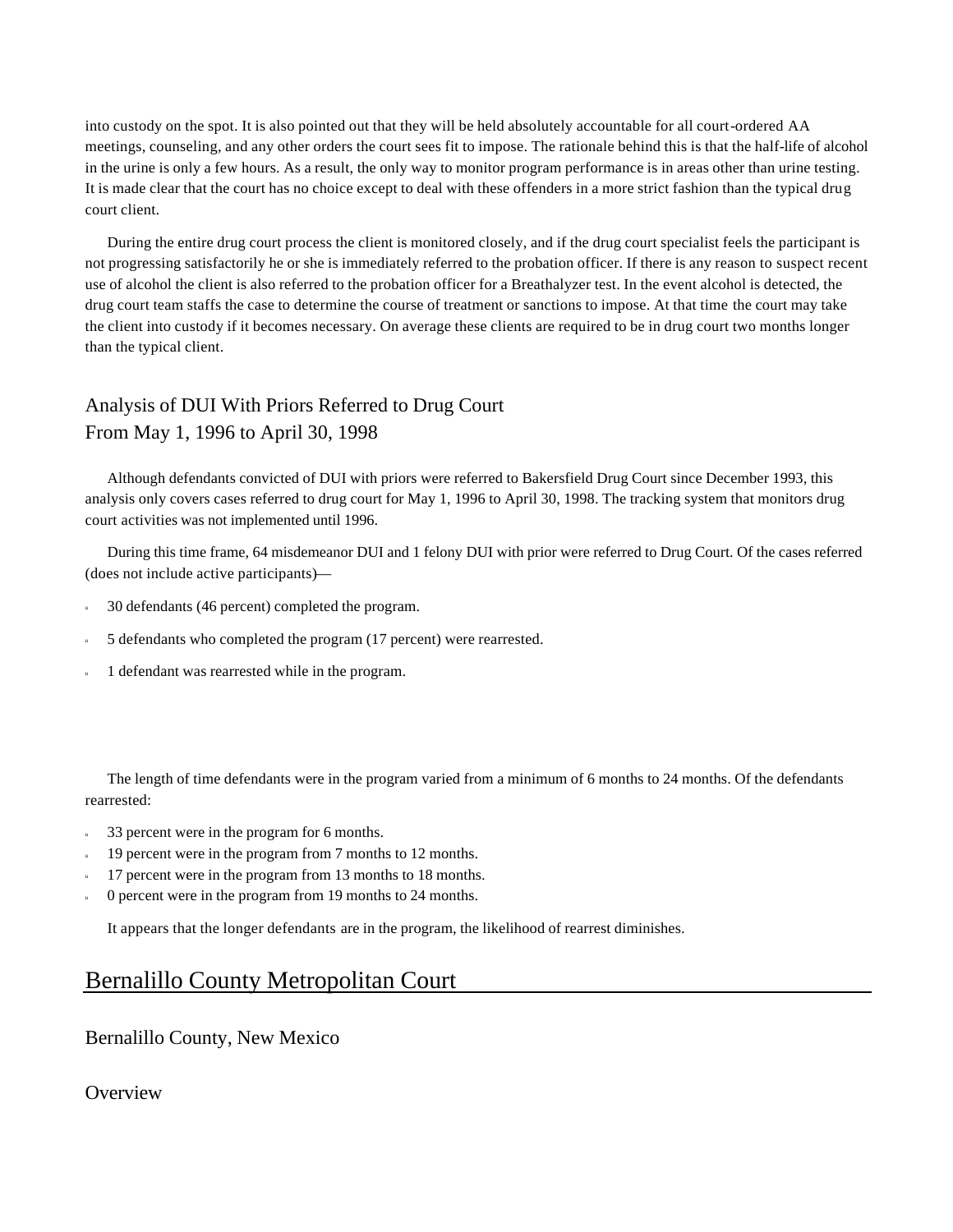The Bernalillo County Metropolitan DWI/Drug Court is designed with one main goal in mind: to reduce recidivism.

The DWI/Drug Court is a comprehensive, court-supervised treatment program for alcohol and other drug dependent/addicted defendants. It is a voluntary program, which includes regular contact with the Probation Officer as well as regular court appearances before the DWI/Drug Court Judge. Subsidized treatment, which will be provided by Life Choices, includes both individual and group counseling, random drug and alcohol testing, acupuncture, and wellness education. Participants will also be provided with assistance in furthering their education, employment skills, and job placement. Program length will be determined by each participant's progress.

With the continuing problem of substance abuse in Albuquerque and New Mexico, the DWI/Drug Court possesses the necessary components to have a positive impact on both the victim and the offender through the reduction in the rate of recidivism.

### Program Goals & Objectives

In collaboration with local, state, and federal agencies, the Bernalillo County Metropolitan DWI/Drug Court Program's primary focus is to promote the public safety and reduce the recidivism rates for individuals convicted of subsequent DWI offenses as well as other nonviolent misdemeanants with substance abuse problems. The results of addressing these problems include a reduction in drug and alcohol related crimes as well as expensive incarceration costs while returning a productive individual to the community.

## Program Structure

The Bernalillo County Metropolitan DWI/Drug Court Program consists of three phases with the first phase being the most intensive and focusing on substance abuse education and prevention. Participants are required to report in person to their probation officer twice per week, provide at least two random drug tests per week, attend treatment at least twice per week, and appear before the DWI/Drug Court Judge twice per month. Participants are also required to attend at least one 12-step meeting per week for the duration of the program. Upon entering the program, participants are required to complete 16 acupuncture sessions as well.

The requirements of Phase II are much the same as Phase I with the exceptions of one less contact per week with the Probation Officer and the participant is required to appear before the DWI/Drug Court Judge once per month. Additional requirements involved in this phase of the program include attending the victim impact panel and completing ten hours of community service.

In Phase III of the program, the participant is required to appear monthly before the DWI/Drug Court Judge and meet with the Probation officer every other week. The participant is also required to complete 20 hours of community service. Community service hours are performed at a nonprofit agency selected by both the participant and the Probation Officer in an attempt to appropriately place the participant in a position of service which is not only going to help repay the community but also to make the participant aware of individuals who could have possibly suffered as a direct result of the participant's crime.

Participants found to have violated conditions of the program will be sanctioned by the DWI/Drug Court Judge as soon as possible. Sanctions include a mandatory appearance before the DWI/Drug Court Judge, a reduction in points and/or incarceration.

## Services Provided

Intensive Supervision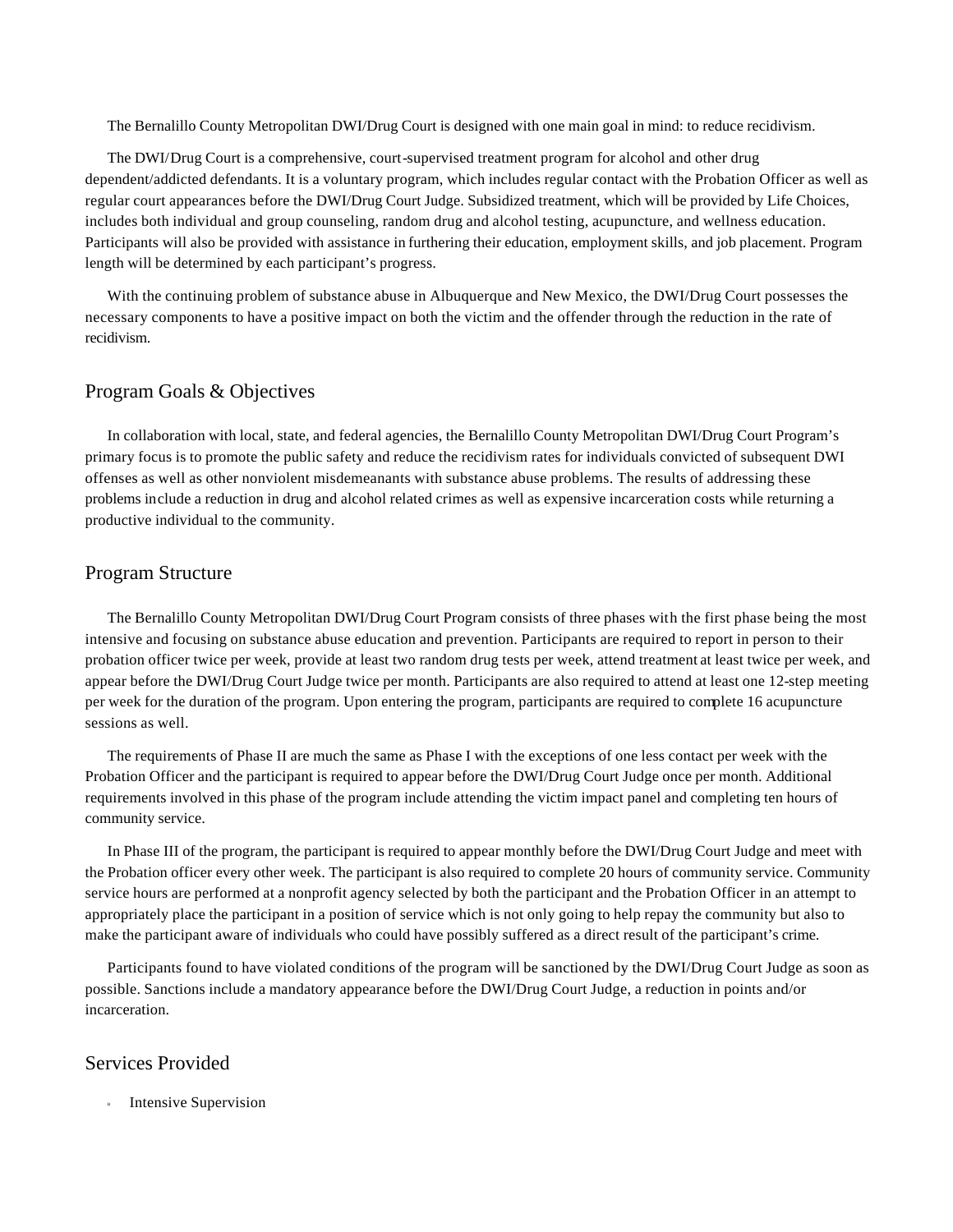- <sup>u</sup> Substance Abuse Counseling
- Random drug testing at least twice per week
- Acupuncture
- Regular attendance before the DWI/Drug Court Judge
- **Educational Programs**
- Family and Parenting Skills
- <sup>u</sup> Employment/Job Development Training
- **Community Service**
- Aftercare Program
- Mentorship Program

## Unique Aspects of the Program

In response to the serious drug and alcohol problem our community faces, the Bernalillo County Metropolitan DWI/Drug Court Program was implemented by Chief Judge J. Michael Kavanaugh in July of 1997.

 The Bernalillo County Metropolitan DWI/Drug Court Program is a post-conviction, pre-sentence, voluntary program that utilizes a multifaceted approach. The three-phase program consists of intensive supervision of clients by probation officers, frequent appearances before the DWI/Drug Court Judge, mandatory drug and alcohol counseling, regular attendance at selfhelp groups (AA, NA, or CA), and random drug testing. Upon program completion, the Program offers aftercare treatment and a mentorship program.

Taking into consideration the number of alcohol-related offenses and the significant costs these violations cause our community, the Bernalillo County Metropolitan DWI/Drug Court Program has become primarily an alcohol based program. Individuals with alcohol problems are required to meet the same strict requirements of the "drug court model" that other substance abusers in the program are mandated to complete. In short, the Bernalillo County Metropolitan DWI/Drug Court Program treats a drug as a drug and an addict as an addict, regardless of the drug of choice.

# Butte County Superior Court of California

## Butte County, California

Butte County, California has just over 200,000 citizens. It is located in the north central valley of California, approximately 70 miles north of the state capital, Sacramento. The area is predominantly rural. The economy is agriculturally based. The County has five major population areas, distributed in distinct areas of the county. The largest population is found in the Chico Urban Area (90,000). Chico is the home to California State University, Chico.

The abuse of alcohol, and specifically the risk presented by the drinking driver, has long been an issue faced by Butte County. The Court takes a variety of approaches based upon the judge's assessment of the offender's situation to address this public safety issue. In assessing each Driving Under the Influence (DUI) offender at the time of sentencing, the judge considers the number of prior DUI conviction, the blood alcohol level, the pattern of alcohol use, and other alcohol-related offenses such as "minor in possession" and "public intoxication." Based upon these factors, the sentence would then include mandatory attendance at Alcoholics Anonymous (AA) meetings, a test and search clause, frequent court reviews, possible referral to the County's Alcohol and Drug Services program or residential treatment, and in some cases the ingestion of Antabuse or Naltrexone. The Court mandates AA logs be kept by the defendant and provided to the Court at each review hearing. An intoxication analyzer (breath) is also frequently used in court during review hearings if there is a question about an offender's compliance. These orders may be made as part of a grant of either formal or informal probation, or as a condition of the defendant's release on his own recognizance.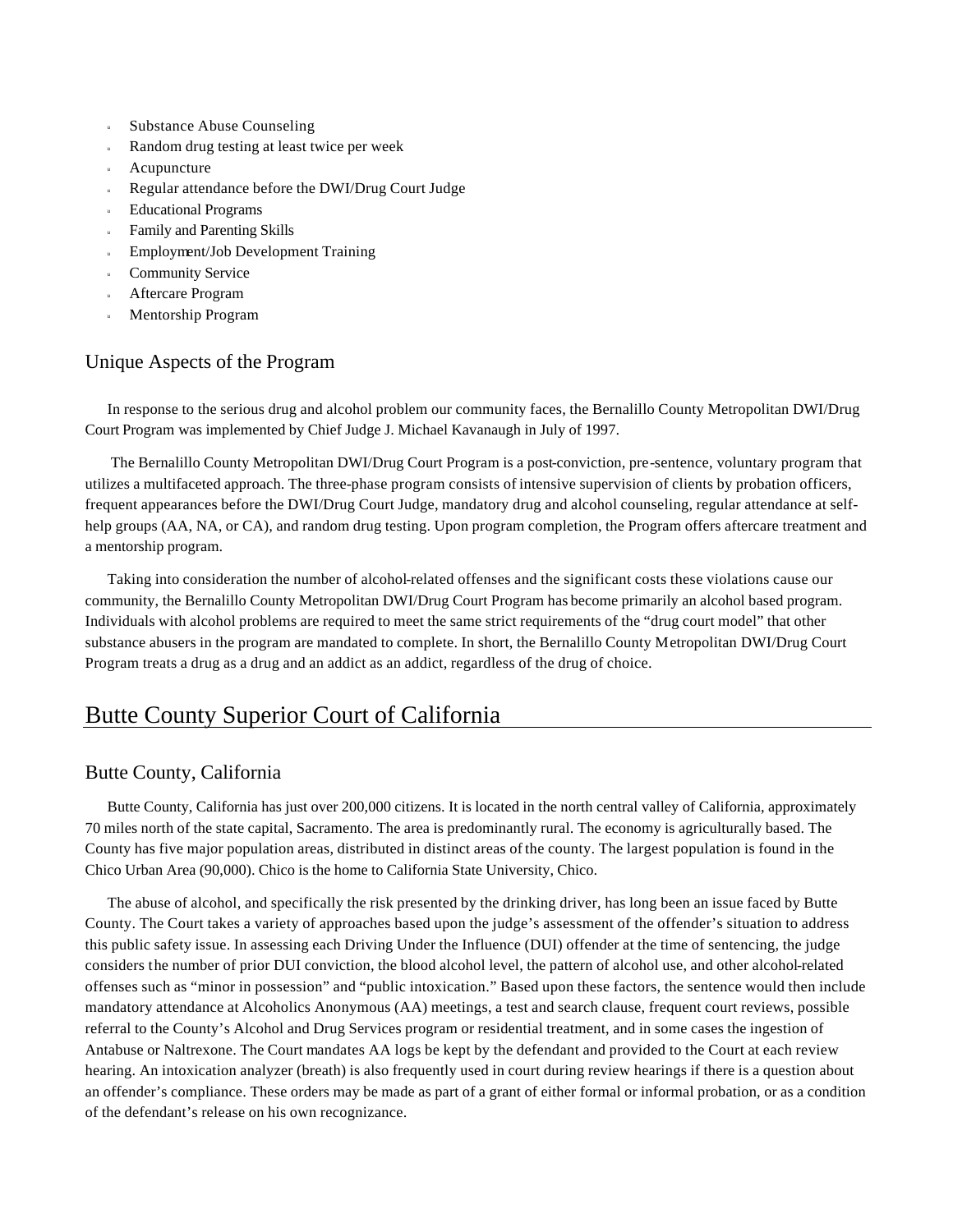In 1996, Butte County Probation and the Butte County Superior Court teamed with members of the community to begin the ReVia Project. ReVia (generic name: Naltrexone) is a medication utilized for many years as a highly effective opiate treatment. Because of this, Naltrexone reduces or stops cravings experienced by alcoholics and allows treatment to be effectively delivered. Initially planned as a 90-day trial project, Naltrexone quickly demonstrated value for a specific population of offender: the repeat drinking driver. Based upon that first series of cases, the ReVia Project was extended. It is now approximately two years out, and the results appear distinctly promising. In some cases, the results have been astounding. A preliminary review of the data reveals that ReVia is far and away the most successful method of dealing with high blood alcohol, repeat drunk drivers.

Essentially, ReVia functions as a tool to aid recovery and treatment. It is not a "stand alone" treatment. While being utilized by these recovering alcoholics, ReVia functions in two manners: (1) it blocks cravings (2) if the offender does drink, there is no pleasure derived from drinking alcohol. Thus, if an alcoholic is sincerely working on behavior changes through treatment, true progress can be made.

Butte County recently received a Local Law Enforcement Block Grant which will be dedicated to crating a "Naltrexone Track" in the County's existing Drug Court Program. The Probation Department will add an additional officer to the Drug Court staff who will provide intensive supervision and case management. This will combine the strengths of Drug Court, while allowing for the expansion of the Naltrexone caseload.

\*\*All numbers are totals of those who have successfully completed the respective programs.

## The Butte County ReVia Project

Hon. Darrell Stevens, Judge of the Butte County Superior Court Helen Harberts, Chief Probation Officer Jane E. Pfeifer, Drug Court Program Manager, Superior Court Ian Redmond, Research Assistant

#### Acknowledging the generous assistance of Percy Menzies & DuPont Pharmaceuticals

In 1996, Butte County Probation and the Butte County Superior Court teamed with members of the community to begin the ReVia Project. Initially planned as a 90-day trial project, ReVia quickly demonstrated value for a specific population of offender: the repeat drinking driver. Based upon that first series of cases, the ReVia Project was extended. It is now approximately two years out, and the results appear distinctly promising. In some cases, the results have been astounding. A preliminary review of the data reveals that ReVia is far and away the most successful method of dealing with high blood alcohol, repeat drunk drivers.

Butte County was one of three courts in the United States who directed the use of ReVia (generic name: naltrexone) as part of a court ordered treatment model. The model was designed as an expedited case processing system, where identified alcoholics would be moved quickly into the treatment process. Key to this treatment process was ingestion of ReVia (naltrexone).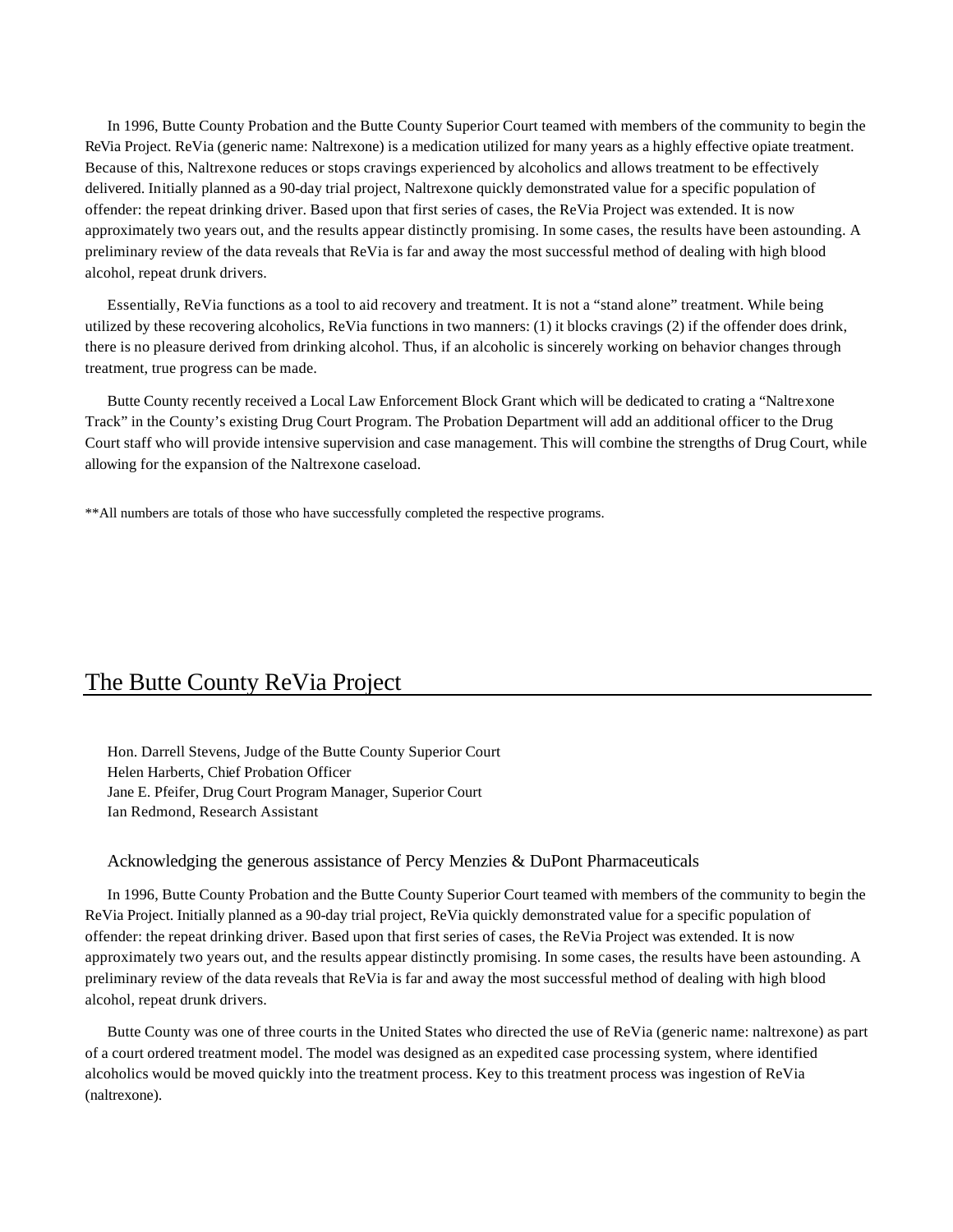## Alcohol and Crime in Butte County

Butte County, California has just over 200,000 citizens. It is located in the north central valley of California, approximately 70 miles north of the state capitol, Sacramento. The area is predominately rural. The County has five major population areas, distributed in distinct areas of the county. The largest population is found in the Chico Urban Area (90,000). Chico is the home to California State University, Chico. This university has struggled for years with the reputation of being one of the top 10 party schools in the nation. Alcohol use plays a prominent role in the local culture.

In California, the presumptive level for driving under the influence (DUI) is .08. State law mandates jail sentences for DUI cases, with increased penalties for prior convictions, or a higher blood alcohol level upon arrest. A DUI with 3 prior convictions can be charged as a felony, and the defendant faces the California state prison system. Persons who have an extensive list of prior convictions and cannot perform safely in the community are sent to state prison.

Arrests in Butte County for driving under the influence, and alcohol related fatalities have been unacceptably high. During 1996 -1997, 25 people died in DUI cases. To address this issue, focused efforts of the California Highway Patrol, and the local police included increased patrol strategies, public education, DUI checkpoints and specialized training in early detection of drivers under the influence. The Chico Police Department developed the powerful nationally honored "Every 15 Minutes" intervention program. Utilizing members of the entire community, this program teaches high school students about the community wide impact which follows the choice to drive after drinking. It is noted that "Every 15 Minutes" someone is killed or injured by a person who chooses to drive after drinking. The Chico Police have also received special funding to address alcohol outlets. Using enforcement and educational strategies, they have reduced the level of excess consumption, and sales of package liquor to underage drinkers.

Many of these efforts have paid off. There is increased awareness regarding the issue of alcohol abuse and driving. However, there remains a core group of addicted drivers who continue to pose grave danger to the public, and occupy a significant portion of the community resources through health care, emergency services, police, court, jail and probation criminal justice costs. For these offenders, Butte County has created the ReVia Project.

### ReVia in General

ReVia is a medication utilized for many years as a highly effective opiate treatment (referred to as an opioid receptor antagonist). Recently, it was determined that the brain pathways utilized by alcohol and opiates may be the same. Because of this, ReVia reduces or stops the cravings experienced by alcoholics during treatment. It is these cravings (physiological reactions which are triggered by behavioral cues) which interfere with an alcoholic's ability to complete a treatment program. While on ReVia, they can maintain sobriety long enough to successfully establish a pattern of behavior modification. At the end of 180 days, the client is examined for reduced use of ReVia.

Essentially, ReVia functions as a tool to aid recovery and treatment. It is not a "stand alone" treatment. While being utilized by these recovering alcoholics, ReVia functions in two manners: (1) it blocks cravings (2) there is no pleasure derived from drinking alcohol when the addict "tests" the medication. There is no "buzz" and no reward for drinking. Thus, if an alcoholic is sincerely working on behavior changes through treatment, true progress can be made.

In contrast to the results for traditional treatment and the utilization of Antabuse, the ingestion of ReVia suppresses the desire of alcohol (and the pleasure from consumption). Therefore, it allows traditional methods of substance abuse treatment to take hold. We have found that utilization of ReVia as part of the probationary terms and conditions blocks the cravings and allows the behavioral modification to take effect. The Court and Probation have adopted a high intensity probation model to deal with repeat DUI cases. Based on the theory that the power of criminal justice system can be used as a therapeutic tool, the terms of probation are used as a "bottoming out" process to encourage sobriety. Strict accountability is required. The model is quite similar to that of Drug Court.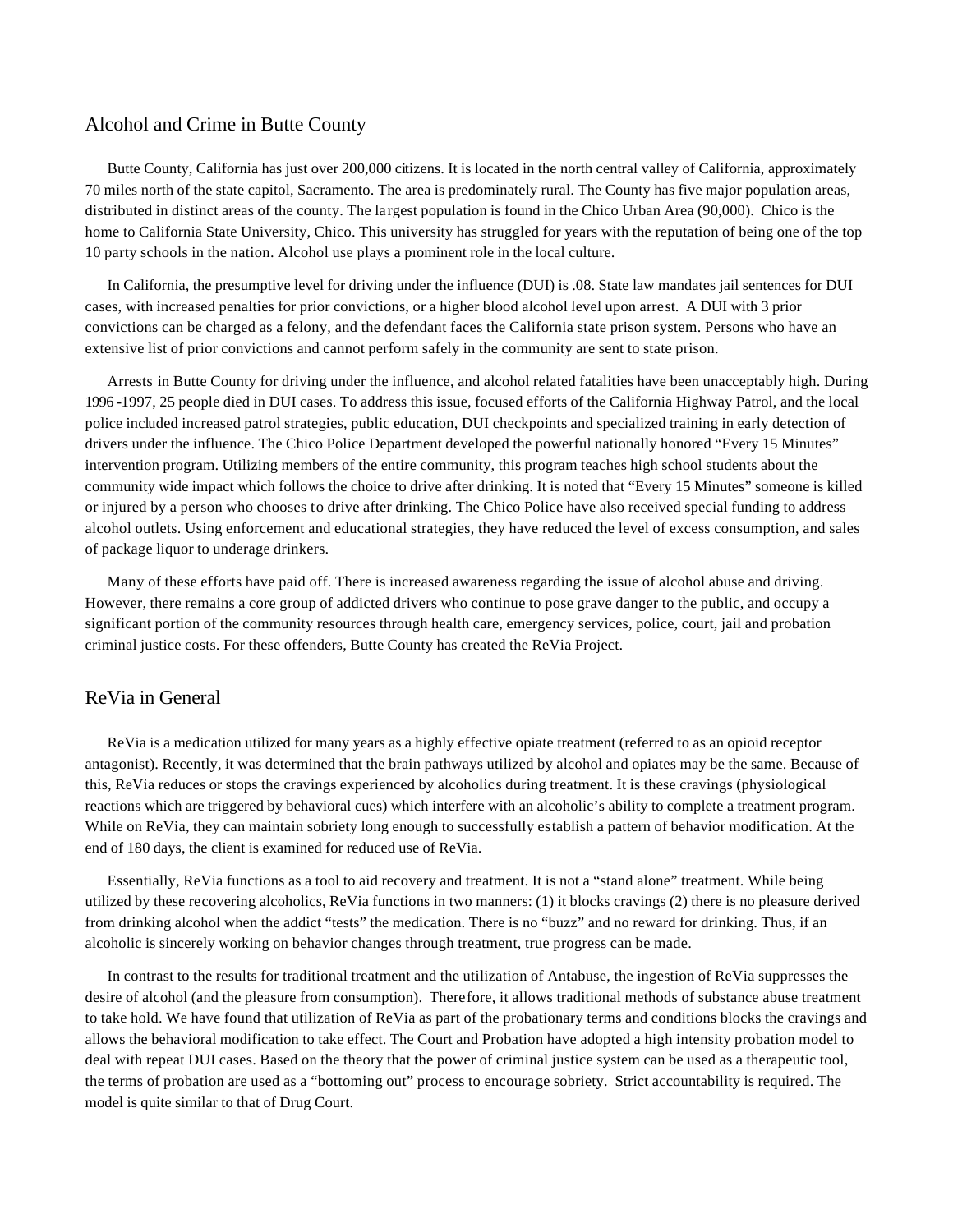ReVia can be given with Antabuse, but we have not found that to be necessary. No physical or psychological dependency is attributed to the use of ReVia during the treatment period. DuPont Merck conducted a 12-week, double blind, placebo based trial of ReVia. When combined with traditional therapy, ReVia was significantly more successful (61%) than the placebo with the same therapy (22%) in preventing relapse. (Archives of General Psychiatry, 1992; 49:881-887) Further, those who did drink, did so on fewer days than the placebo group (2 and 6 days respectively) over the same 12 week period.

Persons who drink alcohol while taking ReVia can become intoxicated. ReVia does not interfere with the absorption of alcohol-it only interferes with the pleasure and cravings. Persons who are given ReVia must be screened through a liver panel prior to issuance of a prescription and administration of the medication. There are specific physical conditions that are not compatible with the administration of ReVia.

Additionally, it cannot be given to active opiate addicts. ReVia can be extremely dangerous if administered unknowingly to an active heroin or opiate addict. It is absolutely critical to make certain that the client is not using opiates, or has had a specified period of abstinence prior to the administration of opiates.

ReVia can seem expensive: up to \$535.00 per month. However, compared to the cost of alcohol, or a jail bed, it is quite inexpensive. Some defendants have had assistance with the costs from their families. Also, purchasing a supply one-week at a time assists with "sticker shock". The cost of a one-month supply will frighten many clients. It is easier to have them obtain a smaller amount.

We have learned that close physical monitoring by a physician will allow us to address any side effects which may occur without having to drop the person from the project. The "standard" dosage needs to vary slightly with the unique physiology of the probationer.

As always, public safety remains the #1 priority. Field visits to the homes of ReVia clients have been helpful. There have been occasions when arrests have been necessary. Terminations have resulted from new criminal charges (such as a child endangerment case) during the project, and for medical reasons.

#### ReVia: A Natural Outgrowth of Butte County Drug Court

Butte County has utilized a Drug Court for the past three years. The Drug Court has been quite successful and has wide spread community support. It was recently recognized as one of eight COPS mentor Drug Courts by the National Association of Drug Court Professionals (NADCP). The judge who partnered with Probation to create the ReVia Project is the presiding Judge of the Butte County Drug Court.

The next step for the ReVia Project is stabilized funding, and creation of a specialized ReVia track within the Butte County Drug Court. Upon review, it is believed that improved outcomes could be achieved by moving ReVia directly into a Drug Court format. Within the next few months, ReVia will be fully incorporated into the Butte County Drug Court program. Under the Drug Court design, weekly contacts and expectations on ReVia clients will increase, and the intensity of treatment will increase client accountability even further. More frequent testing will occur, but perhaps more importantly, ReVia clients will experience the immediate sanctions, excellent camaraderie, support and frequent praise which distinguishes Drug Court. This will reduce isolation, and assist in long term reinforcement for recovery.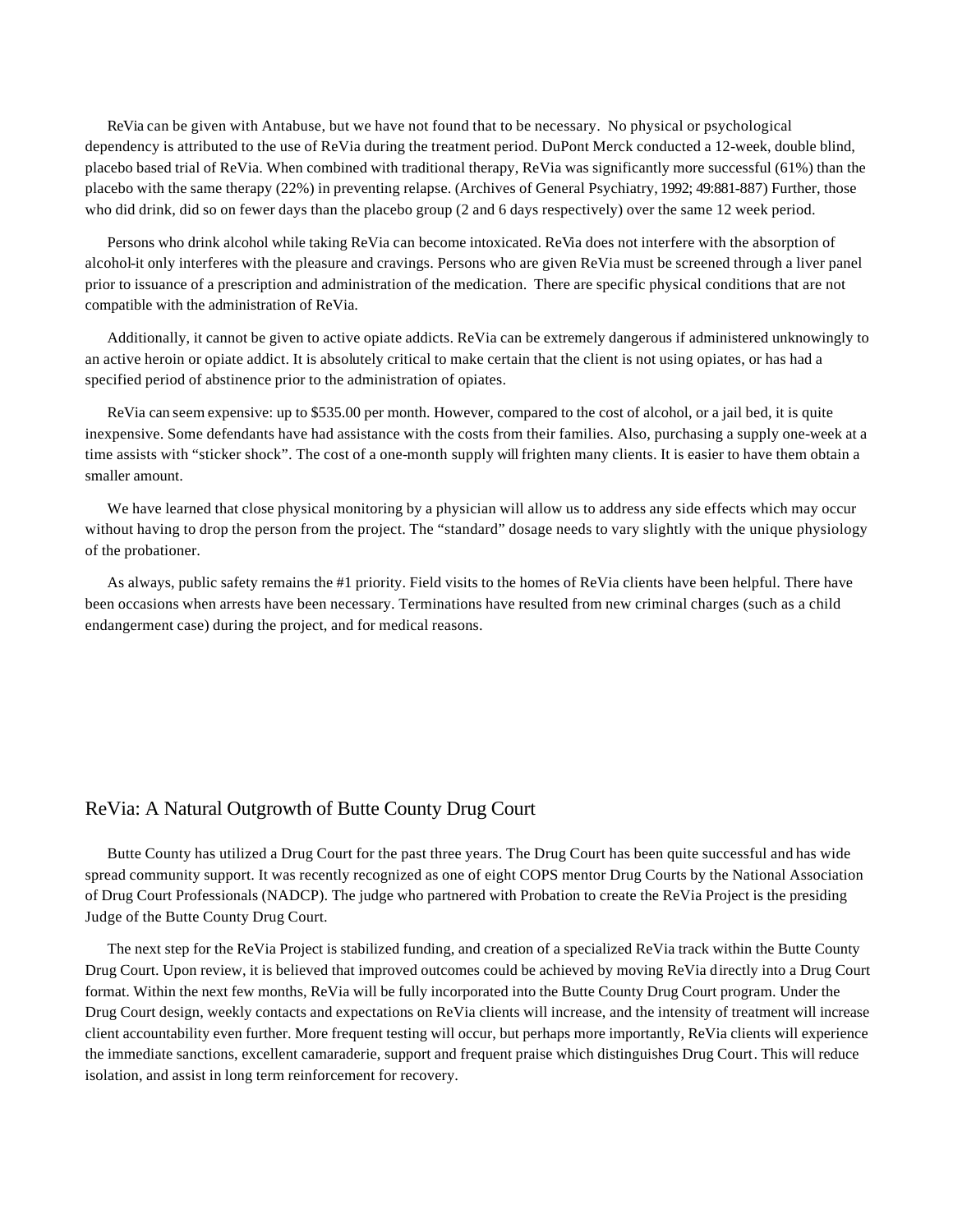### **Outcomes**

Comparisons with such a small group can be difficult. Small fluctuations can change the results dramatically, thus, more study is needed. However, the preliminary data between the two closest demographic groups shows that ReVia

is far more effective than Antabuse and standard probation with AA terms and conditions. Of particular interest, ReVia has the lowest recidivism rate, the longest period of time prior to recidivism, and the lowest rate of persons "at warrant".

Probation and Court records were reviewed to provide data on ReVia clients. Every participant studied was tracked through the records of the Department of Motor Vehicles, city police, and court records to verify if any persons re-offended. Re-offense was defined as any new criminal offense other than an infraction. The Butte County study has one advantage over previous studies on ReVia. Other studies covered a 4 to 12 week cycle, with monitoring for 6 months after ingestion. Butte County studied participants for an average of 29 weeks of ingestion and an average of 10 months since completion. Some offenders have now been tracked for almost 2 years.

No initial interviews were done on offenders to document their drinking patterns prior to acceptance. Random anecdotal information from clients includes admissions of drinking  $3/4$  of a quart of whiskey per day, being drunk every day for 15 years, etc.

Four distinct groups were studied:

- ReVia
- Antabuse
- AA/NA informal court probation
- AA/NA formal probation (generally more prior convictions and felony convictions) convictions)

Only one judge participates in the ReVia Project at this time. Other judges in the county have dealt with DUI offenders during this time period and used other sentencing options. Antabuse and AA standard DUI cases are not sent to Probation for formal supervision.

In order to evaluate ReVia, every DUI file in the Chico court for the past 2-1/2years was reviewed. Those with prior DUI convictions that were ordered to ingest Antabuse, or attend AA were selected. Certain demographics were kept consistent: all studied cases were heard during the same time period ReVia was being used. All cases were heard in the same jurisdiction as the ReVia cases, and all cases involved the same age range as ReVia participants (20-56 years old).

The populations in the Antabuse and ReVia study were closest. ReVia participants were slightly older than Antabuse (average age 35 and 31 respectively). There were similarities in length of program (7.2 months-6.8 months), similar number of prior convictions (.03 difference on average), and similar blood alcohol levels (average difference: .02BAC).

However a significant difference appeared in the length of time between completion of their program, and re-offense. ReVia recidivists committed new crimes 11 months after completion. On Antabuse, re-offense occurred within one month. Moreover, 75% of the Antabuse new crimes were drug/alcohol related. 25% of the ReVia crimes were drug/alcohol related. It is clear that utilization of Antabuse did not impact the addictive behavior to the degree ReVia did.

Behind all of the statistics and summaries, there is one simple and sterling clear fact: ReVia works on this group of offenders far better than any other supervision model. It is obvious in dealing with this client base. Over the progression of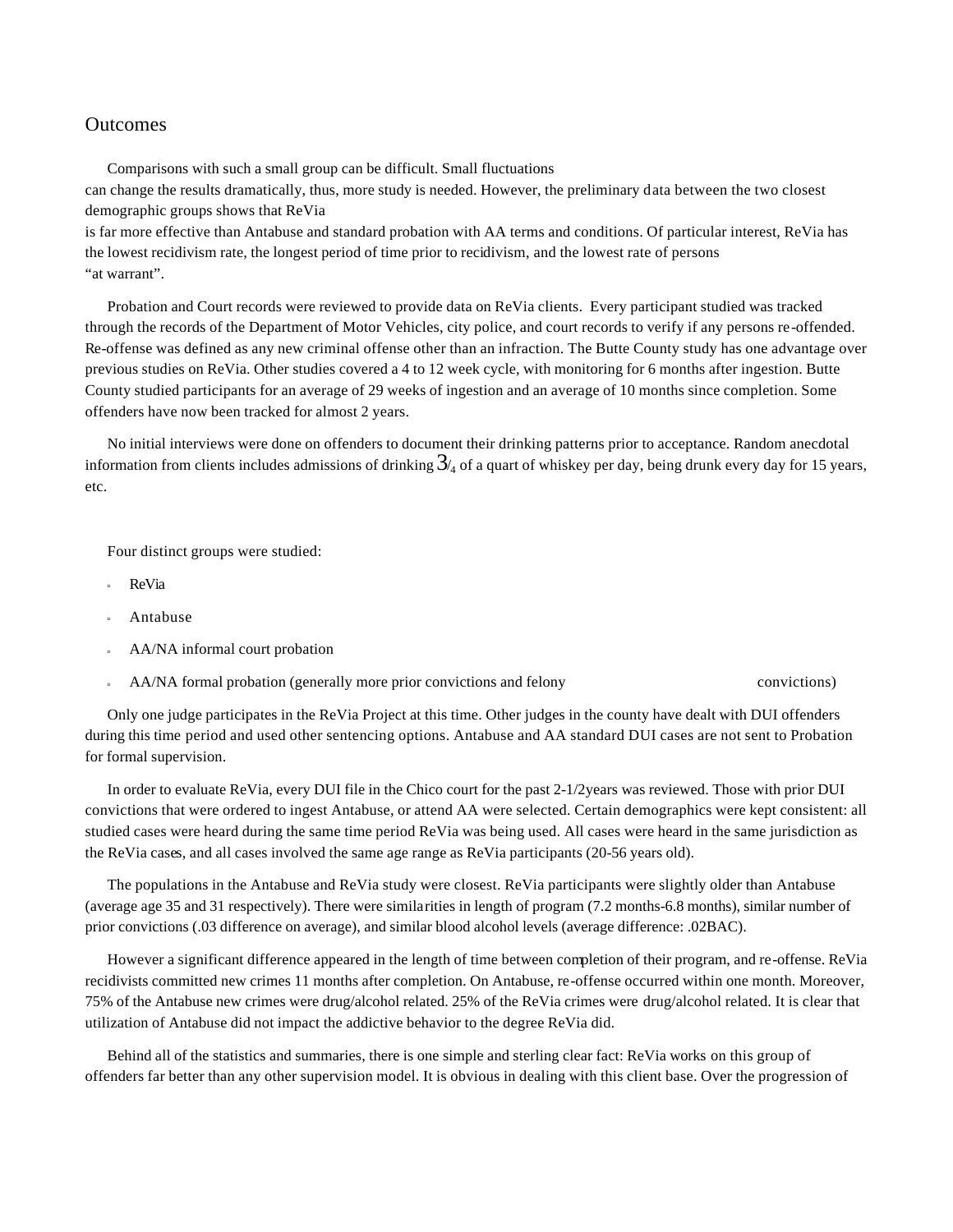weeks: they look better, walk better, smile more, and are restored. Many ReVia graduates resemble Drug Court graduates: stable employment & better health.

Like Drug Court, this is a reality-based model. Relapse is expected and Drug Court must plan for setbacks and recognize that public safety sometimes calls for incapacitation through incarceration. Using this model Butte County has had more success than anything else we have tried. We can improve our outcomes through additional modifications. Our recidivism rate in Drug Court hovers between 10-11%. By moving into the Drug Court program as a new track, we hope to drop our recidivism rate to a similar level... or better.

## Protocol

| Court process summary: (Formal Protocol is given to each participant with maps to the medical facilities, and waiver forms.)                                       |                                                                 |
|--------------------------------------------------------------------------------------------------------------------------------------------------------------------|-----------------------------------------------------------------|
| 1 Upon conviction or plea, the Court places the defendant on formal supervised                                                                                     | probation.                                                      |
| 2 The defendant is mandated to contact a physician immediately, to receive an<br>ReVia. Ingestion is initiated and a log<br>signed by the pharmacist or physician. | examination and a prescription for                              |
| 3 The defendant reports forthwith to Probation to be seen by specific probation<br>the prescription and ingestion to the probation<br>officer.                     | officers to present proof of                                    |
| 4 The defendant is directed to participate in alcohol treatment programs as                                                                                        | ordered by the Court, or                                        |
| Probation; to return every two weeks at a minimum,                                                                                                                 | to submit to urine testing, search and seizure, abstention from |
| possession of alcohol, controlled substances, or entry into places where alcohol<br>all use or                                                                     |                                                                 |
| is sold or is a primary focus of business. Reviews before the court occur every 7<br>probation officer.                                                            | weeks, or as directed by the                                    |
| 5 Probation officers conduct field searches, and are expected to arrest ReVia<br>the protocol and presenting a danger to the public.                               | clients who are violating                                       |
| 6 After 24 weeks, the Court examines the status of the probationer to determine<br>be reduced.                                                                     | if the supervision level will                                   |

## Community Partnership

This is a community based, and supported project. Due to funding constraints, the local Drug and Alcohol Agency declined to participate. Butte County does not have the financial capability of supporting this project. Probation carved out a small amount of time in a supervision unit to try this project on a pilot basis. More recently, it was moved into the already burdened Drug Court division.

Because of the unique requirements of the medical protocol, we turned to the local community. A local hospital, the Enloe Medical Center, agreed to accept shipments of ReVia. (The Court cannot accept and distribute a prescription drug.) Their pharmacy has been instrumental in assisting with distribution of the medication to clients. Other local physicians and pharmacists in other cities of the county have assisted Probation and the Court by volunteering to observe ingestion of the medication. These pharmacists personally observe the ingestion, sign the log of the offender, and keep a separate log to document and compare. Customary safeguards are taken to protect against false ingestion attempts.

Clients were directed toward their own physicians and insurance companies for funding of liver panels and prescriptions whenever possible. A local immediate care clinic also volunteered to assist, offering lower cost screening, explanations about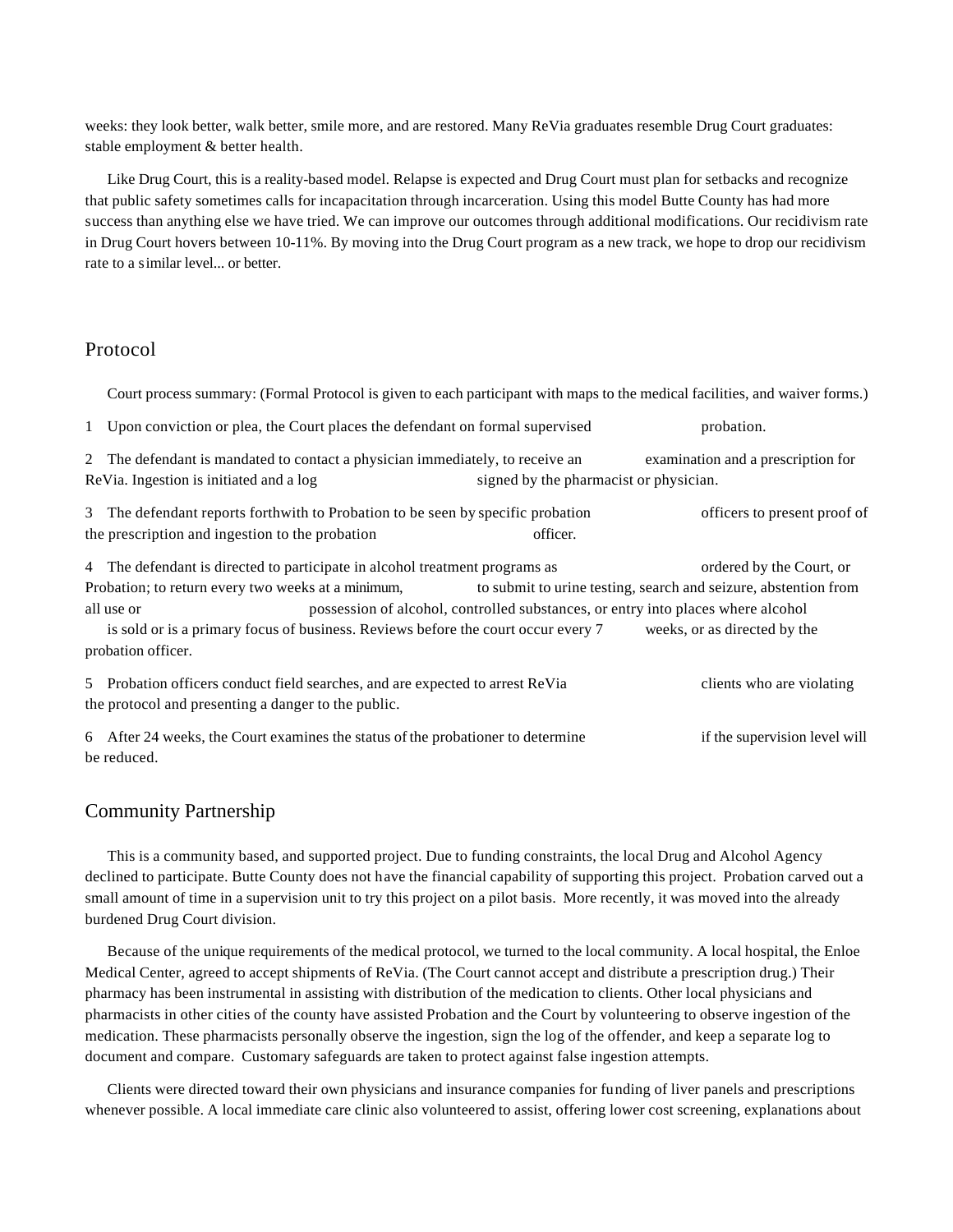ReVia to clients, and to observe ingestion on a walk-in basis. DuPont generously assisted with informational support, and temporarily made a limited amount of the medication available to the truly indigent. They also provided assistance with gathering the statistics on the outcomes of this project.

## Evaluation and Future Adjustments

The visual presentation of a ReVia case is profound. The project has had 15-year alcoholics successfully returned to stable sobriety. The changes in the physical appearance and attitude of these offenders is stunning in the level of contrast between before and after. While ReVia is not the "silver bullet" which will cure alcoholism, it is far and away the most effective tool used in Butte County to assist with treatment and reduce the extraordinary level of danger presented by the drinking driver.

It is believed that the utilization of ReVia (naltrexone) will be useful in a number of other contexts. The Court also orders ReVia treatment in domestic violence cases. It has obvious applications in the public inebriate, self-medicating mentally ill and homeless populations which plague most American cities. Most importantly, it offers real hope of control to an extremely dangerous population: the repeat drinking driver.

## ReVia Project Protocol

1. Each defendant assigned to ingest ReVia through the Court's DuPont ReVia project will be placed on formal supervised probation.

2. At the time the defendant is sentenced by the Court, s/he will be provided with a form of ReVia Log and ordered to:

(a.) Immediately report to a physician for an examination and issuance of a prescription for ReVia (sometimes referred to as Naltrexone).

(b.) Show the physician the probation order so the physician is aware the defendant is a part of the Court's ReVia project, and further provide the Log form to the physician for his/her signature and insertion of the date of the issuance of the prescription.

(c.) Upon issuance of the prescription for ReVia, the defendant will report, with the prescription form to a Probation Officer, or their designee, at the Butte County Probation Department, on the first Wednesday at 2 p.m. following the Court appearance. The defendant will be indoctrinated and then directed by the probation officer to report to the pharmacy at Enloe Hospital Outpatient Center, to have the prescription filled, and to begin the ReVia regimen. The Probation Department will provide the name of the referred defendant to Enloe Hospital Outpatient Pharmacy.

(d.) The defendant is to provide the Enloe Pharmacist, or his designee, the original of the prescription. The Pharmacist, or his designee, will then date and sign the log each time the defendant appears for ingestion of ReVia. The original of log will be kept at Enloe Hospital.

(e.) The pharmacy will be available for dispensing of ReVia and for logging in the ingestion by the defendant on Mondays, Wednesdays, Fridays, and Saturdays from 12:30 p.m. to 6:30 p.m.

(f .) Ingest ReVia three times per week, at Enloe Hospital Outpatient Center Monday, Wednesday, and Friday, and/or as directed by the Probation Officer.

(g.) The ReVia must be ingested at the Enloe Pharmacy unless the probation officer or their designee has approved another site for the ingestion upon prior request of the defendant.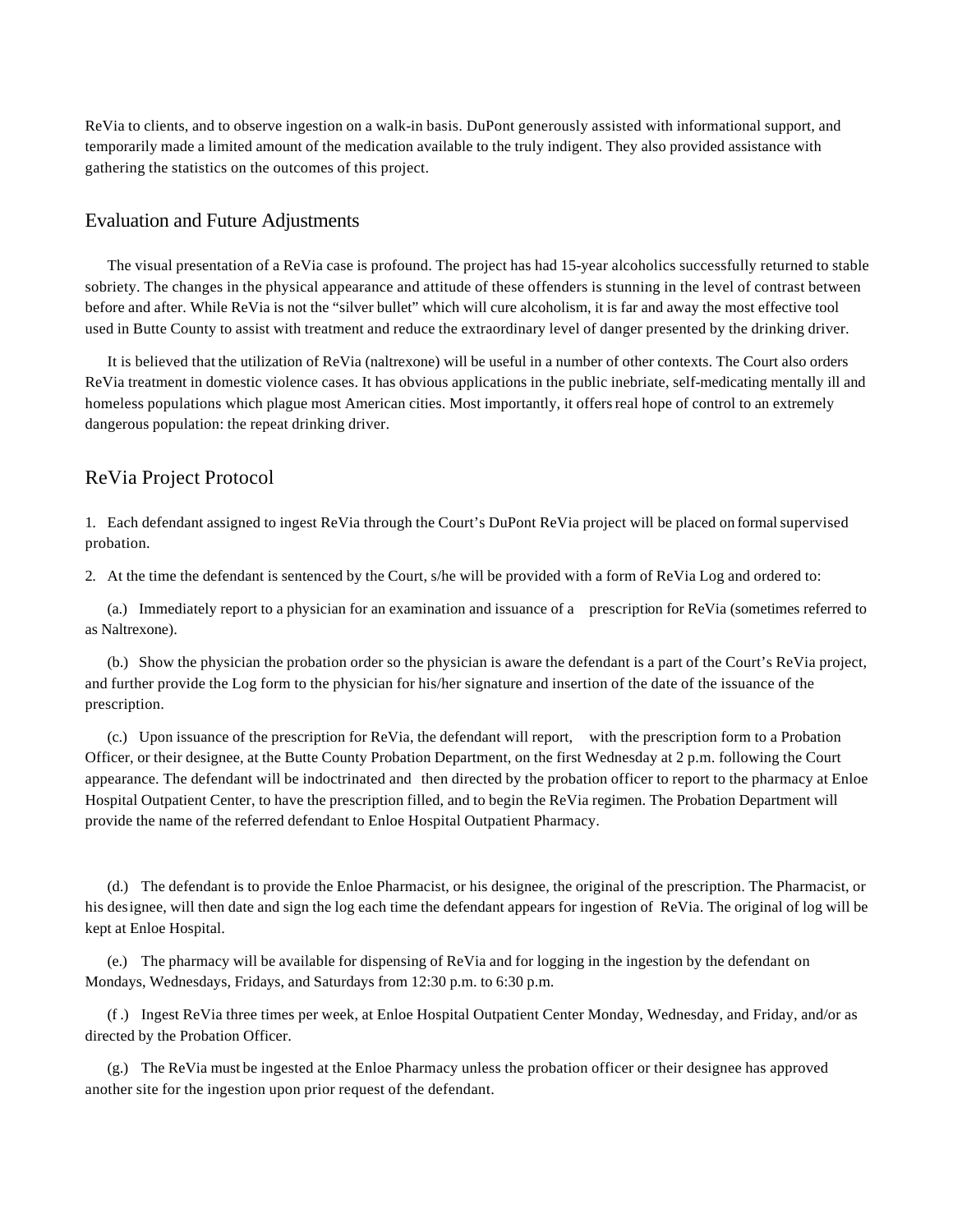3. Each probation order shall provide that the defendant is to:

(a.) Follow all orders and directions of the probation officer (paragraph C.l. (a) of the Court's standard conditions of probation.

(b.) Commence and continue a drug, alcohol, or other program (including attendance at NA/AA meetings), as directed by the probation officer (paragraph C.2 (a) of the Court's standard conditions of probation.

(c.) Totally refrain from the use, possession, etc. of alcohol and controlled substances, and submit to a search and test for the same, all as provided in paragraphs D.1, 4. And 5. Of the Court's standard conditions of probation.

(d.) Appear in court for his/her first review on a date 7 weeks from the date of sentencing, or as directed by the probation officer.

4. At the 7 week review, the Court will be provided with a progress report from the Probation Officer and a recommendation as to whether or not the defendant should be continued on the ReVia program for the balance of the recommended three month regimen. If the defendant is continued on the program, at the 7-week review, a further review will be scheduled for a date which is 3 months from the date of the original sentencing.

5. The defendant will report to the probation officer, or her designee, every two weeks at the beginning of the program. Such reporting requirement will be at the discretion of the Probation Officer.

6. Each defendant is responsible for, and shall pay for, all medical expenses incurred for the cost of obtaining the prescription for ReVia. The drug itself is available through Medi-Cal, private insurance, or at your own expense. All laboratory tests and physician or clinic expenses will be paid by the defendant at the time s/he obtains the prescription for ReVia.

7. The Court is informed that most physicians (and certainly Chico Immediate Care) will require each defendant to be examined every 30 days for a new prescription.

8. Each defendant, of course, is free to consult any physician of his or her own choice. Defendants are to be informed that if they do not have another physician or clinic they wish to visit, the Court has discussed the ReVia project with Chico Immediate Care Medical Center, and that such clinic is familiar with the Court's requirements. Any physician with any questions should contact Officer Lopez, at the Probation Department.

9. A review will be scheduled for a date three months from the date of sentencing. At the time of this review, the Probation Officer will report to the Court on the defendant's performance of the terms of probation, and will provide the Court with a recommendation as to what further programs the officer believes are appropriate.

10. At the subsequent three-month review, the Probation Officer will provide the Court with a progress report and recommendation for future treatment. Specifically, the Probation Officer will make his/her recommendation for possible requirement of inpatient/outpatient treatment, counseling, continuation of the ReVia project, Antabuse, AA, NA, etc: and whether the defendant should, then, be terminated from Formal Probation and placed on informal court probation.

11. The Court will expect COMPLETE AND FULL compliance with all terms of probation and directions of the probation officer by each defendant. The Probation Officer will be expected to institute a violation of probation proceeding pursuant to PC Section 1203.2 and to take any non-complying defendant into custody as the Probation Officer in his/her discretion (and as authorized by law) deems appropriate. Any defendant placed in custody for a violation will be produced in court at 12:30 p.m. on the next Wednesday following the date the defendant is place into custody. If the defendant has not been taken into custody, she/he will be ordered to appear on the next Wednesday at 8:30 a.m. for further proceedings and action as deemed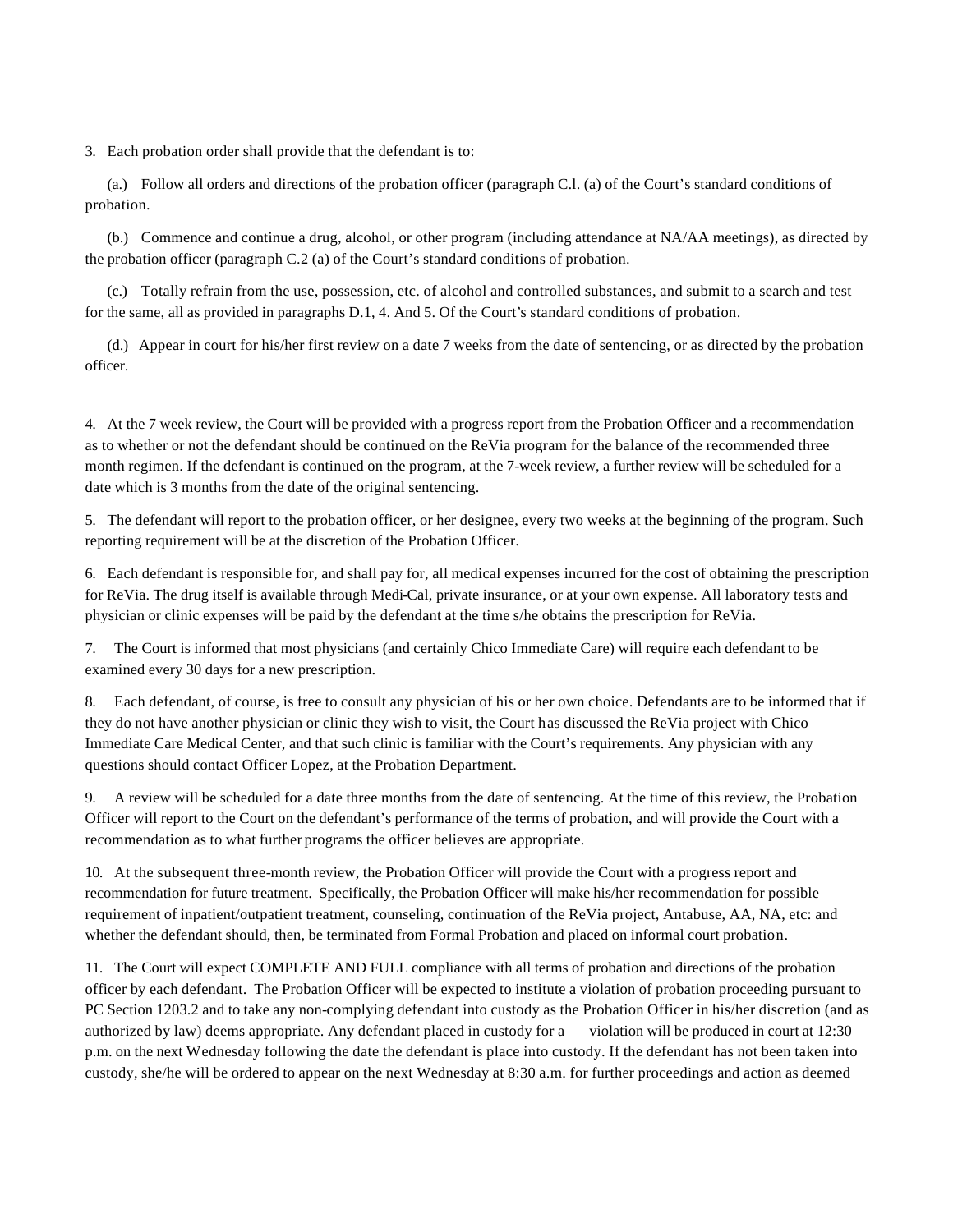appropriate. If the defendant is on probation pursuant to an order made by the Oroville Court, the defendant will be produced in court at the next available date and time.

12. A copy of this protocol will be provided to each defendant placed in the ReVia Project.

#### Dona Ana County DWI Drug Court

#### Dona Ana County, New Mexico

Established in February 1995, the Dona Ana County DWI Drug Court began operation with the participation of three courts—the municipal courts in Las Cruces and Mesilla, and the Magistrate Court in Dona Ana County—and 35 DWI offenders. Two years later, the Third Judicial District Court joined the initiative. The program was supported by funds received from the state excise tax on liquor.

The Third Judicial District recently established a written protocol for the operation of a drug court program. Each provider and court working with the drug court must adhere to this protocol, which outlines general policies and procedures. A county advisory committee meets monthly to review reports and accept questions and comments regarding the program. With the award of funds from the Office of Justice Programs a new advisory committee will comprise those individuals more directly involved in the drug court program, namely: district attorney, district court judge, public defender, treatment provider, adult probation, law enforcement, program coordinator, and other agency representatives interested in the drug court initiative.

Within its first three years of operation, the drug court program screened and assessed more than 800 individuals who had alcohol offenses, primarily DWI. About 44 percent, or 352 of those individuals screened were appropriate for the drug court. To date 140 individuals have graduated from this year-long, outpatient treatment program, with family members becoming an important part of the program. The retention rate for offenders continues at 70 percent. Initial outcomes indicate that, after an 18-month period, the recidivism rate among those who graduated from the program was 5.7 percent.

Once admitted into the program, the offender enters into an intensive, four-phase treatment program. Advancement from one phase to the next is dependent upon completion of the phase requirements and final approval of the judge. AA meetings are required throughout the year. Participants appear before the judge once each month for their duration in the program. If the participant is totally compliant, the program can be completed within 12 months. Drug testing is an important component of the DWI Drug Court because, although the offense may be DWI, about 35 percent of those offenders who enter the program because of a DWI also use other drugs. Drug testing is done at least twice each week for the first two months and randomly thereafter.

### The Dona Ana DWI Drug Court

Dona Ana County has implemented a Drug Court focused on DWI offenders. The Drug Court, which began in Sunland Park in February 1995 and in Las Cruces in April, 1995, works with individuals who have been arrested on charges of aggravated and multiple DWI who have not been convicted of a violent crime. Upon arraignment, offenders are screened using the Substance Abuse Subtle Screening Inventory (SASSI) and the MAST. Based on the results of the standardized screening, a personal interview, a personal statement written by the offender and practical considerations such as travel distance to the outpatient treatment program, offenders are recommended for entry into the program. The Drug Court is a 24 week, three-phase treatment program with one-year of aftercare follow-up. To date, 167 clients have entered the Drug Court program. Sixteen individuals have graduated from the Las Cruces program and 8 have graduated from the Sunland Park program.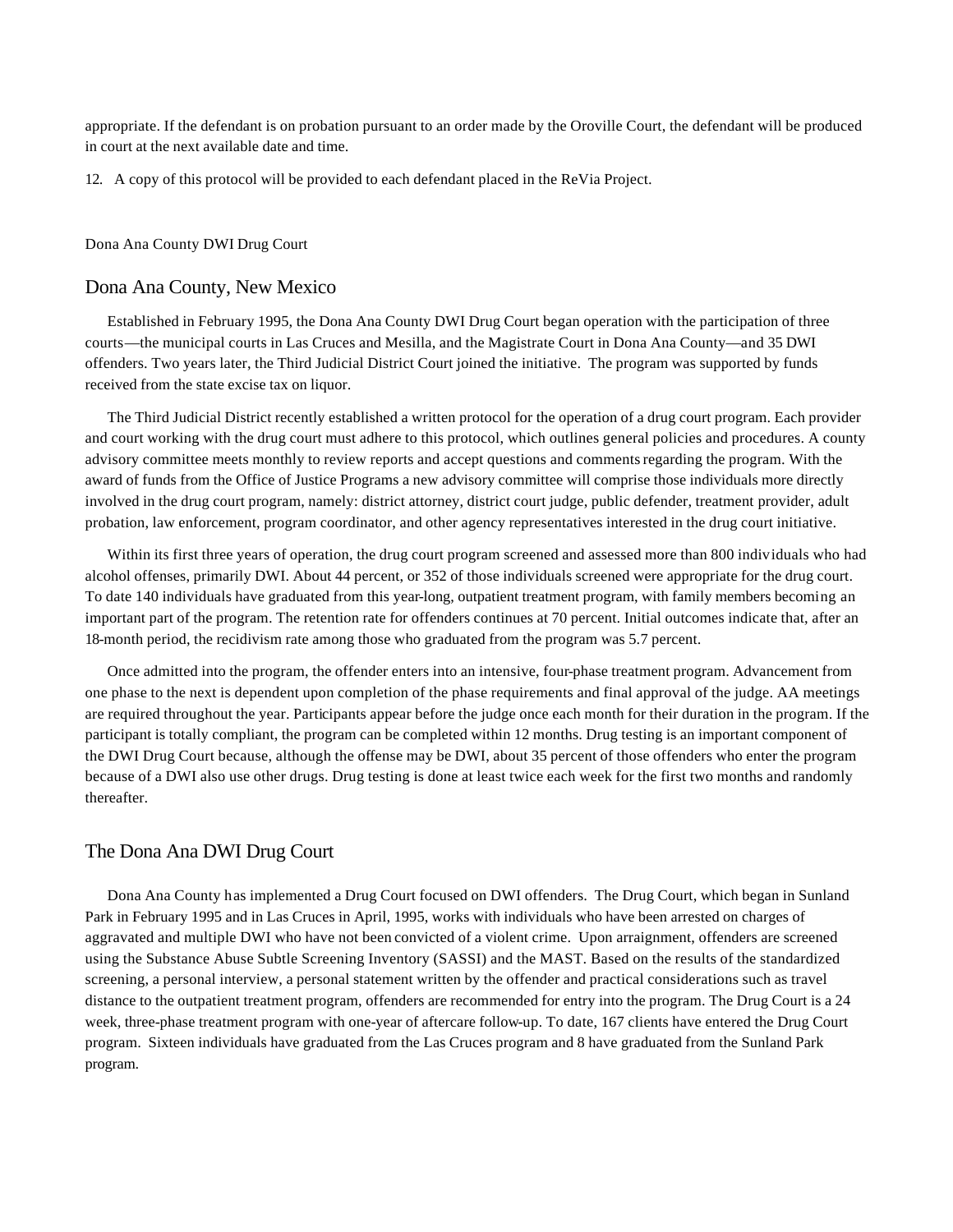Dona Ana County provided information to the SAEU on 94 individuals who entered the Drug Court Program from February 1995 to October 1996. There were six individuals excluded from the analysis due to insufficient information such as social security number, date of birth, admission or discharge date. Thus, there was information on 88 individuals available for analysis from Dona Ana County's Drug Court program. Figure 1 below shows a comparison of the re-arrest rate among the Dona Ana County Drug Court Treatment Group and the CTS Group comprised of all 1991 DWI arrestees in New Mexico.

## Cumulative Re-Arrest Rates After Entry to Treatment

Drug Court Treatment Group vs CTS Group\*

\*CTS Group includes all 1991 DWI arrestees

Figure 1. From a report prepared by the New Mexico Department of Health, Division of Epidemiology

# Superior Court No. 2 DUI Court

Hancock County, Indiana

The Superior Court #2 of Hancock County Indiana is a court of general jurisdiction. By local Rule all DUI's, alcohol offenses and most drug cases are filed in Superior Court #2.

The Honorable Richard D. Culver is the presiding judge of Superior 2. In addition to his general probation department he is assisted by three full time Alcohol and Drug certified Probation Officers. These ADA Officers specialize in supervising the alcohol and drug offender caseload. This caseload is managed with a recognition that addiction is a disease. In dealing with the addicted offender the Court receives input from the ADA department, the offender, the defense attorney, and the prosecuting attorney. Ultimately the Court must design an appropriate sentence, choosing from a menu of alternative programs the one that best promotes rehabilitation while also preserving public safety.

The public safety alternatives include jail sentences, electronic home detention, probation, and ignition interlock. The rehabilitation alternatives include abstinence, AA, outpatient substance abuse counseling, inpatient treatment and a jail intervention program that provides counseling for those in custody. The Court also refers offenders to a sober life program that includes counseling and antabuse.

The goal of each sentence is to impose a fair penalty for the defendant, protect society from relapse, and provide treatment to break the cycle of recidivism. The Court attempts to structure an individual program for each offender. The most successful cases appear to be those in which the offender receives positive or negative reinforcement within close proximity to the conduct. Specifically, an offender may be sentenced to home detention for up to one year or until three negative drug tests and counseling are accomplished.

The Court is also serviced by a warrant officer who attempts to arrest any offender within 48 hours of a reported positive drug test. Once the offender is returned to Court, the sentencing program is re-evaluated to determine whether increased supervision or treatment is needed.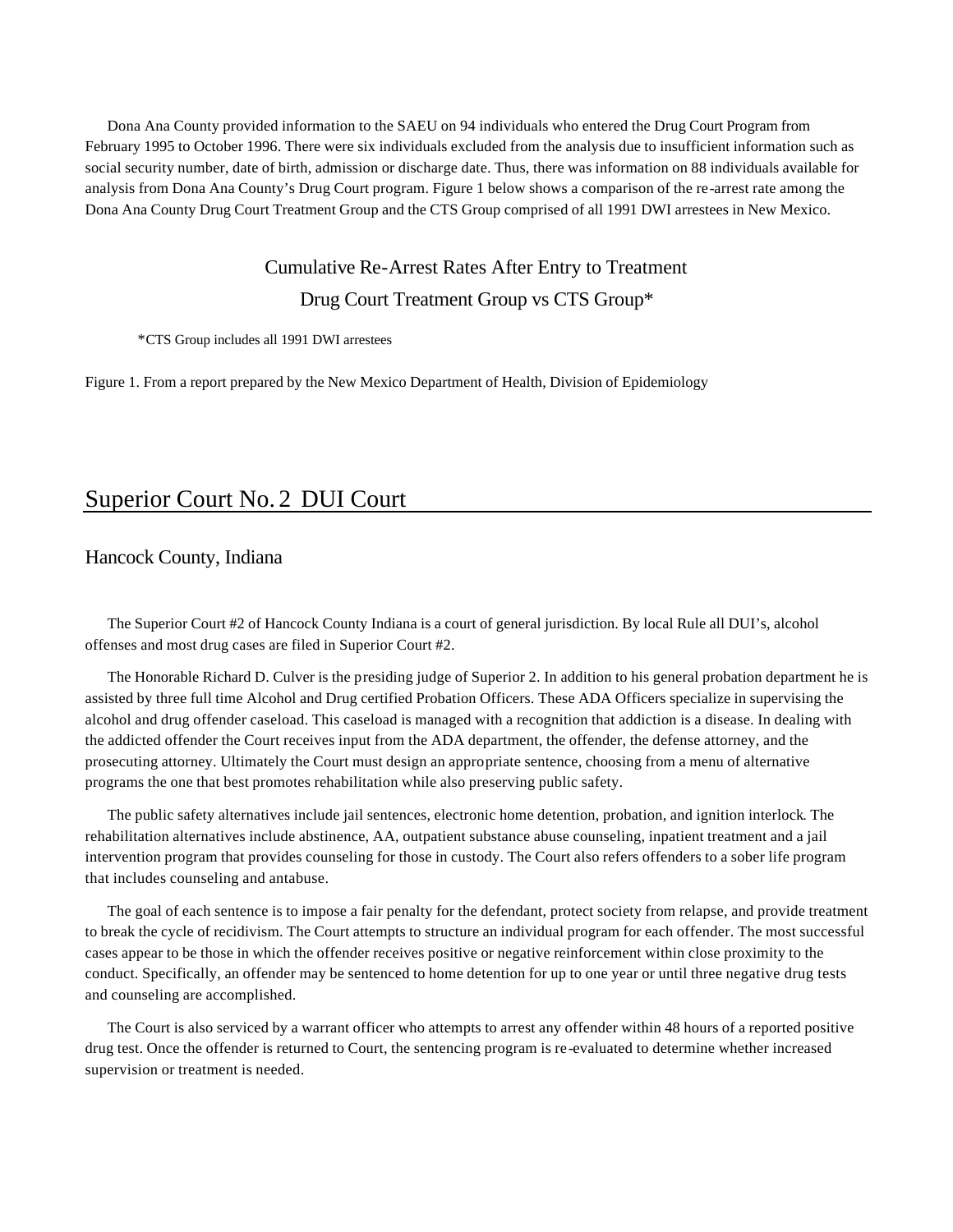The Court's program is designed to impress upon the offender personal accountability. The Police, offenders, their families, defense attorneys and prosecutors have supported the Court's attempt to return offenders to their careers and their families drug and alcohol free.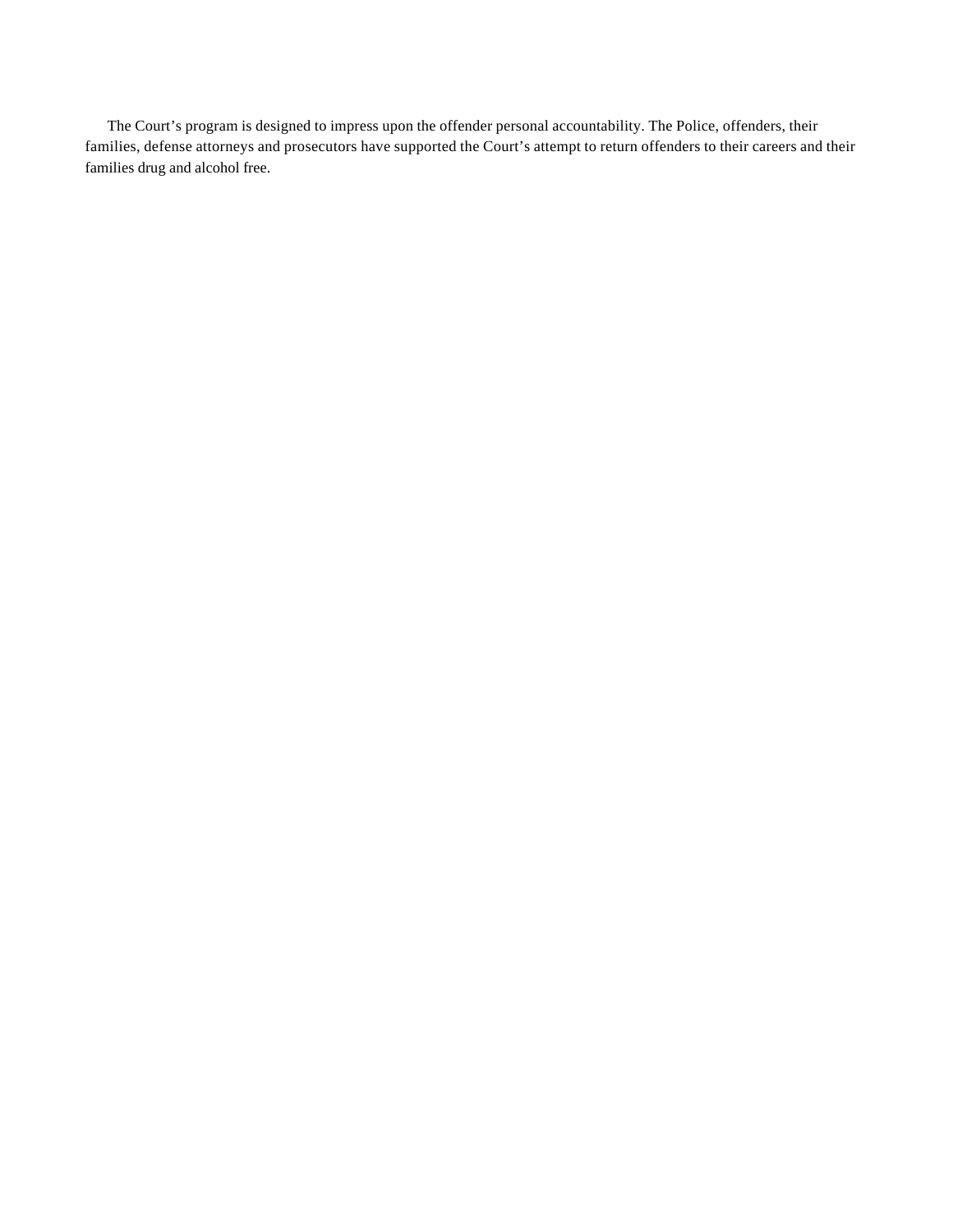# Maricopa County DUI Court

### Maricopa County, Arizona

The Maricopa County DUI Court (Phoenix, AZ) is funded by the National Highway Traffic Safety Administration. The primary objective of the program is to reduce drinking and driving behavior in defendants who have a history of such behavior. An impact study is now being conducted by Mid-America Research. After entering a plea of guilty, DUI defendants are randomly placed (1) on standard probation (control group), or (2) in DUI Court (experimental group). One out of every two defendants is placed in DUI Court.

Judge David R. Cole presides over the DUI Court. Program participants are required to appear in court at least once per month. During each session, the participant enters into a contract with Judge Cole. The contract details the participant's obligations (including abstinence from alcohol, substance abuse counseling, and/or treatment, attending Alcoholics Anonymous meetings, reporting to the probation office, attending the DUI Victim Impact Panel program, etc.) between the time the contract is signed and the next court session. Rewards for compliance with the contract include promotion to the next "path."

When a defendant is placed in the program, the sentencing judge imposes a 60-day "deferred" jail term. This term is in addition to any mandatory incarceration that may apply. Its purpose is to encourage participants to comply with their contracts. Those who comply are eligible for reduction in the jail term. In addition to imposition of some portion of the deferred jail term, sanctions for non-compliance include community service hours, retention on the present path, removal from the program, and revocation of probation.

The program can be completed in as little as one year. After graduation, participants will be placed on "record only" (minimum supervision) probation for one year. Participants do not have to pay probation supervision fees until they have graduated.

The first DUI Court session was held March 18, 1998. Three defendants appeared in court that day. Since then, approximately 20 sessions have taken place. The average number of defendants appearing during the past several sessions is 20.

We anticipate that the enhanced supervision (including frequent alcohol testing), in conjunction with the emphasis on individual accountability and treatment will positively affect the defendants, their families, and the community. We will consider our efforts to have been well spent if just one fatality is prevented.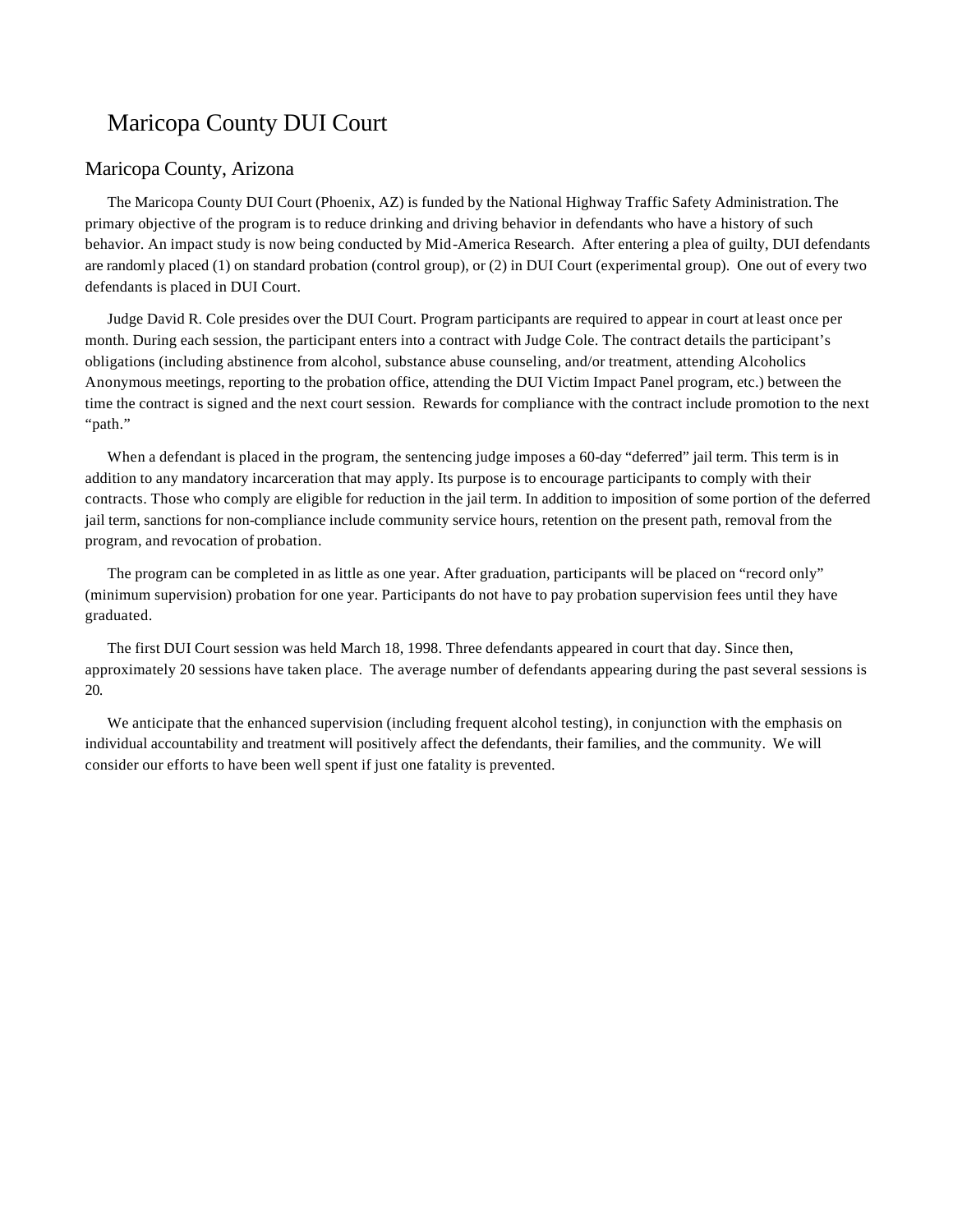# DUI With Priors Referred to Drug Court

| Type of Case |    | Referrals Completions Rearrested |  |
|--------------|----|----------------------------------|--|
| Misdemeanor  | 64 | 29                               |  |
| Felony       |    |                                  |  |
| <b>TOTAL</b> | 65 | 30                               |  |

#### Bernalillo County Metropolitan Court DWI/Drug Court Statistics

| <b>Total Screened</b>                                       |    |                    |                                | 201 |
|-------------------------------------------------------------|----|--------------------|--------------------------------|-----|
| Total Participants in the Program Aug. 1997 – November 1998 |    |                    |                                | 118 |
| <b>Active Participants</b>                                  |    |                    |                                | 55  |
| <b>DWI</b> Cases:                                           | 52 |                    |                                |     |
| Cases Other Than DWI:                                       | 3  |                    |                                |     |
| Discharges or Dropouts                                      |    |                    |                                | 24  |
| <b>DWI</b> Cases:                                           | 10 |                    |                                |     |
| Cases Other Than DWI:                                       | 14 |                    |                                |     |
| <b>Current Participants</b>                                 |    |                    |                                | 55  |
| Phase I:                                                    | 23 |                    |                                |     |
| Phase II:                                                   | 17 |                    |                                |     |
| Phase III:                                                  | 15 |                    |                                |     |
| Number of Rearrests for Graduates 3                         |    |                    |                                |     |
| Rearrest 1: Start Date: 11/3/97                             |    | End Date: 5/27/98  | Charge: 8/20/98 Revoke License |     |
| Rearrest 2: Start Date: 9/26/97                             |    | End Date: 3/4/98   | Charge: 10/10/98 DWI           |     |
| Rearrest 3: Start Date: 8/13/97                             |    | End Date: $4/1/98$ | Charge: 9/25/98 Revoke License |     |
| Graduates                                                   |    |                    |                                | 39  |
| <b>DWI</b> Cases:                                           | 36 |                    |                                |     |
| Cases Other Than DWI:                                       | 3  |                    |                                |     |

### Treatment

| Month         | Intake<br>Assessments | Acupuncture    | Group<br>Therapy | Individual<br>Therapy | <b>UDS</b> | <b>IOP</b>       |
|---------------|-----------------------|----------------|------------------|-----------------------|------------|------------------|
| Jul-97        | $\overline{2}$        | $\overline{4}$ | $\overline{c}$   | $\Omega$              | 5          | $\overline{0}$   |
| Aug-97        | 7                     | 29             | 33               | 8                     | 40         | $\overline{0}$   |
| $Sep-97$      | 5                     | 12             | 74               | 6                     | 82         | $\overline{0}$   |
| $Oct-97$      | 14                    | 52             | 120              | 7                     | 142        | $\overline{0}$   |
| Nov-97        | $\overline{7}$        | 32             | 182              | 9                     | 188        | $\boldsymbol{0}$ |
| Dec-97        | $\overline{4}$        | 67             | 233              | 20                    | 246        | 3                |
| Jan-98        | 4                     | 46             | 231              | 13                    | 254        | 2                |
| Feb-98        | 11                    | 87             | 235              | 32                    | 254        | $\overline{0}$   |
| Mar-98        | 6                     | 154            | 298              | 23                    | 294        | 1                |
| Apr-98        | 1                     | 95             | 264              | 16                    | 306        | 23               |
| May-98        | $\overline{4}$        | 51             | 247              | 13                    | 291        | 31               |
| $Jun-98$      | 15                    | 128            | 240              | 7                     | 300        | 48               |
| Jul-98        | 13                    | 241            | 320              | 42                    | 397        | 44               |
| Aug-98        | $\overline{7}$        | 128            | 357              | 21                    | 360        | 16               |
| Sep-98        | 12                    | 147            | 401              | 21                    | 385        | 5                |
| <b>TOTALS</b> | 112                   | 1273           | 3237             | 238                   | 3544       | 173              |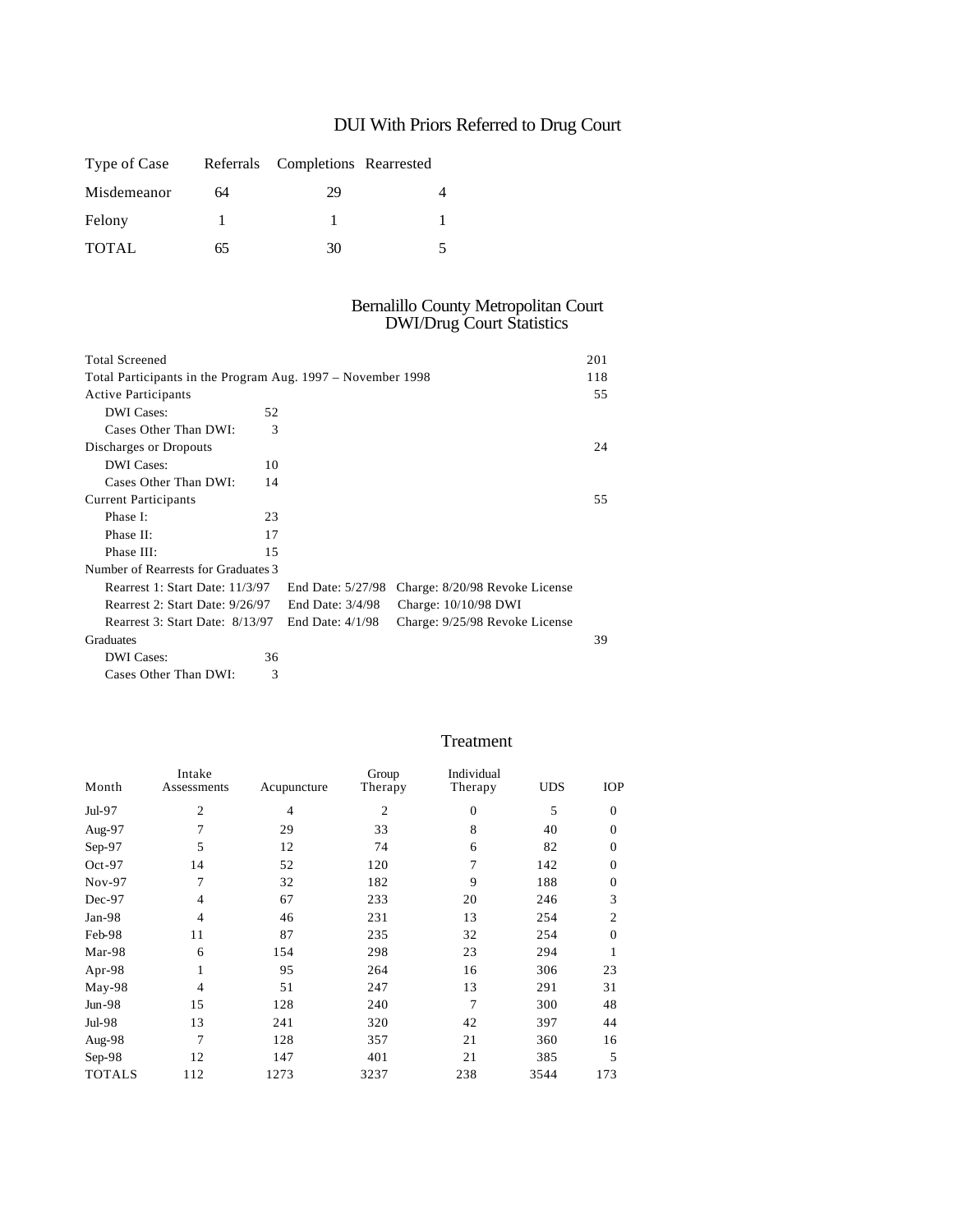### Formal Probation

## Out of 17 repeat DUI offenders:

3 have re-offended 17.65%

1 is out on warrant 5.88%<br>Average priors: 3.06<br>Average B.A. NA Average priors:  $3.06$ Average B.A. NA

## AA

### Out of 51 repeat DUI offenders:

| 8 have re-offended   | 15.69% |
|----------------------|--------|
| 7 are out on warrant | 13.73% |
| Average priors:      | 1.14   |
| Average B. A.        | 1.1753 |

## Antabuse\*\*

### Out of 17 repeat DUI offenders:

| 4 have re-offended                             | 23.53%     |
|------------------------------------------------|------------|
| 22-48<br>Age Range:                            |            |
| Ave. Age:                                      | 29.6       |
| Male:                                          | 94%        |
| Female:                                        | 6%         |
| White:                                         | 65%        |
| Hispanic:                                      | 35%        |
| 3 are out on warrant                           | 17.64%     |
| Average priors:                                | 1.29       |
| Average B.A.                                   | .1866      |
| Average duration in the program:               | 6.8 months |
| Average time since completion (7-98): 6 months |            |
| Average time from completion to re-offense:    | 1 month    |
|                                                |            |

## ReVia\*\*

## Out of 31 repeat DUI offenders:

| 4 have re-offended                              | 12.9%      |
|-------------------------------------------------|------------|
| Ave. Range:                                     | 20-56      |
| Ave. Age:                                       | 34.7       |
| Male:                                           | 77%        |
| Female:                                         | 23%        |
| White:                                          | 93.5%      |
| Hispanic:                                       | 6.6%       |
| No one is out on warrant                        | $0\%$ .    |
| Average priors:                                 | 1.32       |
| Average B.A.:                                   | .206       |
| Average duration in program:                    | 7.2 months |
| Average time since completion (7-98): 10 months |            |
| Average time since completion to re-offense:    | 11 months  |
|                                                 |            |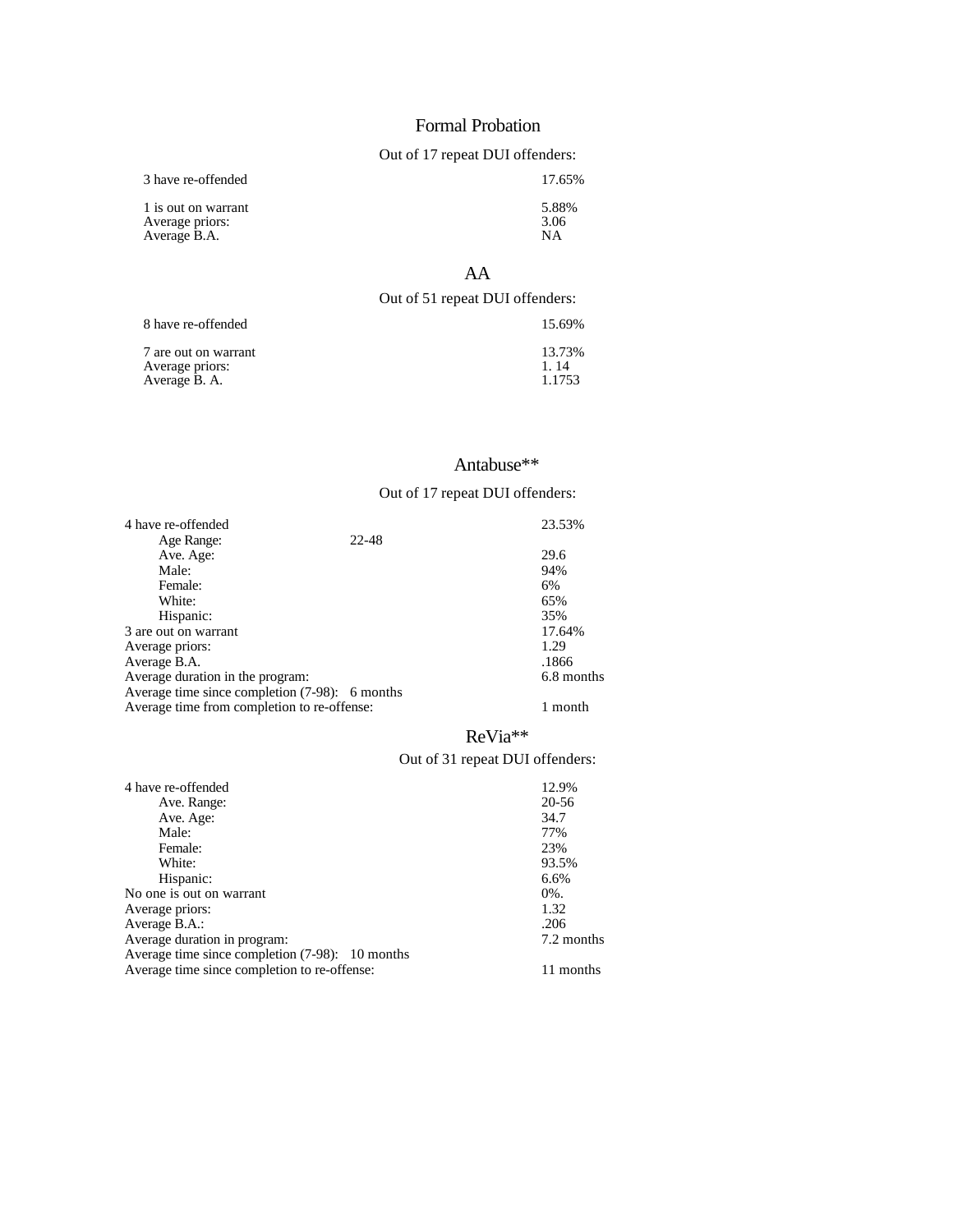# APPENDIX B: REVIA PROJECT

# The Butte County ReVia Project

Hon. Darrell Stevens, Judge of the Butte County Superior Court Helen Harberts, Chief Probation Officer Jane E. Pfeifer, Drug Court Program Manager, Superior Court Ian Redmond, Research Assistant

#### Acknowledging the generous assistance of Percy Menzies & DuPont Pharmaceuticals

In 1996, Butte County Probation and the Butte County Superior Court teamed with members of the community to begin the ReVia Project. Initially planned as a 90-day trial project, ReVia quickly demonstrated value for a specific population of offender: the repeat drinking driver. Based upon that first series of cases, the ReVia Project was extended. It is now approximately two years out, and the results appear distinctly promising. In some cases, the results have been astounding. A preliminary review of the data reveals that ReVia is far and away the most successful method of dealing with high blood alcohol, repeat drunk drivers.

Butte County was one of three courts in the United States who directed the use of ReVia (generic name: naltrexone) as part of a court ordered treatment model. The model was designed as an expedited case processing system, where identified alcoholics would be moved quickly into the treatment process. Key to this treatment process was ingestion of ReVia (naltrexone).

## Alcohol and Crime in Butte County

Butte County, California has just over 200,000 citizens. It is located in the north central valley of California, approximately 70 miles north of the state capitol, Sacramento. The area is predominately rural. The County has five major population areas, distributed in distinct areas of the county. The largest population is found in the Chico Urban Area (90,000). Chico is the home to California State University, Chico. This university has struggled for years with the reputation of being one of the top 10 party schools in the nation. Alcohol use plays a prominent role in the local culture.

In California, the presumptive level for driving under the influence (DUI) is .08. State law mandates jail sentences for DUI cases, with increased penalties for prior convictions, or a higher blood alcohol level upon arrest. A DUI with 3 prior convictions can be charged as a felony, and the defendant faces the California state prison system. Persons who have an extensive list of prior convictions and cannot perform safely in the community are sent to state prison.

Arrests in Butte County for driving under the influence, and alcohol related fatalities have been unacceptably high. During 1996 -1997, 25 people died in DUI cases. To address this issue, focused efforts of the California Highway Patrol, and the local police included increased patrol strategies, public education, DUI checkpoints and specialized training in early detection of drivers under the influence. The Chico Police Department developed the powerful nationally honored "Every 15 Minutes" intervention program. Utilizing members of the entire community, this program teaches high school students about the community wide impact which follows the choice to drive after drinking. It is noted that "Every 15 Minutes" someone is killed or injured by a person who chooses to drive after drinking. The Chico Police have also received special funding to address alcohol outlets. Using enforcement and educational strategies, they have reduced the level of excess consumption, and sales of package liquor to underage drinkers.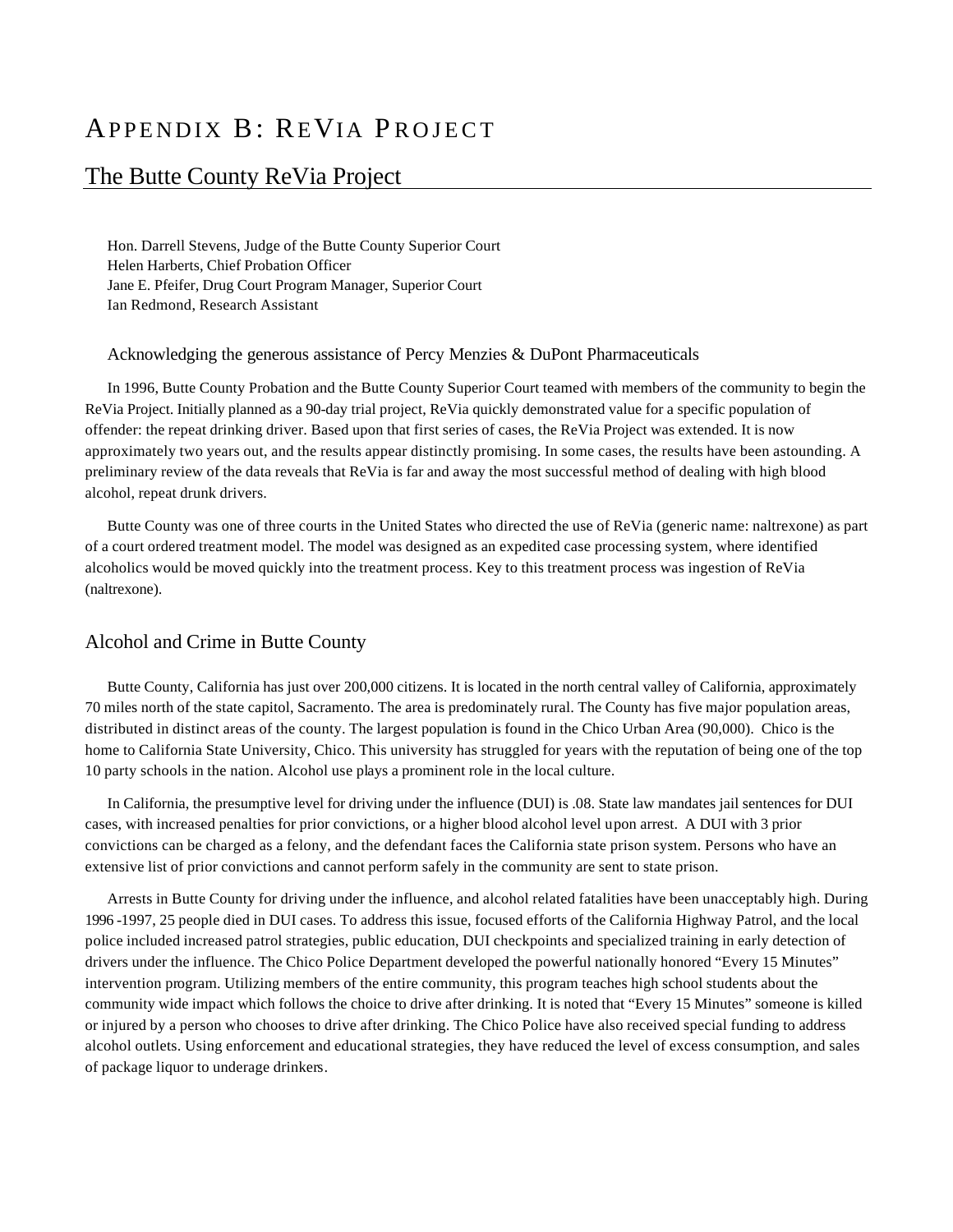Many of these efforts have paid off. There is increased awareness regarding the issue of alcohol abuse and driving. However, there remains a core group of addicted drivers who continue to pose grave danger to the public, and occupy a significant portion of the community resources through health care, emergency services, police, court, jail and probation criminal justice costs. For these offenders, Butte County has created the ReVia Project.

## ReVia in General

ReVia is a medication utilized for many years as a highly effective opiate treatment (referred to as an opioid receptor antagonist). Recently, it was determined that the brain pathways utilized by alcohol and opiates may be the same. Because of this, ReVia reduces or stops the cravings experienced by alcoholics during treatment. It is these cravings (physiological reactions which are triggered by behavioral cues) which interfere with an alcoholic's ability to complete a treatment program. While on ReVia, they can maintain sobriety long enough to successfully establish a pattern of behavior modification. At the end of 180 days, the client is examined for reduced use of ReVia.

Essentially, ReVia functions as a tool to aid recovery and treatment. It is not a "stand alone" treatment. While being utilized by these recovering alcoholics, ReVia functions in two manners: (1) it blocks cravings (2) there is no pleasure derived from drinking alcohol when the addict "tests" the medication. There is no "buzz" and no reward for drinking. Thus, if an alcoholic is sincerely working on behavior changes through treatment, true progress can be made.

In contrast to the results for traditional treatment and the utilization of Antabuse, the ingestion of ReVia suppresses the desire of alcohol (and the pleasure from consumption). Therefore, it allows traditional methods of substance abuse treatment to take hold. We have found that utilization of ReVia as part of the probationary terms and conditions blocks the cravings and allows the behavioral modification to take effect. The Court and Probation have adopted a high intensity probation model to deal with repeat DUI cases. Based on the theory that the power of criminal justice system can be used as a therapeutic tool, the terms of probation are used as a "bottoming out" process to encourage sobriety. Strict accountability is required. The model is quite similar to that of Drug Court.

ReVia can be given with Antabuse, but we have not found that to be necessary. No physical or psychological dependency is attributed to the use of ReVia during the treatment period. DuPont Merck conducted a 12-week, double blind, placebo based trial of ReVia. When combined with traditional therapy, ReVia was significantly more successful (61%) than the placebo with the same therapy (22%) in preventing relapse. (Archives of General Psychiatry, 1992; 49:881-887) Further, those who did drink, did so on fewer days than the placebo group (2 and 6 days respectively) over the same 12 week period.

Persons who drink alcohol while taking ReVia can become intoxicated. ReVia does not interfere with the absorption of alcohol-it only interferes with the pleasure and cravings. Persons who are given ReVia must be screened through a liver panel prior to issuance of a prescription and administration of the medication. There are specific physical conditions that are not compatible with the administration of ReVia.

Additionally, it cannot be given to active opiate addicts. ReVia can be extremely dangerous if administered unknowingly to an active heroin or opiate addict. It is absolutely critical to make certain that the client is not using opiates, or has had a specified period of abstinence prior to the administration of opiates.

ReVia can seem expensive: up to \$535.00 per month. However, compared to the cost of alcohol, or a jail bed, it is quite inexpensive. Some defendants have had assistance with the costs from their families. Also, purchasing a supply one-week at a time assists with "sticker shock". The cost of a one-month supply will frighten many clients. It is easier to have them obtain a smaller amount.

We have learned that close physical monitoring by a physician will allow us to address any side effects which may occur without having to drop the person from the project. The "standard" dosage needs to vary slightly with the unique physiology of the probationer.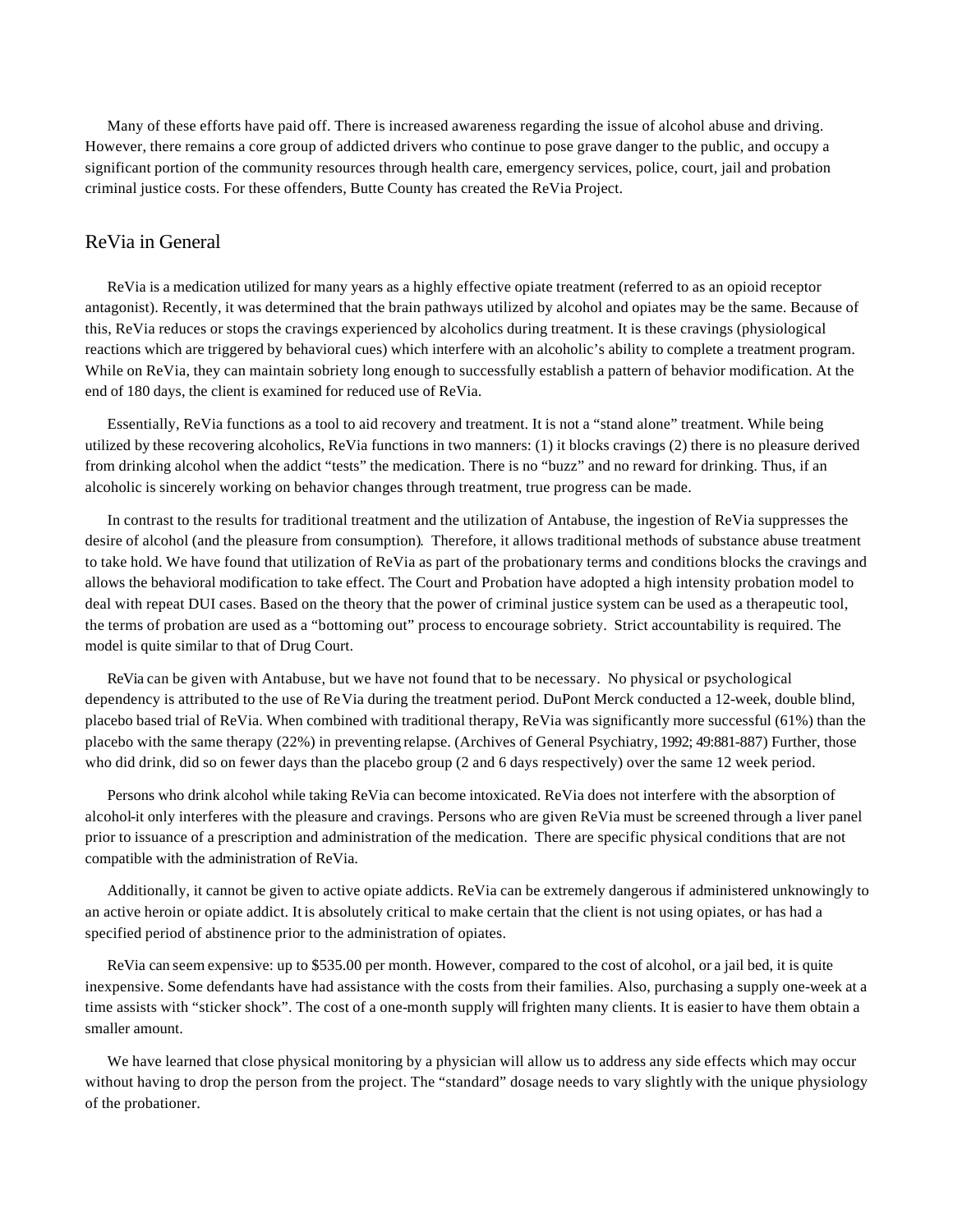As always, public safety remains the #1 priority. Field visits to the homes of ReVia clients have been helpful. There have been occasions when arrests have been necessary. Terminations have resulted from new criminal charges (such as a child endangerment case) during the project, and for medical reasons.

#### ReVia: A Natural Outgrowth of Butte County Drug Court

Butte County has utilized a Drug Court for the past three years. The Drug Court has been quite successful and has wide spread community support. It was recently recognized as one of eight COPS mentor Drug Courts by the National Association of Drug Court Professionals (NADCP). The judge who partnered with Probation to create the ReVia Project is the presiding Judge of the Butte County Drug Court.

The next step for the ReVia Project is stabilized funding, and creation of a specialized ReVia track within the Butte County Drug Court. Upon review, it is believed that improved outcomes could be achieved by moving ReVia directly into a Drug Court format. Within the next few months, ReVia will be fully incorporated into the Butte County Drug Court program. Under the Drug Court design, weekly contacts and expectations on ReVia clients will increase, and the intensity of treatment will increase client accountability even further. More frequent testing will occur, but perhaps more importantly, ReVia clients will experience the immediate sanctions, excellent camaraderie, support and frequent praise which distinguishes Drug Court. This will reduce isolation, and assist in long term reinforcement for recovery.

### **Outcomes**

Comparisons with such a small group can be difficult. Small fluctuations can change the results dramatically, thus, more study is needed. However, the preliminary data between the two closest demographic groups shows that ReVia

is far more effective than Antabuse and standard probation with AA terms and conditions. Of particular interest, ReVia has the lowest recidivism rate, the longest period of time prior to recidivism, and the lowest rate of persons "at warrant".

Probation and Court records were reviewed to provide data on ReVia clients. Every participant studied was tracked through the records of the Department of Motor Vehicles, city police, and court records to verify if any persons re-offended. Re-offense was defined as any new criminal offense other than an infraction. The Butte County study has one advantage over previous studies on ReVia. Other studies covered a 4 to 12 week cycle, with monitoring for 6 months after ingestion. Butte County studied participants for an average of 29 weeks of ingestion and an average of 10 months since completion. Some offenders have now been tracked for almost 2 years.

No initial interviews were done on offenders to document their drinking patterns prior to acceptance. Random anecdotal information from clients includes admissions of drinking  $3/4$  of a quart of whiskey per day, being drunk every day for 15 years, etc.

Four distinct groups were studied:

- ReVia
- Antabuse
- AA/NA informal court probation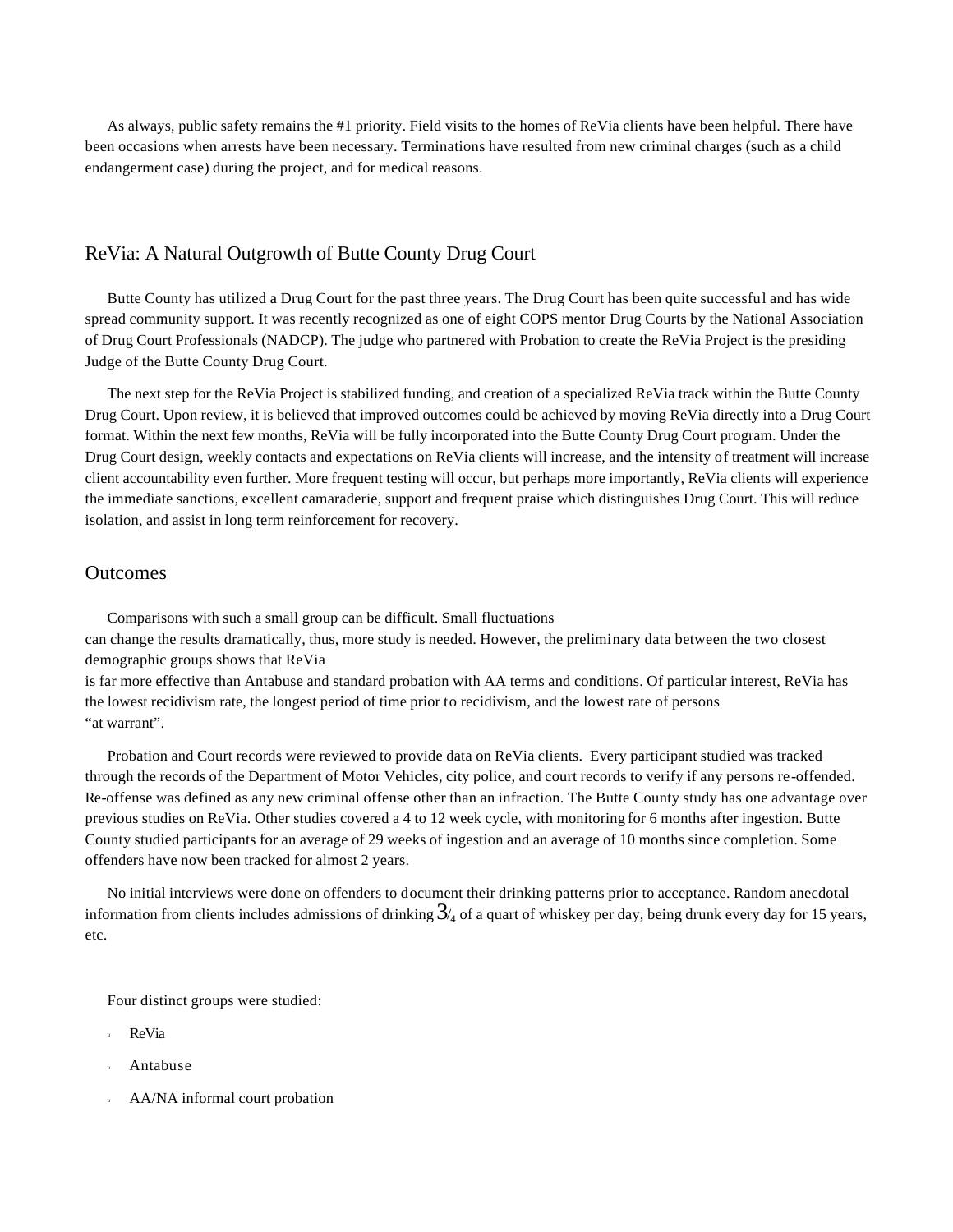<sup>u</sup> AA/NA formal probation (generally more prior convictions and felony convictions)

Only one judge participates in the ReVia Project at this time. Other judges in the county have dealt with DUI offenders during this time period and used other sentencing options. Antabuse and AA standard DUI cases are not sent to Probation for formal supervision.

In order to evaluate ReVia, every DUI file in the Chico court for the past 2-1/2years was reviewed. Those with prior DUI convictions that were ordered to ingest Antabuse, or attend AA were selected. Certain demographics were kept consistent: all studied cases were heard during the same time period ReVia was being used. All cases were heard in the same jurisdiction as the ReVia cases, and all cases involved the same age range as ReVia participants (20-56 years old).

The populations in the Antabuse and ReVia study were closest. ReVia participants were slightly older than Antabuse (average age 35 and 31 respectively). There were similarities in length of program (7.2 months-6.8 months), similar number of prior convictions (.03 difference on average), and similar blood alcohol levels (average difference: .02BAC).

However a significant difference appeared in the length of time between completion of their program, and re-offense. ReVia recidivists committed new crimes 11 months after completion. On Antabuse, re-offense occurred within one month. Moreover, 75% of the Antabuse new crimes were drug/alcohol related. 25% of the ReVia crimes were drug/alcohol related. It is clear that utilization of Antabuse did not impact the addictive behavior to the degree ReVia did.

Behind all of the statistics and summaries, there is one simple and sterling clear fact: ReVia works on this group of offenders far better than any other supervision model. It is obvious in dealing with this client base. Over the progression of weeks: they look better, walk better, smile more, and are restored. Many ReVia graduates resemble Drug Court graduates: stable employment & better health.

Like Drug Court, this is a reality-based model. Relapse is expected and Drug Court must plan for setbacks and recognize that public safety sometimes calls for incapacitation through incarceration. Using this model Butte County has had more success than anything else we have tried. We can improve our outcomes through additional modifications. Our recidivism rate in Drug Court hovers between 10-11%. By moving into the Drug Court program as a new track, we hope to drop our recidivism rate to a similar level... or better.

## Protocol

Court process summary: (Formal Protocol is given to each participant with maps to the medical facilities, and waiver forms.)

1 Upon conviction or plea, the Court places the defendant on formal supervised probation.

2 The defendant is mandated to contact a physician immediately, to receive an examination and a prescription for ReVia. Ingestion is initiated and a log signed by the pharmacist or physician.

3 The defendant reports forthwith to Probation to be seen by specific probation officers to present proof of the prescription and ingestion to the probation officer.

4 The defendant is directed to participate in alcohol treatment programs as ordered by the Court, or Probation; to return every two weeks at a minimum, to submit to urine testing, search and seizure, abstention from all use or possession of alcohol, controlled substances, or entry into places where alcohol is sold or is a primary focus of business. Reviews before the court occur every 7 weeks, or as directed by the probation officer.

5 Probation officers conduct field searches, and are expected to arrest ReVia clients who are violating the protocol and presenting a danger to the public.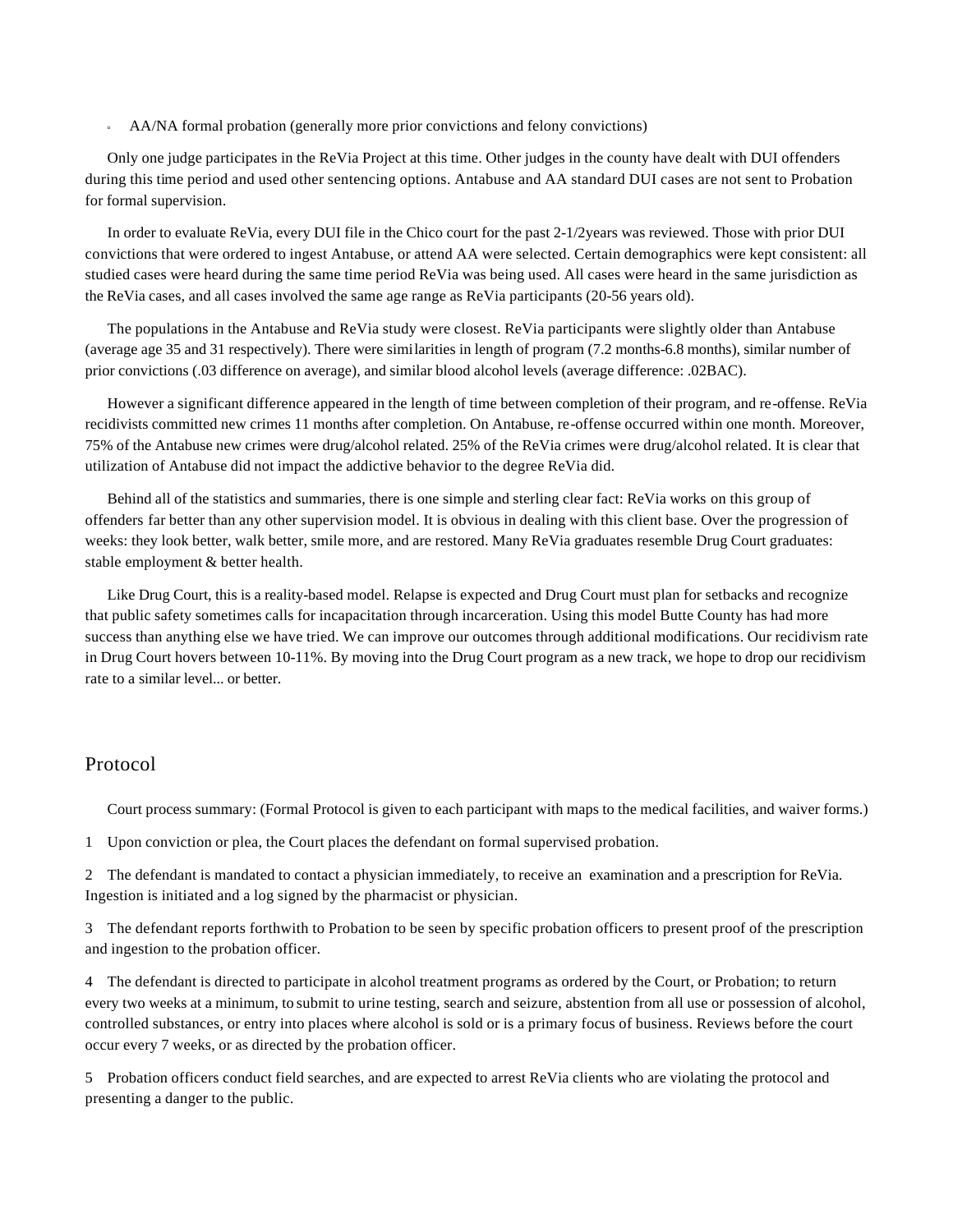6 After 24 weeks, the Court examines the status of the probationer to determine if the supervision level will be reduced.

## Community Partnership

This is a community based, and supported project. Due to funding constraints, the local Drug and Alcohol Agency declined to participate. Butte County does not have the financial capability of supporting this project. Probation carved out a small amount of time in a supervision unit to try this project on a pilot basis. More recently, it was moved into the already burdened Drug Court division.

Because of the unique requirements of the medical protocol, we turned to the local community. A local hospital, the Enloe Medical Center, agreed to accept shipments of ReVia. (The Court cannot accept and distribute a prescription drug.) Their pharmacy has been instrumental in assisting with distribution of the medication to clients. Other local physicians and pharmacists in other cities of the county have assisted Probation and the Court by volunteering to observe ingestion of the medication. These pharmacists personally observe the ingestion, sign the log of the offender, and keep a separate log to document and compare. Customary safeguards are taken to protect against false ingestion attempts.

Clients were directed toward their own physicians and insurance companies for funding of liver panels and prescriptions whenever possible. A local immediate care clinic also volunteered to assist, offering lower cost screening, explanations about ReVia to clients, and to observe ingestion on a walk-in basis. DuPont generously assisted with informational support, and temporarily made a limited amount of the medication available to the truly indigent. They also provided assistance with gathering the statistics on the outcomes of this project.

#### Evaluation and Future Adjustments

The visual presentation of a ReVia case is profound. The project has had 15-year alcoholics successfully returned to stable sobriety. The changes in the physical appearance and attitude of these offenders is stunning in the level of contrast between before and after. While ReVia is not the "silver bullet" which will cure alcoholism, it is far and away the most effective tool used in Butte County to assist with treatment and reduce the extraordinary level of danger presented by the drinking driver.

It is believed that the utilization of ReVia (naltrexone) will be useful in a number of other contexts. The Court also orders ReVia treatment in domestic violence cases. It has obvious applications in the public inebriate, self-medicating mentally ill and homeless populations which plague most American cities. Most importantly, it offers real hope of control to an extremely dangerous population: the repeat drinking driver.

## ReVia Project Protocol

1. Each defendant assigned to ingest ReVia through the Court's DuPont ReVia project will be placed on formal supervised probation.

2. At the time the defendant is sentenced by the Court, s/he will be provided with a form of ReVia Log and ordered to:

(a.) Immediately report to a physician for an examination and issuance of a prescription for ReVia (sometimes referred to as Naltrexone).

(b.) Show the physician the probation order so the physician is aware the defendant is a part of the Court's ReVia project, and further provide the Log form to the physician for his/her signature and insertion of the date of the issuance of the prescription.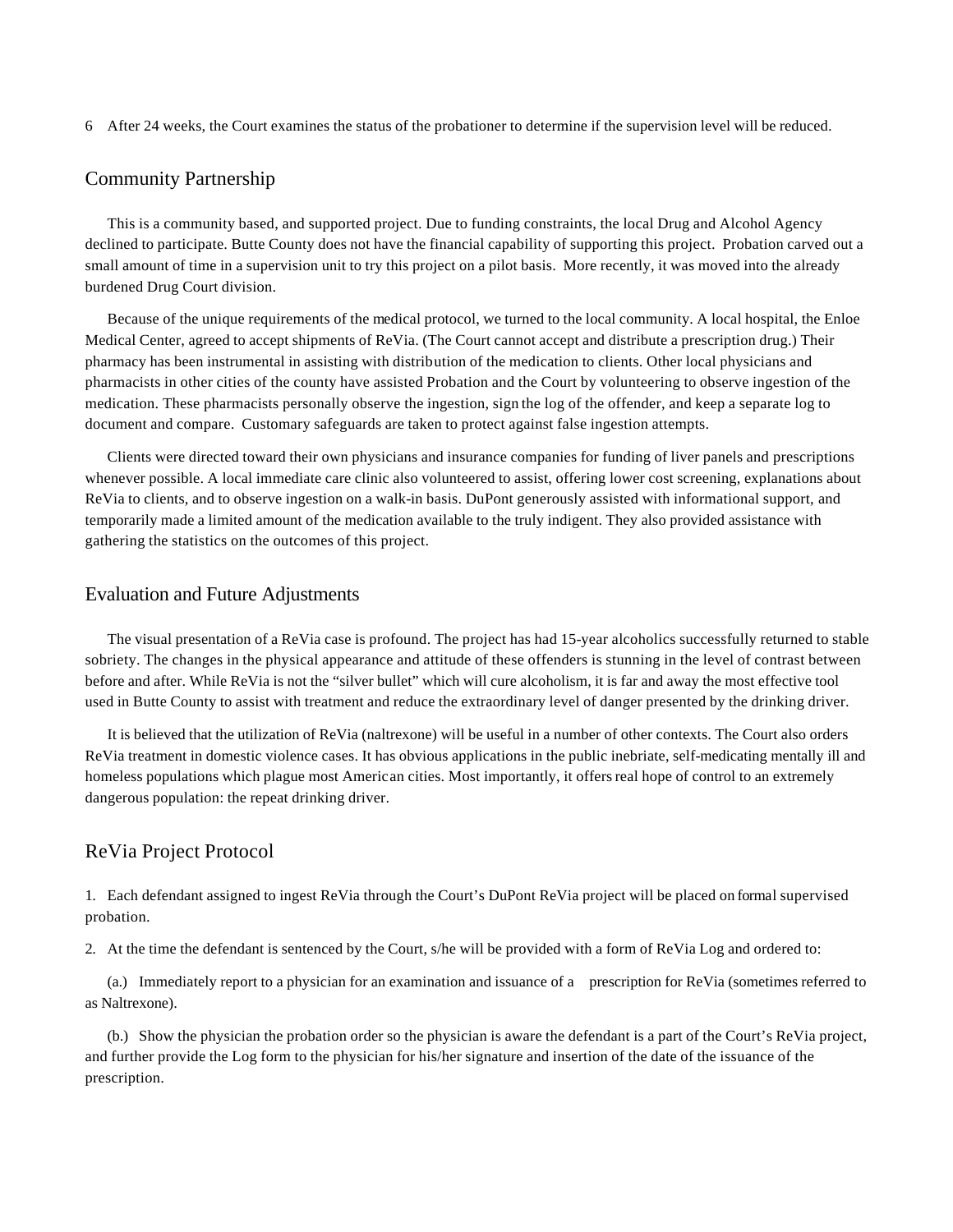(c.) Upon issuance of the prescription for ReVia, the defendant will report, with the prescription form to a Probation Officer, or their designee, at the Butte County Probation Department, on the first Wednesday at 2 p.m. following the Court appearance. The defendant will be indoctrinated and then directed by the probation officer to report to the pharmacy at Enloe Hospital Outpatient Center, to have the prescription filled, and to begin the ReVia regimen. The Probation Department will provide the name of the referred defendant to Enloe Hospital Outpatient Pharmacy.

(d.) The defendant is to provide the Enloe Pharmacist, or his designee, the original of the prescription. The Pharmacist, or his designee, will then date and sign the log each time the defendant appears for ingestion of ReVia. The original of log will be kept at Enloe Hospital.

(e.) The pharmacy will be available for dispensing of ReVia and for logging in the ingestion by the defendant on Mondays, Wednesdays, Fridays, and Saturdays from 12:30 p.m. to 6:30 p.m.

(f .) Ingest ReVia three times per week, at Enloe Hospital Outpatient Center Monday, Wednesday, and Friday, and/or as directed by the Probation Officer.

(g.) The ReVia must be ingested at the Enloe Pharmacy unless the probation officer or their designee has approved another site for the ingestion upon prior request of the defendant.

3. Each probation order shall provide that the defendant is to:

(a.) Follow all orders and directions of the probation officer (paragraph C.l. (a) of the Court's standard conditions of probation.

(b.) Commence and continue a drug, alcohol, or other program (including attendance at NA/AA meetings), as directed by the probation officer (paragraph C.2 (a) of the Court's standard conditions of probation.

(c.) Totally refrain from the use, possession, etc. of alcohol and controlled substances, and submit to a search and test for the same, all as provided in paragraphs D.1, 4. And 5. Of the Court's standard conditions of probation.

(d.) Appear in court for his/her first review on a date 7 weeks from the date of sentencing, or as directed by the probation officer.

4. At the 7 week review, the Court will be provided with a progress report from the Probation Officer and a recommendation as to whether or not the defendant should be continued on the ReVia program for the balance of recommended three month regimen. If the defendant is continued on the program, at the 7-week review, a further review will be scheduled for a date which is 3 months from the date of the original sentencing.

5. The defendant will report to the probation officer, or her designee, every two weeks at the beginning of the program. Such reporting requirement will be at the discretion of the Probation Officer.

6. Each defendant is responsible for, and shall pay for, all medical expenses incurred for the cost of obtaining the prescription for ReVia. The drug itself is available through Medi-Cal, private insurance, or at your own expense. All laboratory tests and physician or clinic expenses will be paid by the defendant at the time s/he obtains the prescription for ReVia.

7. The Court is informed that most physicians (and certainly Chico Immediate Care) will require each defendant to be examined every 30 days for a new prescription.

8. Each defendant, of course, is free to consult any physician of his or her own choice. Defendants are to be informed that if they do not have another physician or clinic they wish to visit, the Court has discussed the ReVia project with Chico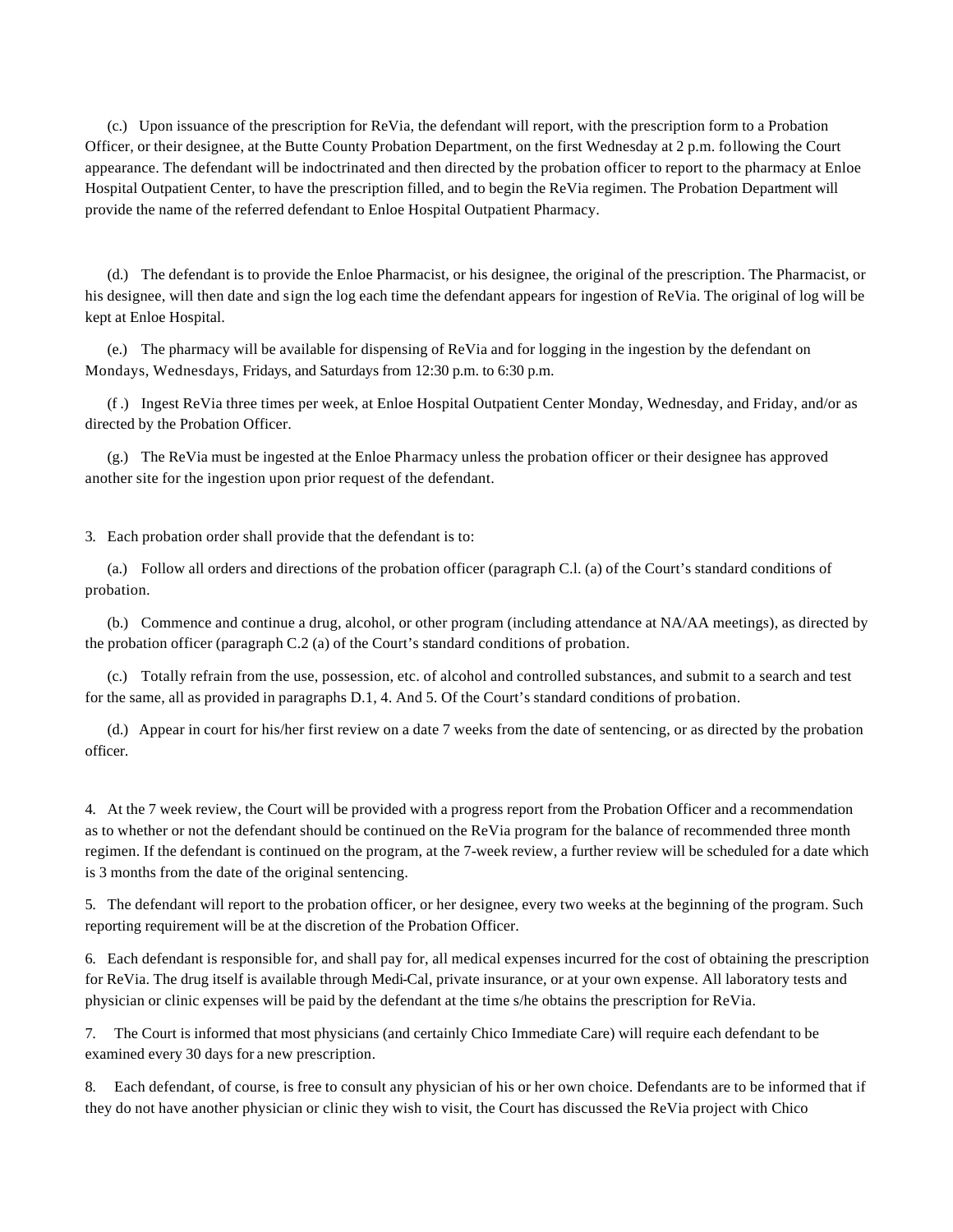Immediate Care Medical Center, and that such clinic is familiar with the Court's requirements. Any physician with any questions should contact Officer Lopez, at the Probation Department.

9. A review will be scheduled for a date three months from the date of sentencing. At the time of this review, the Probation Officer will report to the Court on the defendant's performance of the terms of probation, and will provide the Court with a recommendation as to what further programs the officer believes are appropriate.

10. At the subsequent three-month review, the Probation Officer will provide the Court with a progress report and recommendation for future treatment. Specifically, the Probation Officer will make his/her recommendation for possible requirement of inpatient/outpatient treatment, counseling, continuation of the ReVia project, Antabuse, AA, NA, etc: and whether the defendant should, then, be terminated from Formal Probation and placed on informal court probation.

11. The Court will expect COMPLETE AND FULL compliance with all terms of probation and directions of the probation officer by each defendant. The Probation Officer will be expected to institute a violation of probation proceeding pursuant to PC Section 1203.2 and to take any non-complying defendant into custody as the Probation Officer in his/her discretion (and as authorized by law) deems appropriate. Any defendant placed in custody for a violation will be produced in court at 12:30 p.m. on the next Wednesday following the date the defendant is place into custody. If the defendant has not been taken into custody, she/he will be ordered to appear on the next Wednesday at 8:30 a.m. for further proceedings and action as deemed appropriate. If the defendant is on probation pursuant to an order made by the Oroville Court, the defendant will be produced in court at the next available date and time.

12. A copy of this protocol will be provided to each defendant placed in the ReVia Project.

# APPENDIX C: "SWOT" ANALYSIS OUTCOMES

In the final hours of the meeting, the members of the DUI/Drug Court Advisory Panel and their observers formed small groups to perform "SWOT" analysis of six subjects related to DUI/Drug Courts. For each subject the assigned teams identified Strengths ("S"), Weaknesses ("W"), Opportunities ("O"), and Threats ("T") as the subject related to DUI/Drug Courts.

The subjects were—

<sup>u</sup> Law Enforcement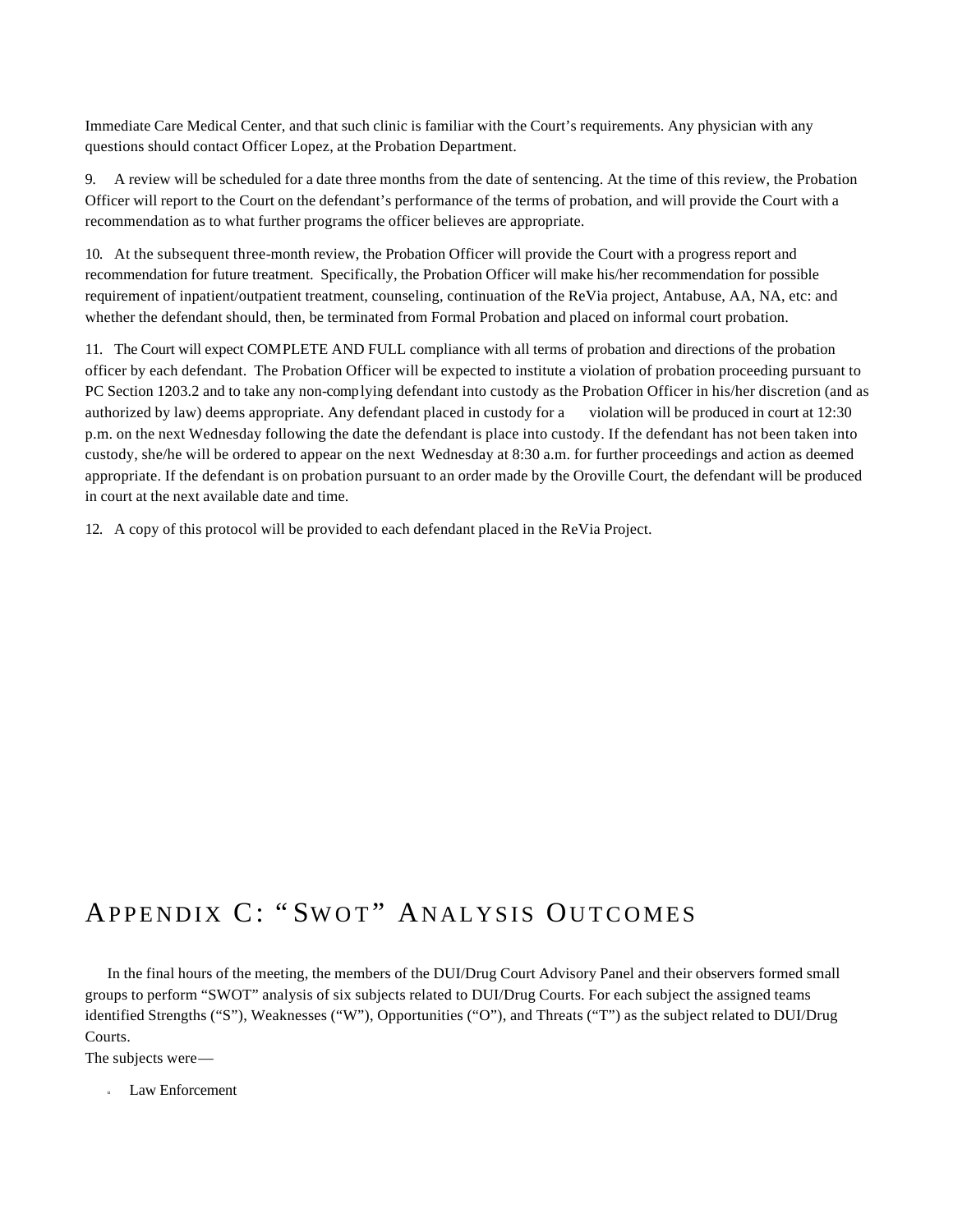- <sup>u</sup> Juvenile and University-Aged Offenders
- Treatment
- **Community and Public Safety**
- <sup>u</sup> Non-DUI Crime Associated With Alcohol
- <sup>u</sup> Driving Under the Influence of Other Drugs

#### The outcomes follow:

## Law Enforcement

#### Strengths

- <sup>u</sup> Community Policing
- Frequency of contact
- <sup>u</sup> Flexibility in sentencing
- <sup>u</sup> Power/respect of the judge
- <sup>u</sup> Technology of drug test kits
- Training-SFST, DRE
- Existing resources-sharing info, media ties

#### Weaknesses

- **Jurisdictional**
- <sup>u</sup> Turf issues/loss of control
- Lack of standards/consistency
- Funding
- <sup>u</sup> Paperwork
- Limited by jurisdictions cap guidelines

#### **Opportunities**

- Alternatives to standard incarceration
- <sup>u</sup> Education/intervention
- <sup>u</sup> Positive community response

## Threats

<sup>u</sup> Privatization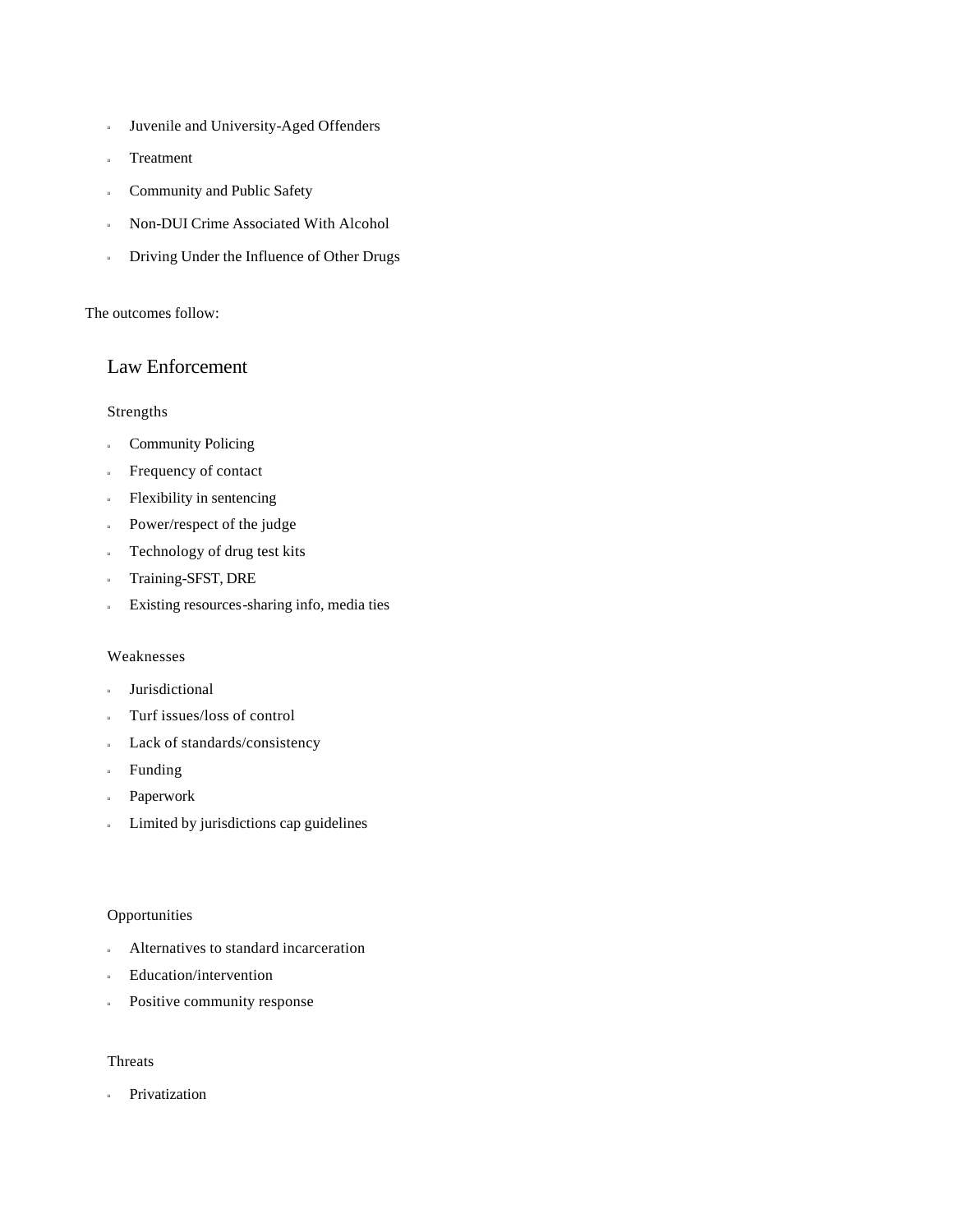- <sup>u</sup> Critical incident/bad PR potential
- Lack of vigilance

## Juvenile and University-Aged Offenders

#### Strengths

- True alcoholics tend to start drinking in early teens; early intervention key
- Family involvement
- Use of university resources
- <sup>u</sup> Easy to identify heavy alcohol users
- Affords a coordinated community effort
- If involved in treatment early, later DUIs can be prevented

#### Weaknesses

- <sup>u</sup> Tremendous denial
- <sup>u</sup> 12 step programs have limited effect on juveniles
- Lack of appreciation and internalization of the long term effects of alcohol
- Resources and funding
- Lack of outcome data
- Public apathy and ignorance toward teenage drinking
- Minimization by parents (also a threat)

#### **Opportunities**

- Need to develop a profile to identify teens that are potential alcohol abusers.
- <sup>u</sup> To identify the correlation between alcohol and other drugs i.e., identification of gateway drugs
- <sup>u</sup> Evaluation opportunities outcome, need, process
- Opportunity for law enforcement involved by citing offenders to a treatment program
- <sup>u</sup> To come up with new and innovative programs for teens and young adults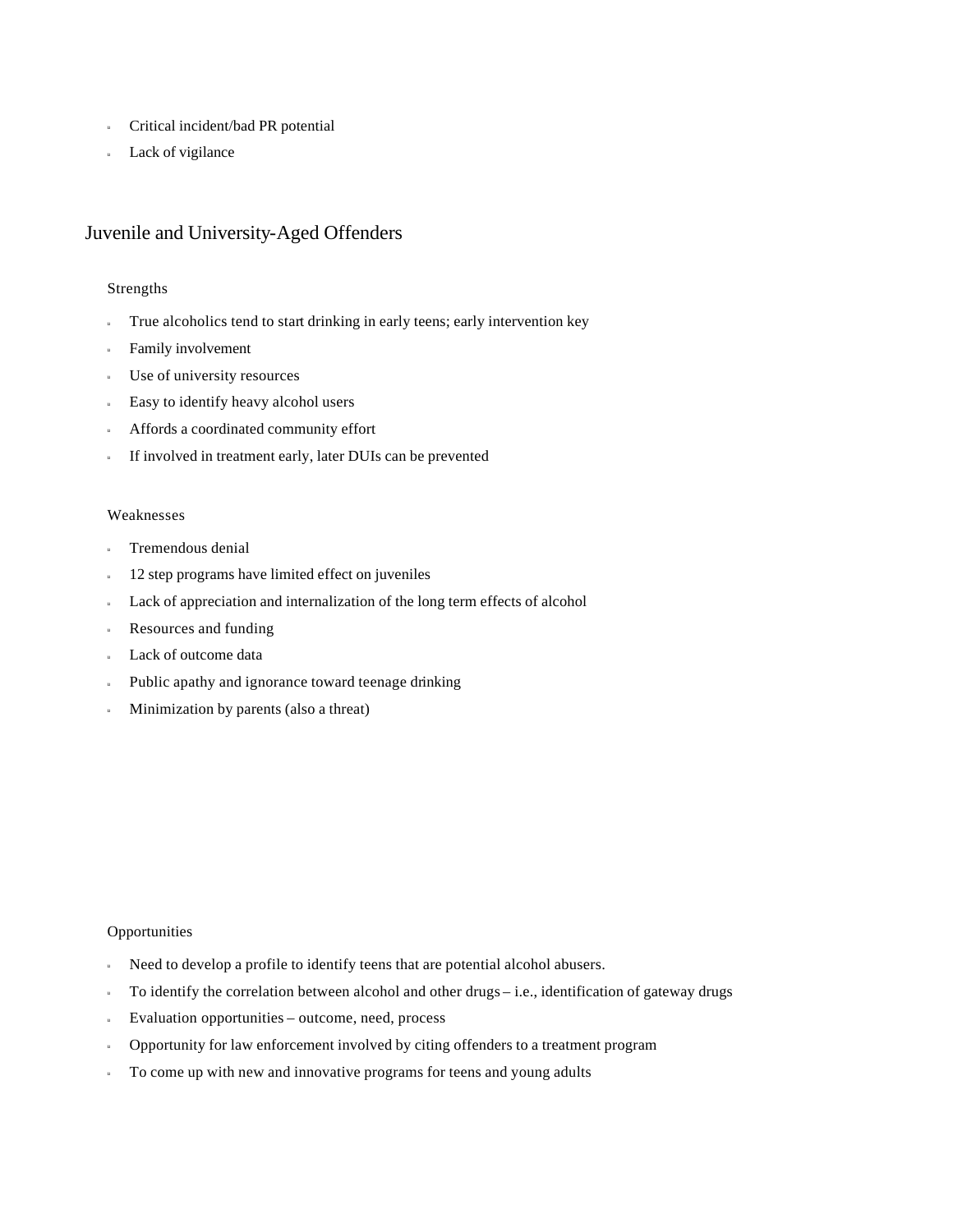#### Threats

- Labeling/stigmatizing the teen/young adult as an alcoholic by parents and friends
- Without separation of group by age, treatment of all may be affected
- Treatment may not be taken as seriously
- Need to re-evaluate what's needed for aftercare
- Failure to early identify problem will intensify problem later

## **Treatment**

#### Strengths

- <sup>u</sup> Addiction treatment teaches change, models and tools
- Risk/needs assessment tools
- <sup>u</sup> Communications court/treatment
- <sup>u</sup> Relationships
- <sup>u</sup> Judge
- <sup>u</sup> Frequency of contact
- <sup>u</sup> Accountability of participant and staff
- Informality/breaking down barriers
- Resources/coordinating
- Mutual education

#### Weaknesses

- <sup>u</sup> Perceived lack of professionalism
- <sup>u</sup> Poor definition of success; vague concept
- <sup>u</sup> Lack of standardization and protocols
- Lack of communication between research and practitioners
- <sup>u</sup> Lack of treatment providers
- What works with alcohol offenders/limited data

#### Opportunities

<sup>u</sup> Legislative opportunities for increased funding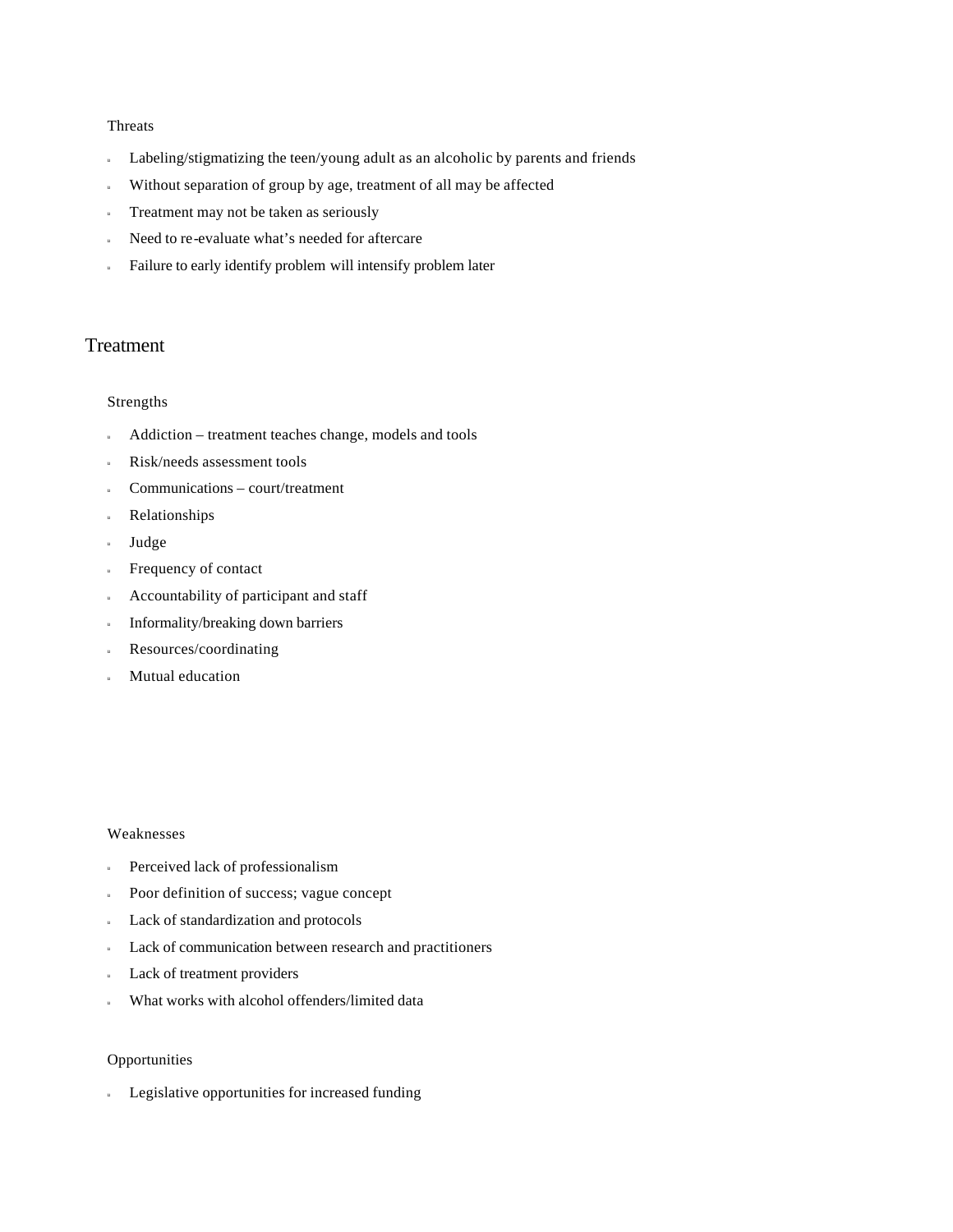- <sup>u</sup> Drug court model proving to be effective
- **Deportunity for treating serious offender**
- Dollar savings on corrections, welfare

#### Threats

- <sup>u</sup> Politics
- Alcohol-defense bar (need for education)
- Beverage industry
- <sup>u</sup> High-profile failures

## Community and Public Safety

#### Strengths

- <sup>u</sup> Ability to educate the public
- Ability to motivate
- Potential source of financing

#### Weaknesses

- Lack of credibility, especially for the alcohol industry
- Support of alcohol industry could damage campaign for wide support
- <sup>u</sup> Inertia

#### **Opportunities**

- <sup>u</sup> Money
- Marketing to public
- <sup>u</sup> Educating public
- <sup>u</sup> Resources to assist DUI court
- Treatment for DUI as a medical benefit
- To take a fresh look at the issue
- Credible voice

Threats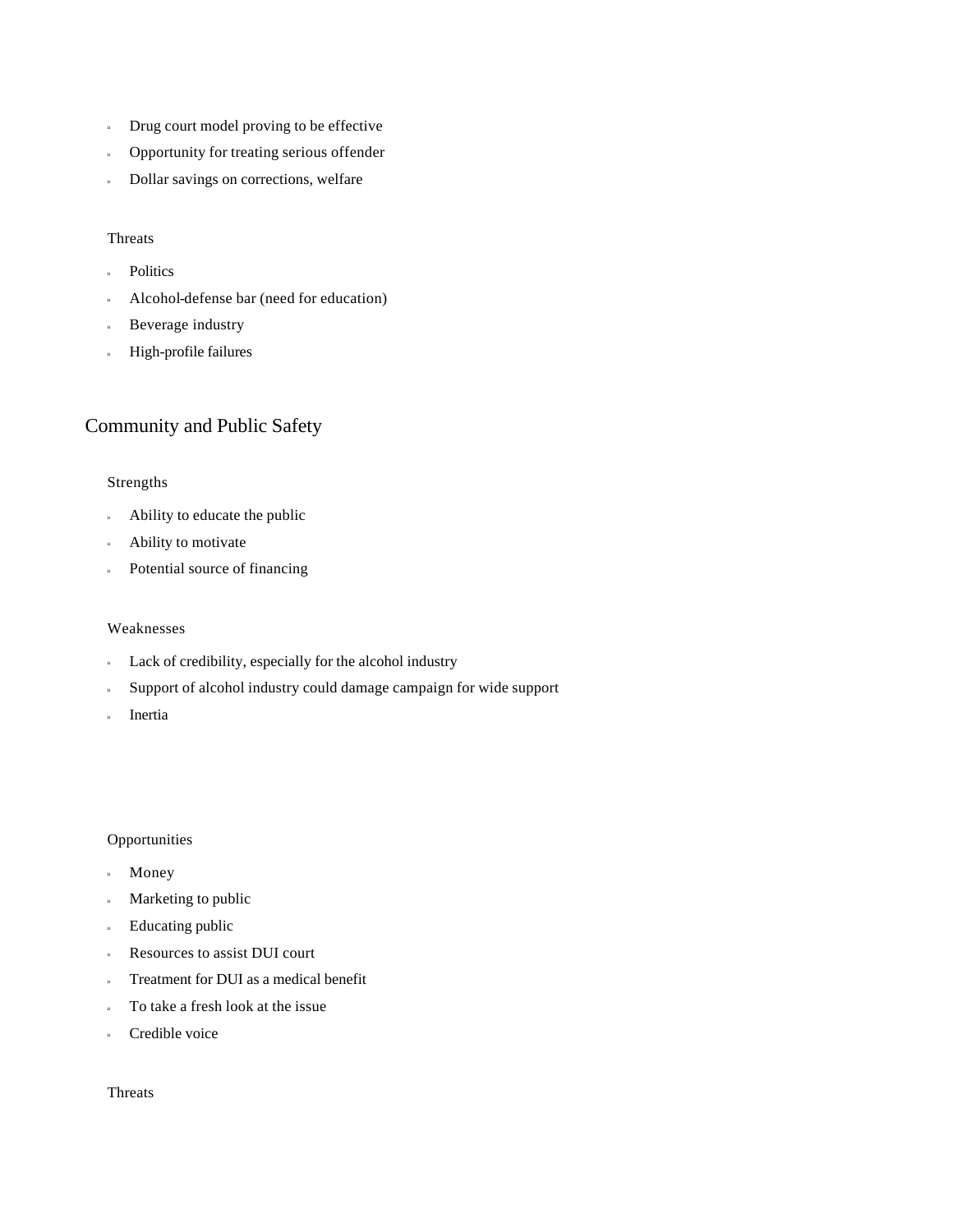- <sup>u</sup> Lack of funding
- <sup>u</sup> Power to kill by divided interests
- Lack of coordination
- <sup>u</sup> Any number of persons/organizations can sink the idea

## Non-DUI Crime Associated With Alcohol

#### Strengths

- <sup>u</sup> Offenders need treatment
- Public has expectation of problem resolution
- <sup>u</sup> Can solve other collateral problems

#### Weaknesses

- <sup>u</sup> Offenders may not be able to pay for treatment
- Not always a public safety concern
- <sup>u</sup> Punishments may be too intense/severe for crime
- <sup>u</sup> Alcohol used as an excuse for bad behavior
- Doesn't necessarily involve victim(s)

#### **Opportunities**

- <sup>u</sup> Recognizes that offenders need treatment (not just DUI)
- Makes treatment available where it otherwise would not be

#### Threats

- <sup>u</sup> Better alternatives exist
- Public support for DUI but not for non-DUI
- <sup>u</sup> Opposition from alcohol industry
- **Perception of criminalizing a legal substance**

## Driving Under the Influence of Other Drugs

#### Strengths